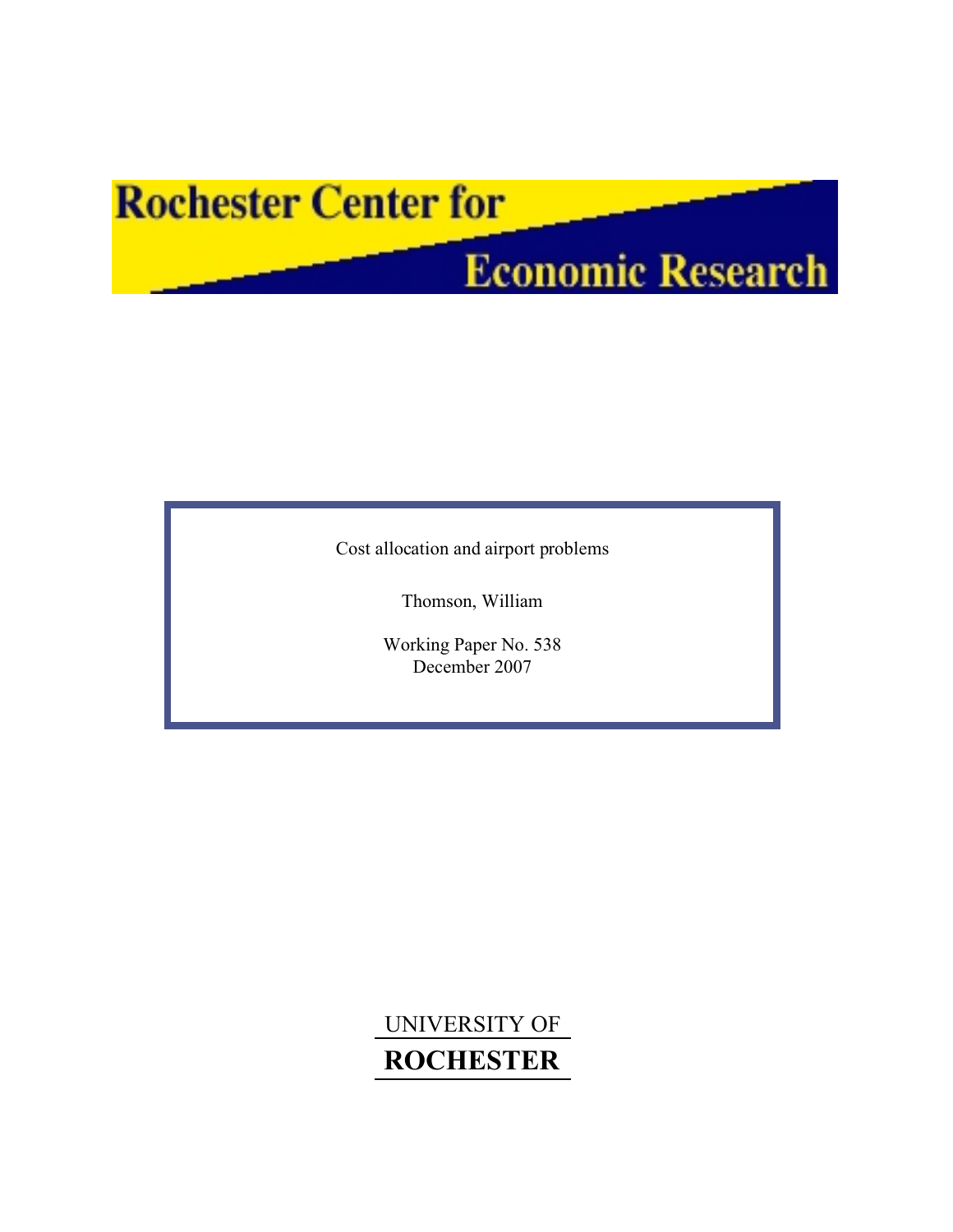## Cost allocation and airport problems

William Thomson<sup>∗</sup>

This version: December 22, 2007

<sup>∗</sup>This research was made possible by KISDI and was presented at the Seminar on Networks held at Seoul National University, June 2001. Thanks are due to both institutions for their hospitality and financial support, to Javier Arin, Christopher Chambers, Youngsub Chun, Biung-Ghi Ju, Tarık Kara, Bettina Klaus, Van Kolpin, and in particular Chun-Hsien Yeh for their comments, and to the NSF for financial support under grant SES-0214691.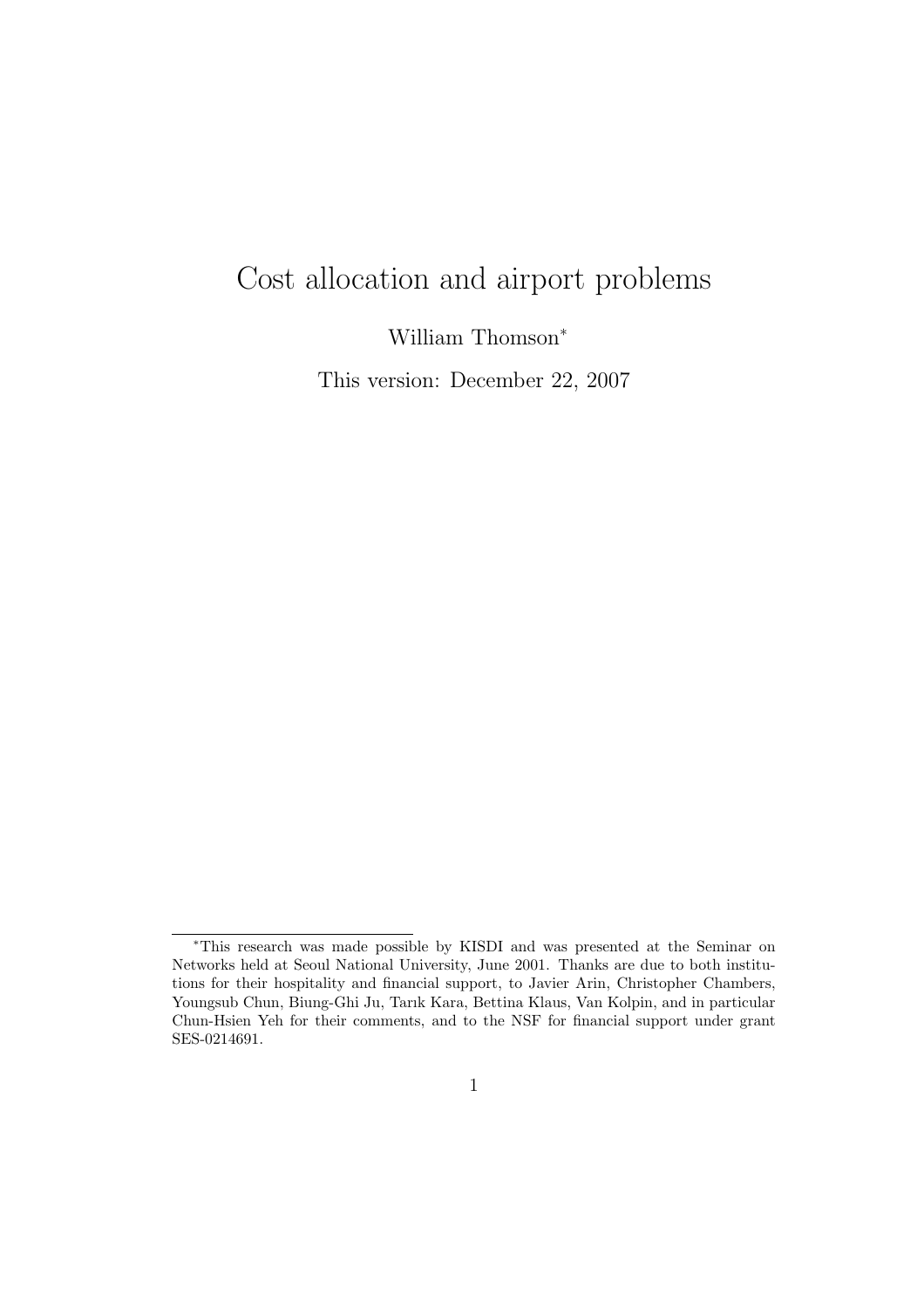#### Abstract

We consider the problem of dividing the cost of a facility when agents can be ordered in terms of the need they have for it, and accommodating an agent with a certain need allows accommodating all agents with lower needs at no extra cost. This problem is known as the "airport problem", the facility being the runway. We review the literature devoted to its study, and formulate a number of open questions.

Key words: airport problem; monotonicity; consistency; core; Shapley value; nucleolus.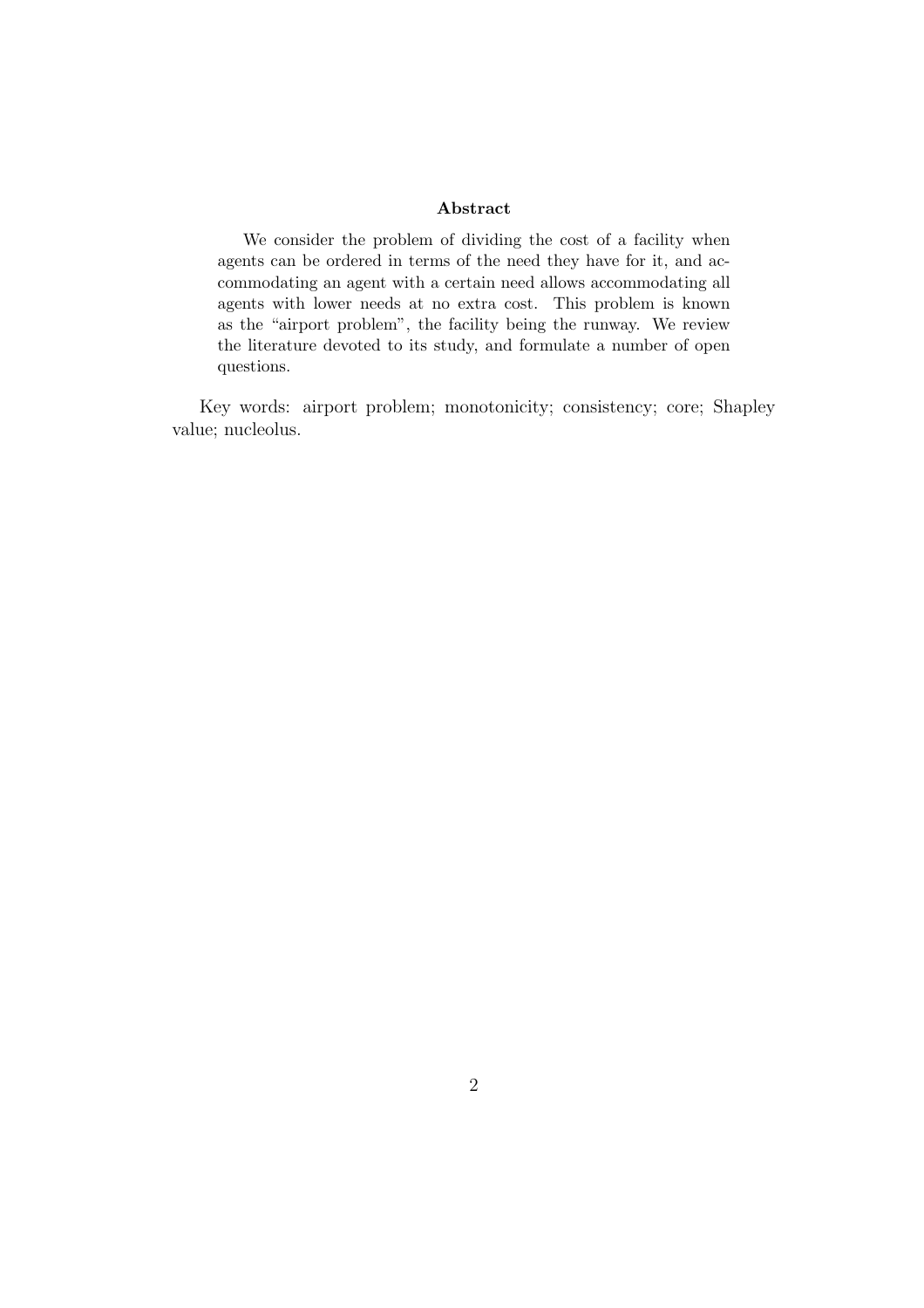## **Contents**

|   | 1 Introduction                                   | 1              |  |  |  |  |  |  |
|---|--------------------------------------------------|----------------|--|--|--|--|--|--|
|   | 2 The model                                      |                |  |  |  |  |  |  |
| 3 | Direct approach to defining rules                | $\overline{4}$ |  |  |  |  |  |  |
| 4 | Game-theoretic approach to defining rules<br>4.1 | 12<br>-13      |  |  |  |  |  |  |
|   | 4.2                                              | 14             |  |  |  |  |  |  |
|   | 5 Axiomatic approach                             | 17             |  |  |  |  |  |  |
|   |                                                  | - 18           |  |  |  |  |  |  |
|   | 5.2                                              | 25             |  |  |  |  |  |  |
| 6 | Cost allocation on trees.                        | 32             |  |  |  |  |  |  |
| 7 | <b>Empirical studies</b>                         |                |  |  |  |  |  |  |
| 8 | Extensions of the model<br>34                    |                |  |  |  |  |  |  |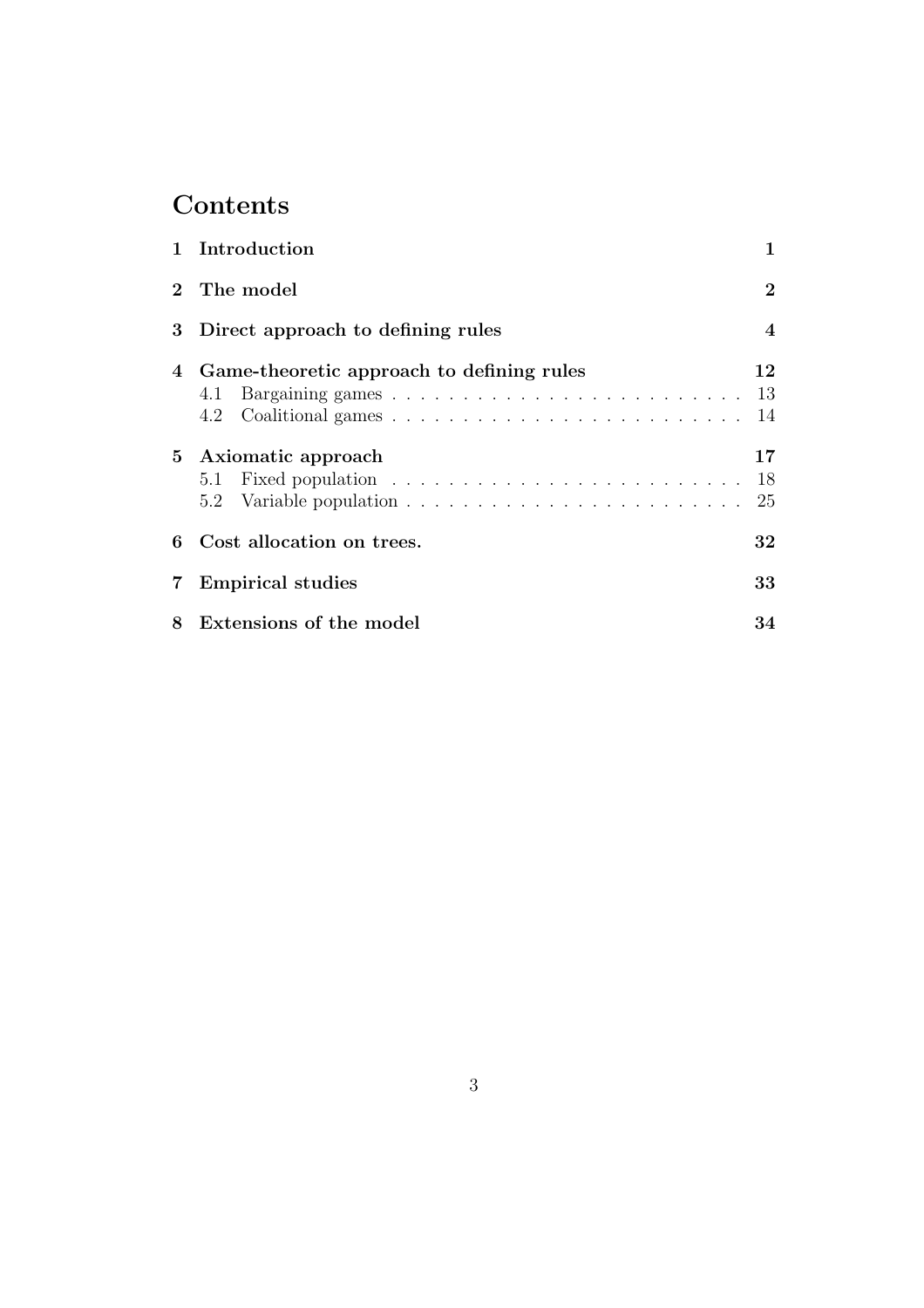## 1 Introduction

Our goal is to present the state of the arts concerning the resolution of a very simple class of cost allocation problems, illustrated by the following example. Several airlines are jointly using an airstrip, different airlines having different needs for it. The larger the planes an airline flies, the longer the airstrip it needs. An airstrip that accommodates a given plane accommodates any smaller airplane at no extra cost. The airstrip is large enough to accommodate the largest plane any airline flies. How should its cost be divided among the airlines? We refer to this situation as an "airport problem", and we use this expression to designate all problems with that structure.

Here is another illustration. Ranchers are distributed along an irrigation ditch. The rancher closest to the headgate only needs that the segment from the headgate to his field, the "first segment", be maintained, the second closest rancher needs that the first two segments be maintained, and so on. The cost of maintaining a segment used by several ranchers is incurred only once, independently of how many ranchers use it. How should the total cost of maintaining the ditch be shared?

In general, agents in a group are linearly ordered by their needs for a facility, and accommodating an agent implies accommodating at no extra cost all agents who "come before him". Thus, the facility has the character of a public good.

Our search is for ways of associating with each problem of this type an allocation of the cost among the agents involved. Such a mapping is called a "rule".

Three approaches can be followed to obtain rules. A rule can be defined "directly", by means of a formula, a system of equations, or an algorithm. One makes a case for it on the basis of the attractiveness of the definition, the intuitive appeal of the formula or process leading to it.

The "game-theoretic approach" consists in first associating with each problem a "cooperative game", either a bargaining game or a coalitional game.<sup>1</sup> Then, the game is "solved", that is, a payoff vector is identified that appropriately reflects the "power", "opportunities", or "rights" of each player. Finally, the allocation corresponding to this payoff vector is determined; it is the choice made for the problem under consideration.

For the "axiomatic approach", the point of departure are the properties

<sup>&</sup>lt;sup>1</sup>A game is a mathematical representation of a conflict situation.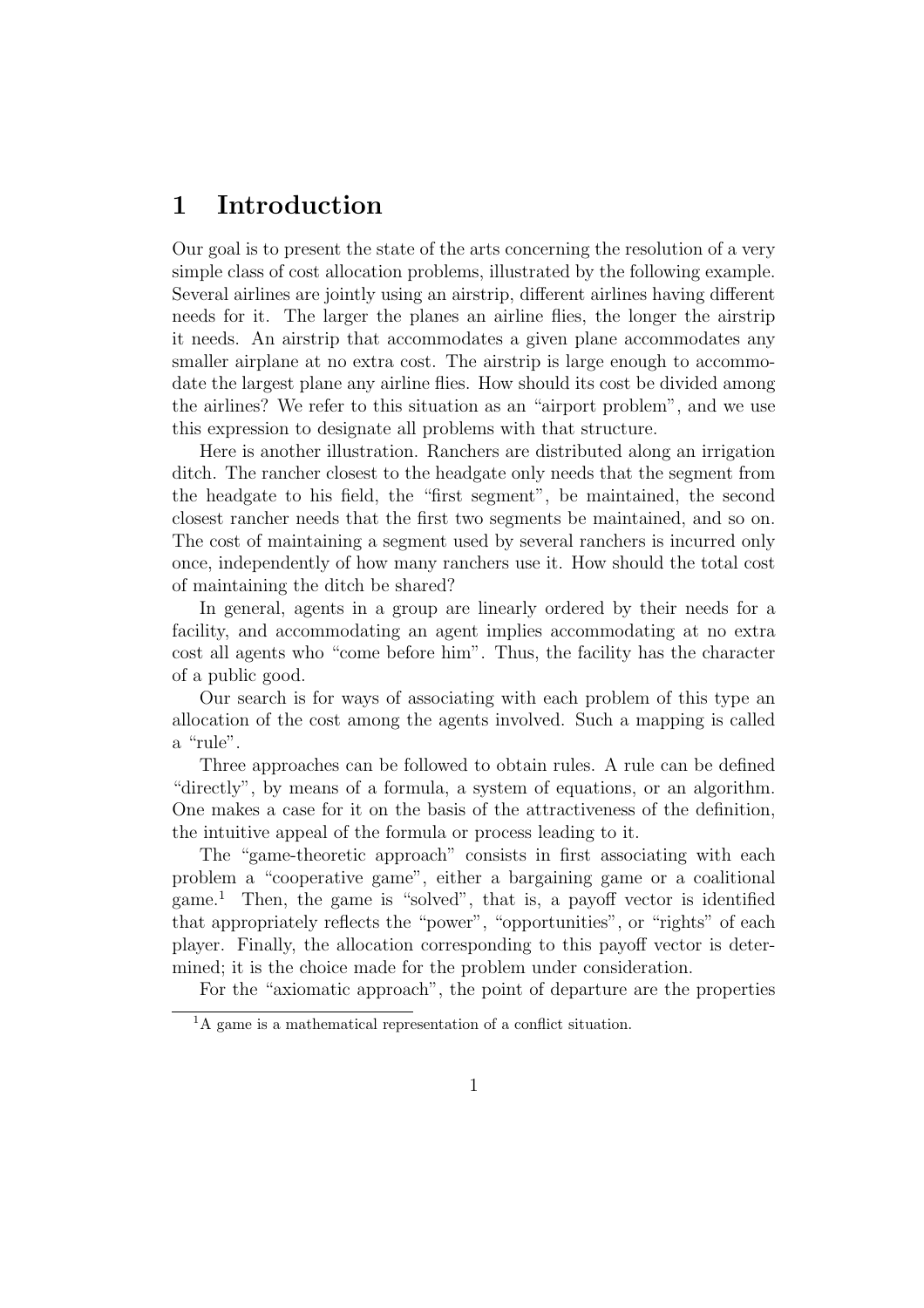of rules. These properties are the mathematical expressions of intuitive ideas about how certain situations might be handled by agents on their own, or by an impartial arbitrator. They are formally stated as axioms. Properties are used to compare rules. Mainly, one inquires about the implications of the properties, when imposed singly and in various combinations. The goal of the axiomatic program is to trace out the boundary between those combinations that are compatible and those that are not, and when compatible, to give as explicit as possible a description of the family of rules satisfying them.

This survey of the airport problem may also serve as an introduction to these methodologies, all of which have proved useful in handling a variety of other classes of allocation problems.<sup>2</sup>

## 2 The model

There is a set N of agents for whom a facility they will jointly use is to be built. Agents have different needs for it. The facility should be built so as to accommodate all agents. Each agent  $i \in N$  is characterized by the cost  $c_i$ of the facility he needs, which we call his "cost parameter". Serving agent  $i$ implies serving any other agent  $j$  whose cost parameter  $c_j$  is at most as large as  $c_i$ . The cost of accommodating everyone is  $\max_N c_j$ . How much should each agent contribute? In our primary application, agents are airlines (or rather plane movements), and  $c_i$  is the cost of the airstrip airline i needs.

In summary, an airport problem, or simply a problem (Littlechild and Owen, 1973), is a vector  $c \in \mathbb{R}^{N,3}_+$ . Let  $\mathcal{C}^N$  denote the domain of all problems. We impose the natural requirement that each agent should bear some of the cost, and should contribute at most what he would have to pay if alone. Thus, a cost allocation for  $c \in \mathcal{C}^N$ , or simply an **allocation for c**, is a vector Thus, a cost ahocation for  $c \in C$ , or simply an ahocation for c, is a vector  $x \in \mathbb{R}^N$  such that  $0 \le x \le c$  and  $\sum x_i = \max c_i$ .<sup>4</sup> Let  $X(c)$  be the set of allocations for c. The difference  $c_i - x_i$  between agent i's cost parameter and his contribution is the **benefit** he experiences at the allocation  $x$ .

Numbering agents in the order of increasing costs, and in the absence of ties, we refer to them as the first, second, . . . , and last agents. We say of

<sup>2</sup>For an introduction to cost allocation theory, see Young (1985).

<sup>&</sup>lt;sup>3</sup>By this notation, we mean the cross-product of |N| copies of  $\mathbb R$  indexed by the members of N. The superscript N is also used to denoted any object pertaining to the set  $N$ , but it will always be clear which usage is intended.

<sup>&</sup>lt;sup>4</sup>Vector inequalities:  $x \leq y, x \leq y, x < y$ .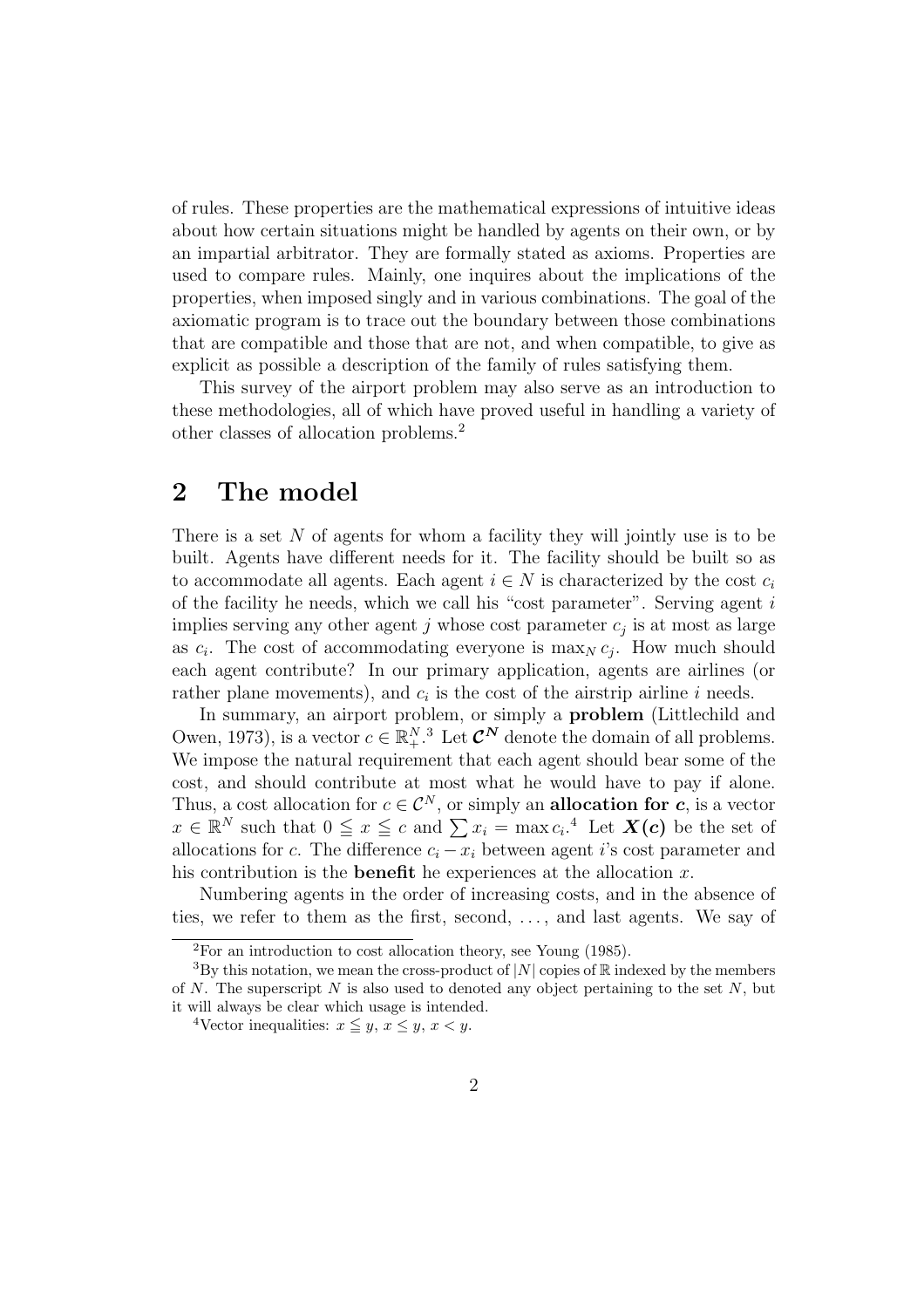an agent whose cost parameter is greater than some other agent's that "he comes after that agent", or, referring to the irrigation application, that he is "downstream" of that agent. We call the differences  $c_1, c_2 - c_1, c_3 - c_2$ , and so on, segmental costs. (A number of authors take these segmental costs as primitives and we urge readers of the primary literature to keep that distinction in mind.)

An allocation rule, or simply a rule, is a mapping defined on the domain of all problems, which associates with each  $c \in \mathcal{C}^N$  a vector in  $X(c)$ . Let S be our generic notation for rules. Note that rules are single-valued. This property is greatly desirable since it implies that the issue of who should pay what has been completely resolved.

The set of allocations of each problem being a convex set, a convex combination of rules is a rule.<sup>5</sup>

Another interpretation of the model is possible, when the intervals of use refer to time. Think of agents who start using a facility at the same time, but each agent stops using it when his needs are satisfied.

What is common to all of these situations is their linear structure and the public good character of the facility.<sup>6</sup> The model can also be interpreted as depicting simple networks, and its analysis may provide principles and techniques helpful in handling general networks. Section 6 shows the relevance of the concepts we first describe in the context of linear networks to the analysis of tree-like networks. This extension requires some adjustments but poses no fundamental conceptual difficulties. Not covered are networks containing cycles. Cycles alter the nature of the problem in ways that require significant changes in techniques.

We close this section of preliminaries by noting the mathematical similarities between an airport problem and a **claims problem**.<sup>7</sup> Such a problem is defined by specifying for each agent a non-negative number interpreted as his claim on some resource, and specifying how much of the resource is available, this amount being smaller than the sum of the claims. An airport problem

<sup>5</sup>Given a family of rules and a list of non-negative weights adding up to one, the "convex combination of these rules with these weights" is the rule that selects for each problem, the weighted average of the contribution vectors chosen by the rules in the family.

<sup>&</sup>lt;sup>6</sup>It is not a standard public good, as such a good is consumed by everyone at the level at which it is produced, nor an excludable public good, since for such a good, differences in the agents' consumptions of the good are determined endogenously.

<sup>7</sup>See Thomson (2003) for a survey of the literature.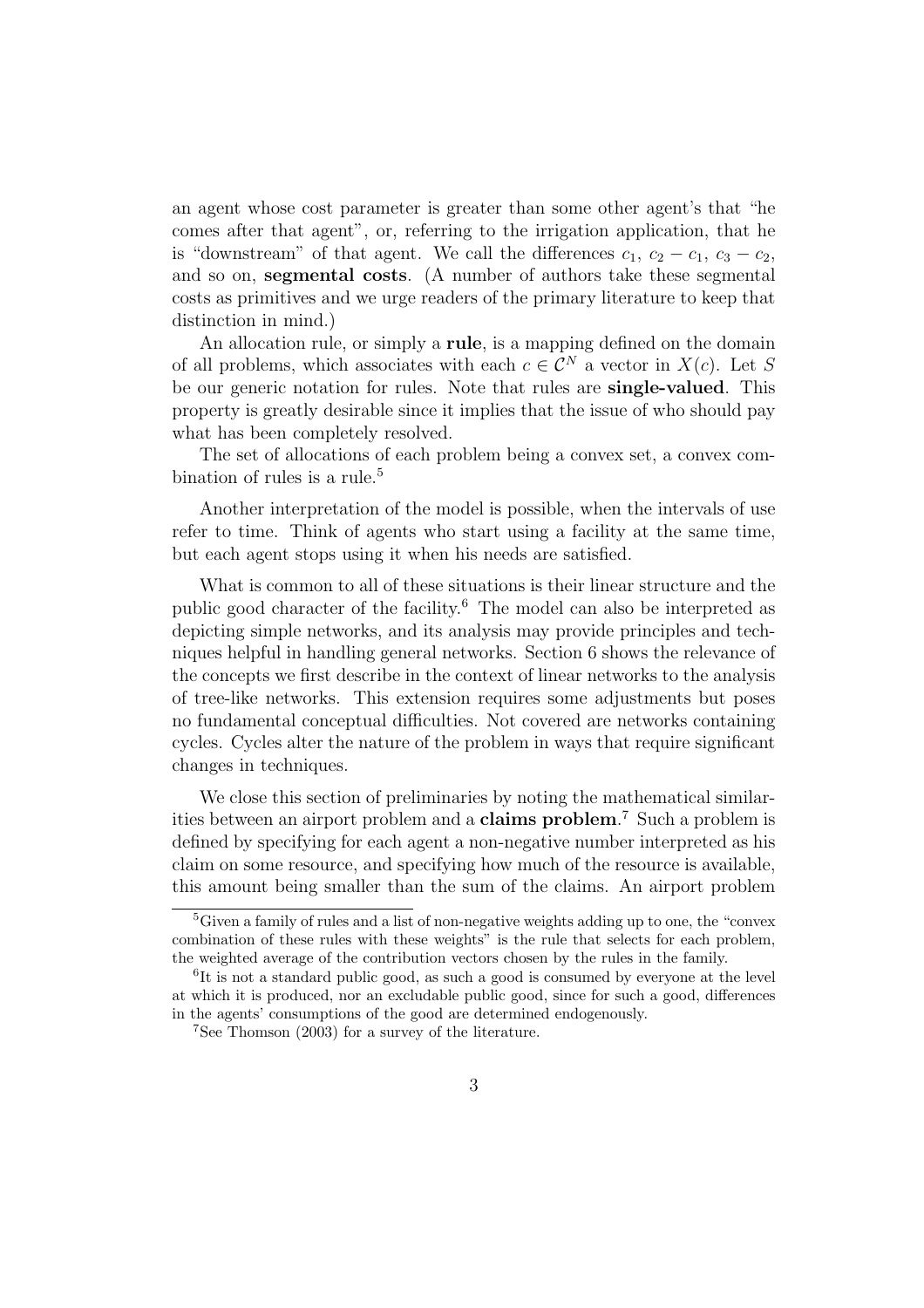can be seen as a claims problem in which the amount to divide is equal to the largest claim. In the development of the axiomatic theory concerning claims problems, a variety of relational properties involving the amount to divide have played an important role.<sup>8</sup> This amount is not an independent variable here, so there are no counterparts to these properties.<sup>9</sup> Another difference is that the set of allocations from which it is natural to choose when solving an airport problem is a subset of the corresponding set when the problem is interpreted as a claims problem (see below).

In spite of these important differences, we will find that the theory concerning the adjudication of conflicting claims is quite useful in developing a theory of cost allocation for airport problems.

## 3 Direct approach to defining rules

Here we define a number of rules. They all have intuitive definitions and most of them will come up when we turn to axioms. For simplicity, we set  $N \equiv \{1, 2, ..., n\}$  and  $c_1 \le c_2 \le \cdots \le c_n$ .

1. We start with a basic requirement that we will always impose: at the allocation chosen by a rule for a problem, no group  $N'$  of agents should contribute more than what it would have to pay on its own,  $\max_{N'} c_i$ . Otherwise, the members of the group would unfairly "subsidize" the other agents. The group could make all of its members better off by setting up its own facility. In practice, secession is not always an option, but it may still serve as a relevant reference situation in evaluating a proposed allocation.

We require *single-valuedness* of rules, so the mapping that associates with each airport problem its set of allocations satisfying these no-subsidy requirements is not a rule. We refer to it instead as a "correspondence". As we will see, all of the rules that have been discussed in the literature are selections from it.

No-subsidy correspondence, NoSub: For each  $c \in \mathcal{C}^N$ ,  $NoSub(c) \equiv$ **EXAMPLE EXECUTE:**<br>{ $x \in X(c)$ : for each  $N' \subseteq N$ ,  $\Sigma$  $_{N'} x_j \leq \max_{N'} c_j$ .

<sup>8</sup>A "relational" property connects the choices made by a rule for two problems that are related in a certain way. This is in contrast with "punctual" properties, which apply separately to each element in the domain.

<sup>9</sup>Examples of such properties are monotonicity with respect to this amount and "composition" properties.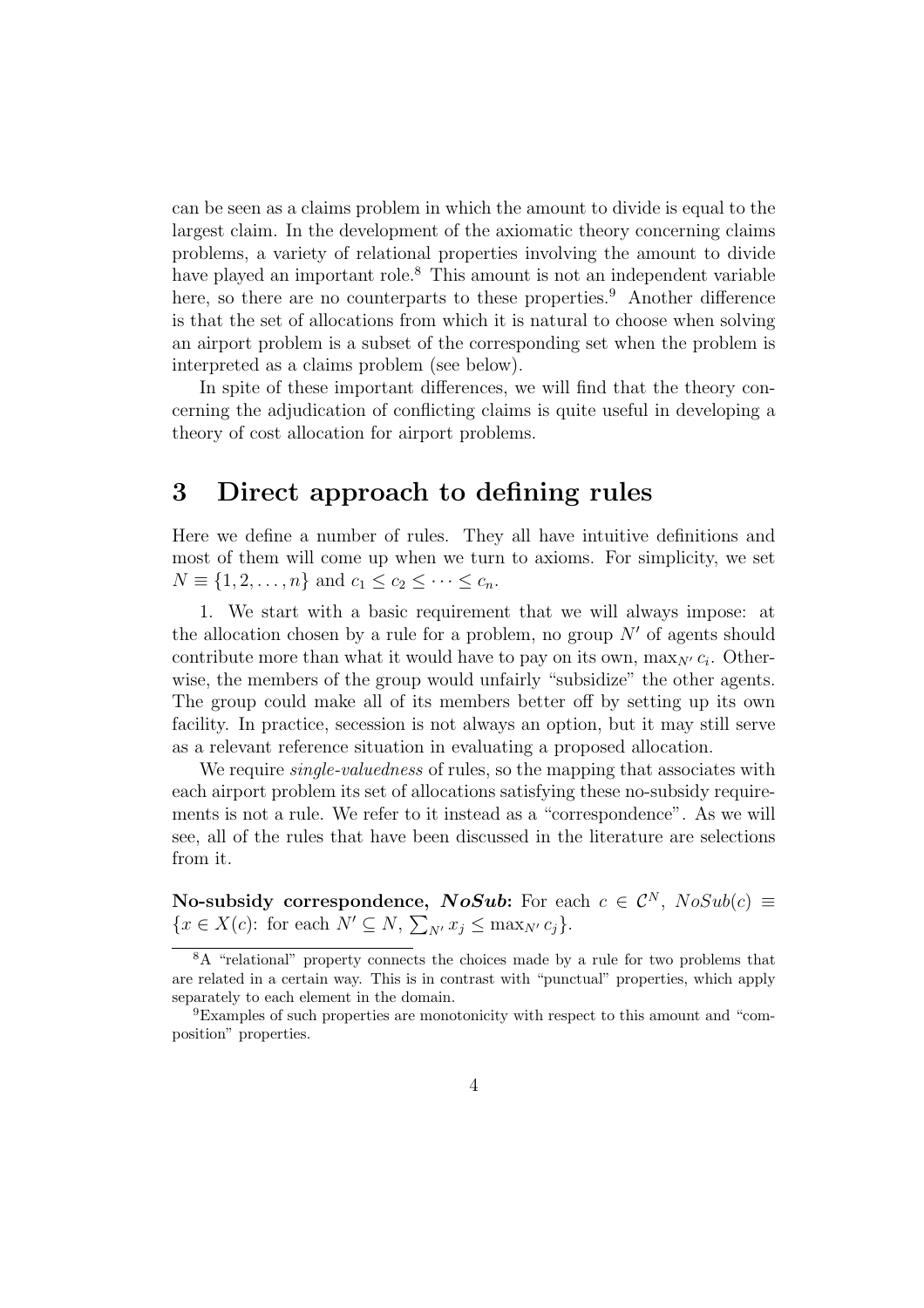Since allocations are non-negative vectors, it suffices to write the constraints for all groups of consecutive agents that contain the agent with the lowest cost parameter,  $(NoSub(c) = \{x \in X(c): \text{ for each } i \in N,$  $j \in N: c_j \leq c_i$ ;  $x_j \leq c_i$ ). This significantly reduces the number of constraints.<sup>10</sup> If there are ties, a further reduction is possible. For instance, let  $c \in C^{\{1,2,3,4\}}$ . Then, the constraints simplify to  $x_1 \leq c_1, x_1 + x_2 \leq c_2, x_1 + x_2 + x_3 \leq c_3$ , the fourth one,  $x_1 + x_2 + x_3 + x_4 \leq c_4$  being of course implied by the feasibility requirement  $x_1 + x_2 + x_3 + x_4 = c_4$ . If  $c_2 = c_3$ , we can also skip the constraint  $x_1 + x_2 \leq c_2$ , which is implied by the constraint  $x_1 + x_2 + x_3 \leq c_3$  (=  $c_2$ ).

2. The no-subsidy correspondence places an upper bound on each agent's contribution. The next solution places a lower bound: each agent should contribute at least  $\frac{1}{n}$  of his cost parameter. For each agent, imagine a situation in which all agents had his cost parameter. Then, equal division appears as a most reasonable choice: $11$ 

Identical-cost lower bound solution, *Iclb*: For each  $c \in \mathcal{C}^N$ ,  $Iclb(c) \equiv$  $\{x \in X(c): \text{for each } i \in N, x_i \geq \frac{1}{n}\}$  $\frac{1}{n}c_i$ .

This solution is well-defined, and it has a non-empty intersection with the no-subsidy correspondence, as the solution defined next belongs to both.

3. In much of the literature on fair allocation, equality stands as a focal point, but what should be equated is not always clear. Sometimes, more than one choice are available. This is the case here. Several of the rules defined below can indeed be understood as attempts at giving meaning to the goal of equality. Equality of contributions itself is of course not an option given the no-subsidy constraints. Adjustments have to be made to respect them. Our first proposal is to apply equal division to each segment separately, "locally" so to speak: all agents using a given segment contribute equally to its cost. Then, each agent's contribution is a sum of terms, one for each segment he uses. The rule so defined is very natural, and when first exposed to the problem, people often spontaneously come up with it. It has also been used in the real world for many years.<sup>12</sup>

 $10$ From  $2^n - 1$  to n.

<sup>&</sup>lt;sup>11</sup>This correspondence is defined by Chun, Kayı, and Yeh  $(2006)$ .

<sup>&</sup>lt;sup>12</sup>The rule is discussed by Baker and Associates (1965) and Littlechild and Owen (1973). It underlies the "serial" idea that has been the subject of a number of studies by Moulin and various coauthors in several other contexts. See for instance, Moulin and Shenker (1992). Aadland and Kolpin (1998) refer to it as the "serial rule", and explain that it is standard in allocating the cost of irrigation ditches.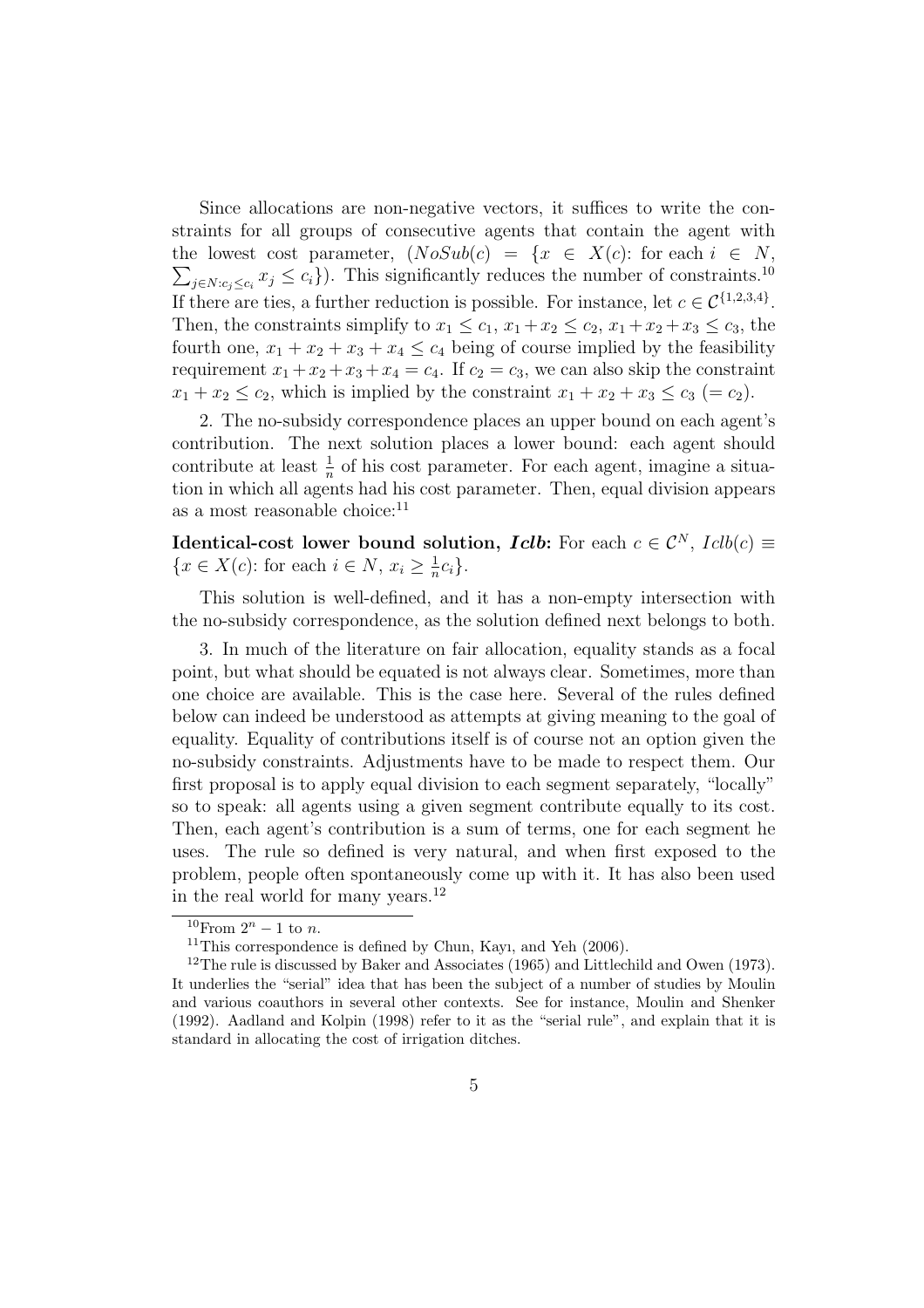Sequential equal contributions rule, SEC: For each  $c \in \mathcal{C}^N$  and each  $i \in N$ ,  $SEC_i(c) \equiv \frac{c_1}{n} + \frac{c_2-c_1}{n-1} + \cdots + \frac{c_i-c_{i-1}}{n-i+1}$ .

For each  $i \in N$ , the group  $N' \equiv \{1, \ldots, i\}$  pays the sum  $i \frac{c_1}{n} + (i 1) \frac{c_2-c_1}{n-1} + \cdots + 1 \frac{c_i-c_{i-1}}{n-i+1}$ . Since each of the coefficients of the segmental cost terms appearing in this expression is at most one, the sum  $c_1 + (c_2 - c_1) +$  $\cdots + (c_i - c_{i-1}) = c_i$  is an upper bound on what N' contributes in total. Thus, the no-subsidy constraints are met at  $SEC(c).$ 

4. Our next rule offers a different, this time "global", implementation of the goal of equality. Contributions are chosen equal subject to the no-subsidy constraints being met.<sup>13</sup> Like for several of the other rules defined below, it is convenient to give it an algorithmic definition, collecting progressively more and more from agents until the cost of the project is entirely covered.

Constrained equal contributions rule, CEC: Let  $c \in \mathcal{C}^N$ . Start by requiring equal contributions from all agents in  $N$  until there are a quantity  $\gamma^1 \in \mathbb{R}_+$  and and agent  $k^1 \in N$  such that  $k^1 \gamma^1 = c_{k^1}$  (if there are several such agents, select the one with the largest index).<sup>14</sup> Then, each  $i \in \{1, \ldots, k^1\}$ pays  $\gamma^1$ . Continue by requiring equal contributions from the members of  $\{k^1+1,\ldots,n\}$  until there are an amount  $\gamma^2 \in \mathbb{R}_+$  and an agent  $k^2 \in N$  such that  $k^1\gamma^1 + (k^2 - k^1)\gamma^2 = c_{k^2}$  (if there are several such agents, select the one with the largest index). Then, each  $i \in \{k^1 + 1, \ldots, k^2\}$  pays  $\gamma^2$ . Continue until the total amount collected is  $c_n$ .

The algorithm just defined is equivalent to finding  $k \in N$  for which the ratio  $\frac{c_k}{k}$  is the lowest and, denoting by  $k^1$  the largest such k and by  $\gamma^1$ the corresponding ratio, having each  $i \in \{1, \ldots, k^1\}$  pay  $\gamma^1$ ; then finding  $k \in \{k^1 + 1, \ldots, n\}$  for which the ratio  $\frac{c_k - c_{k1}}{k - k^1}$  is the lowest and, denoting by  $k^2$  the largest such k and by  $\gamma^2$  the corresponding ratio, having each  $i \in \{k^1 + 1, \ldots, k^2\}$  pay  $\gamma^2$ ; proceeding in this way until the total amount collected is  $c_n$ .

Here is a numerical example: let  $c \equiv (2,3,6,7) \in \mathcal{C}^{\{1,2,3,4\}}$ . Then  $\gamma^1 = 1.5$ (the minimum of  $\frac{2}{1}$ ,  $\frac{3}{2}$ )  $\frac{3}{2}$ ,  $\frac{6}{3}$  $\frac{6}{3}$ , and  $\frac{7}{4}$ ), and  $k^1 \equiv 2$ ;  $\gamma^2 = 2$  (the minimum of  $\frac{6-3}{1}$  and

<sup>&</sup>lt;sup>13</sup>This rule is the counterpart of the "constrained equal awards rule" for the adjudication of conflicting claims. Aadland and Kolpin (1998) refer to it as the "restricted average cost share" rule. They also discuss an equal-contribution rule.

 $14$ This is actually not needed, but it reduces the number of steps of the algorithm. If we do not, at the next step, we obtain the same  $\gamma$  term.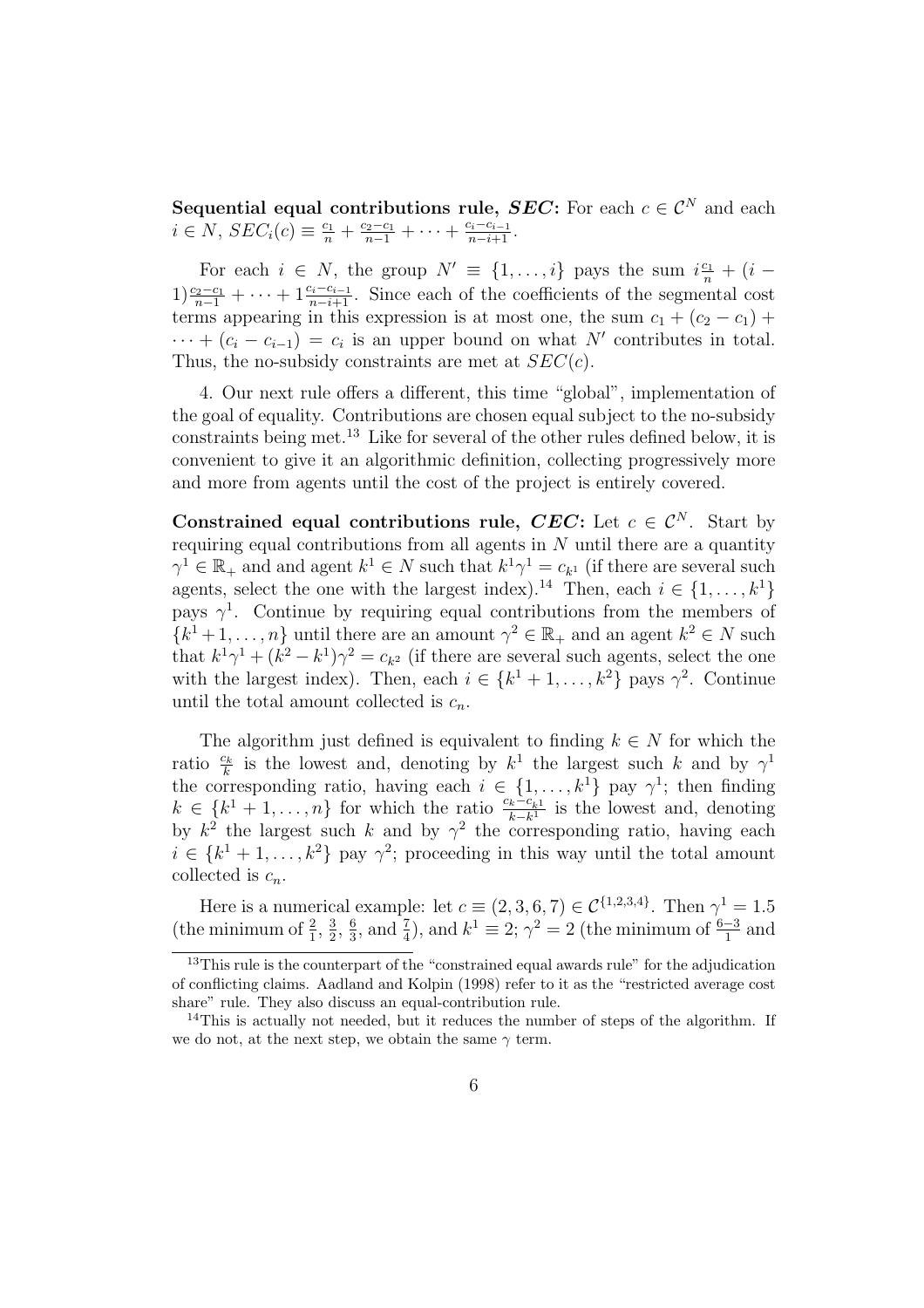$\frac{7-3}{2}$  and  $k^2 = 4$ . Altogether,  $CEC(c) = (1.5, 1.5, 2, 2)$ . For  $c' \equiv (2, 4, 6, 9)$ ,  $\gamma^{\frac{2}{1}} = 2$ , and three no-subsidy constraints are reached simultaneously, for  $k = 1, k = 2$ , and  $k = 3$ , so  $k^1 = 3$ . One agent is left, who pays what remains of the total cost, so  $k^2 = 4$  and  $\gamma^2 = 3$ . Altogether,  $CEC(c') = (2, 2, 2, 3)$ .

One can also calculate contributions one at a time, the following being an alternative way of presenting the rule:

| $x_1$                   |              | $=$ min{ | $\frac{c_1}{1}$ , | $rac{c_2}{2}$ | $_{c_3}$<br>$\Omega$ | $\cdots$  | $\scriptstyle{c_{n-1}}$<br>$n-1$ | $\scriptstyle{c_{n}}$<br>$\boldsymbol{n}$ |  |
|-------------------------|--------------|----------|-------------------|---------------|----------------------|-----------|----------------------------------|-------------------------------------------|--|
| $x_2$                   | $\alpha = 1$ | mın∤     |                   | $c_2 - x_1$   | $c_3-x_1$<br>റ       | $\ldots,$ | $c_{n-1}-x_1$<br>$n-2$           | $n-1$                                     |  |
| $x_3$                   |              | $=$ mink |                   |               | $c_3 - x_1 - x_2$    | $\ldots,$ | $c_{n-1} - x_1 - x_2$<br>$n - 3$ | $-x_1-x_2$<br>$n-2$                       |  |
| $\sim 100$ km s $^{-1}$ |              |          |                   |               |                      | $\cdots$  | $\cdots$                         | $\cdots$                                  |  |

It is a direct consequence of its definition that this rule is a selection from the no-subsidy correspondence.<sup>15</sup>

5. Next, we apply an idea that is central to much of the literature on fair allocation, namely proportionality. As for the constrained equal contributions rule, an algorithmic definition is most convenient.<sup>16</sup>

Constrained proportional rule,  $\mathbf{CP}$ : Let  $c \in \mathcal{C}^N$ . Start by requiring the contributions of all agents in  $N$  to be proportional to their components of c until there are a quantity  $\rho^1 \in \mathbb{R}_+$  and and an agent  $k^1 \in N$  such that or c until there are a quantity  $\rho \in \mathbb{R}_+$  and an agent  $\kappa \in N$  such that  $\rho^1 \sum_{1,\dots,k^1} c_i = c_{k^1}$  (if there are several such agents, select the one with the largest index). Then, each  $i \in \{1, ..., k^1\}$  pays  $\rho^1 c_i$ . Continue by requiring the contributions of the members of  $\{k^1 + 1, \ldots, n\}$  to be proportional to their components of c until there are a quantity  $\rho^2 \in \mathbb{R}_+$  and an agent their components of c until there are a quantity  $\rho \in \mathbb{R}_+$  and an agent  $k^2 \in \{k^1 + 1, ..., n\}$  such that  $\rho^1 \sum_{1,...,k^1} c_i + \rho^2 \sum_{k^1 + 1,...,k^2} c_i = c_{k^2}$  (if there are several such agents, select the one with the largest index). Then, each  $i \in \{k^1 + 1, \ldots, k^2\}$  pays  $\rho^2 c_i$ . Continue until the total amount collected is  $c_n$ .

<sup>&</sup>lt;sup>15</sup>The rule is equivalent to identifying agent  $k^1 \in N$  for whom the average of the first  $k^1$  segmental costs  $c_1, c_2 - c_1, \ldots, c_\ell - c_{\ell-1}, \ldots$ , is the lowest; then, identifying  $k^2 \in$  ${k<sup>1</sup>+1,...,n}$  for whom the average of the  $k<sup>2</sup>-k<sup>1</sup>$  next segmental costs  $c_{k<sup>1</sup>+1}-c_{k<sup>1</sup>},...,c_{\ell}-c_{k<sup>2</sup>}$  $c_{\ell-1}, \ldots$  is the lowest, and so on. This description is given by Aadland and Kolpin (1998).

<sup>16</sup>Somewhat surprisingly, given the central role played by the idea of proportionality in the theory of fair allocation and the prominent role it enjoys for the closely related class of claims problems, we are not aware of any previous attempts at applying it to airport problems.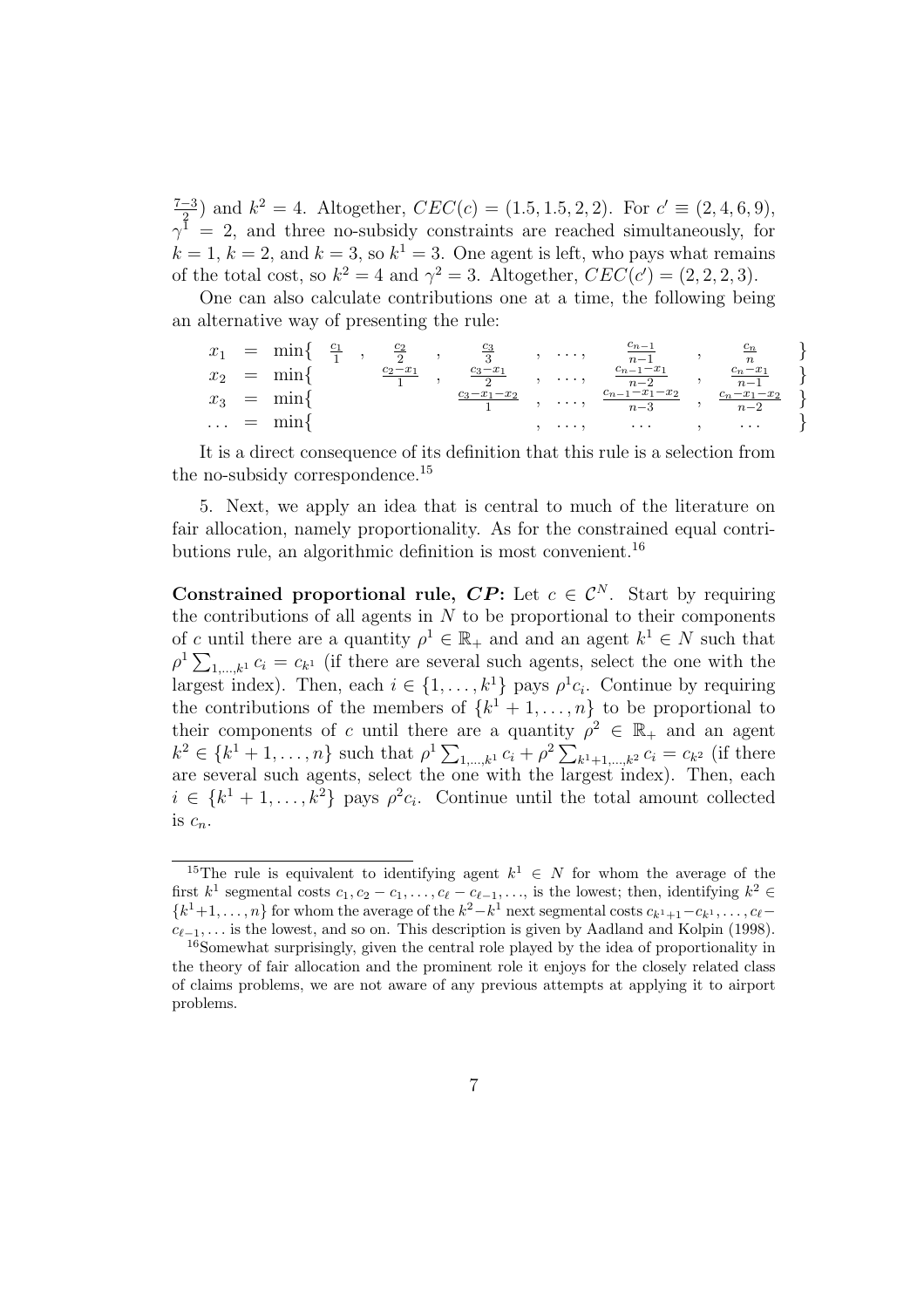This algorithm is equivalent to finding  $k \in N$  such that the ratio  $\frac{c_k}{\sum_{1,\dots,k} c_\ell}$ is the lowest and, denoting by  $k^1$  the largest such k and by  $\rho^1$  the corresponding ratio, having each  $i \in \{1, ..., k^1\}$  pay  $\rho^1 c_i$ ; then finding  $k \in \{k^1+1, ..., n\}$ such that the ratio  $\frac{c_k-\tilde{c}_{k1}}{\sum_{k=1+1,\dots,k}c_\ell}$  is the lowest and, denoting by  $k^2$  the largest such k and by  $\rho^2$  the corresponding ratio, having each  $i \in \{k^1 + 1, \ldots, k^2\}$ pay  $\rho^2 c_i$ ; proceeding in this way until the total amount collected is  $c_n$ .

For  $c \equiv (2, 3, 6, 7) \in \mathcal{C}^{\{1, 2, 3, 4\}}$ , if contributions are set proportional to cost parameters with the constant of proportionality chosen so that their sum is equal to  $c_4$ , the no-subsidy constraints are all met and we are done in one step. However, for  $c \equiv (2, 3, 3, 7)$ , the proportional allocation is  $\frac{7}{15}(2, 3, 3, 7)$ . Since  $\frac{7}{15}(2+3+3) > 3 = c_3$ , the no-subsidy constraint is violated for the group  $\{1, 2, 3\}$ , so we proceed in steps. We need two steps. At the first step, we obtain the contributions of the first three agents  $(\rho^1 = \frac{3}{8}$  and  $k^1 = 3)$ ; we obtain the contributions of the first time agents  $(p - s)$  and  $n - 3$ , since only one agent is left, he has to cover what remains of the total cost, so  $\rho^2 = 1$  and  $k^2 = 4$ . Altogether, the allocation is  $(\frac{3}{8}2, \frac{3}{8})$  $\frac{3}{8}3, \frac{3}{8}$  $\frac{3}{8}3, \frac{4}{4}$  $\frac{4}{4}(7-3)$ ).

6. Instead of focusing on the contribution required of an agent, we could focus on the benefit he achieves for not having to take care of his needs on his own, and equate these benefits subject to no one receiving a transfer.<sup>17</sup>

Constrained equal benefits rule, CEB: For each  $c \in \mathcal{C}^N$  and each  $i \in N$ , let  $CEB_i(c) \equiv \max\{c_i - \beta, 0\}$ , where  $\beta \in \mathbb{R}_+$  is chosen so that  $\sum \max\{c_i - \beta, 0\} = c_n.$ 

For our earlier example with  $c \equiv (2,3,6,7) \in \mathcal{C}^{\{1,2,3,4\}}$ , we have  $\beta = 3$ and  $CEB(c) = (0, 0, 3, 4)$ .

This rule is a selection from the no-subsidy correspondence, even though the no-subsidy requirement does not appear in the definition (in contrast with the two previous rules). To see this, let  $x \equiv CEB(c)$  and note that for each the two previous rules). To see this, let  $x = CED(C)$  and note that for each  $i \in N$ <br>
such that  $c_i \ge \beta$ , we have  $\sum_{j \in N \setminus \{i\}:c_j \le c_i} x_j \le \sum_{j \in N \setminus \{n\}} x_j = c_n - x_n = \beta \le c_i$ .  $i$ <sup> $\leq$ </sup>  $j \in N \setminus \{n\}$   $x_j = c_n - x_n = \beta \leq c_i$ .

7. Imagine agents arriving in the order of increasing cost parameters and hold each of them responsible for the segment he needs beyond the ones that are already covered when he arrives. For this rule, an agent never helps out agents with needs smaller than his, even though he uses the segments they

 $17$ This rule is the counterpart of the "constrained equal losses rule" for the adjudication of conflicting claims. It is discussed by Potters and Sudhölter (1999).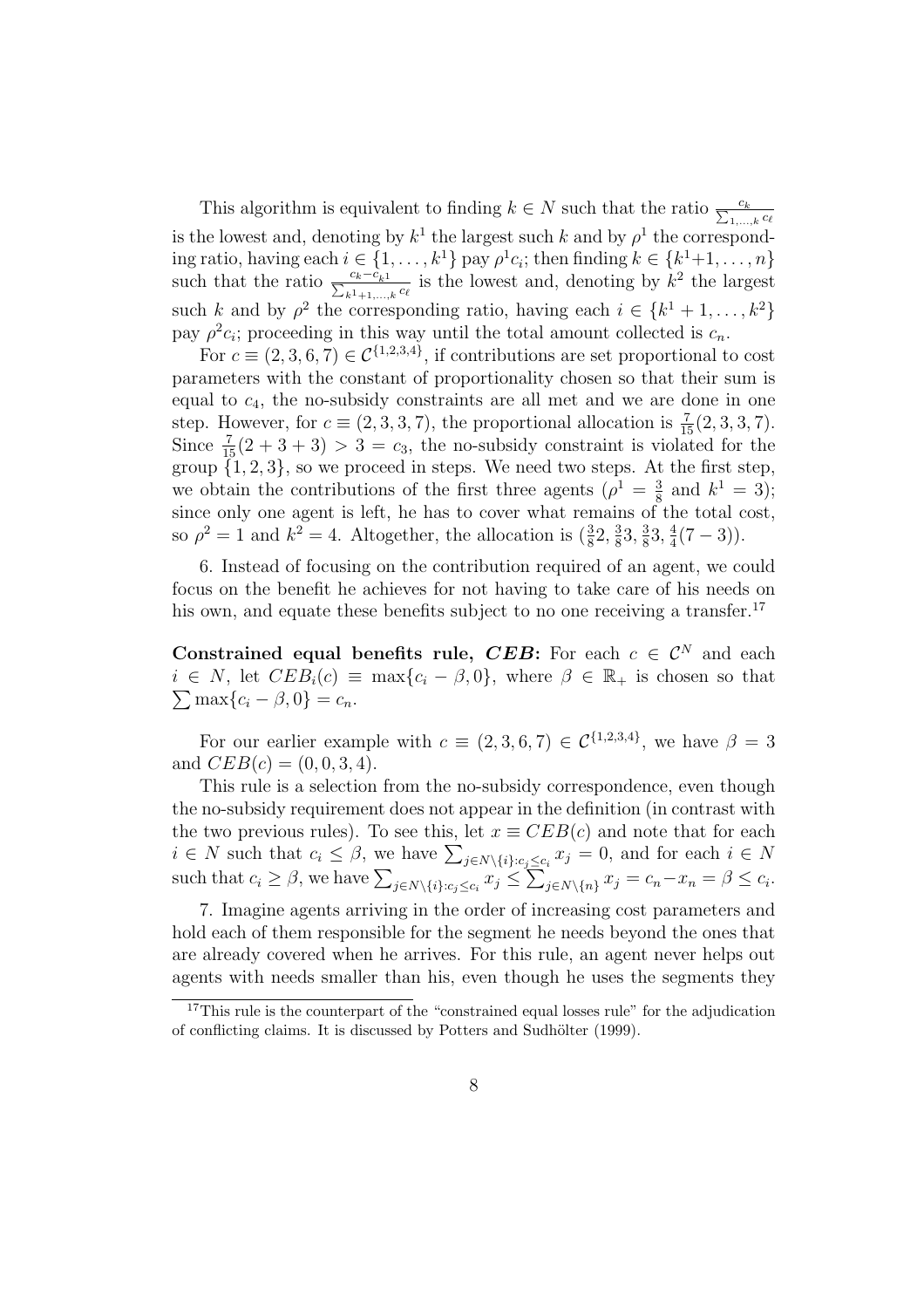use, (and of course, he never gets any help in covering his segmental cost from agents with greater needs than his, even though these agents use his segment). If several agents have equal cost parameters, we require that they should share equally their common segmental cost.

Sequential full contributions rule, SFC: For each  $c \in \mathcal{C}^N$  and each  $i \in N$ , let  $N^i(c) \subseteq N$  be defined by  $N^i(c) \equiv \{j \in N : c_j = c_i\}$ . Then, if  $c_i = \min c_j$ ,  $SFC_i(c) \equiv \frac{c_i}{|N^i(i)|}$  $\frac{c_i}{|N^i(c)|}$ , and otherwise  $SFC_i(c) \equiv \frac{c_i - \max_{j \in N: c_j < c_i} c_j}{|N^i(c)|}$  $\frac{N_i(s) \leq C_i C_j}{|N^i(c)|}$ .

8. Next, we define a family of rules that are also based on a simple first-come first-pay scenario, but this time the order of arrival is exogenously given. Given an order on the set of agents, we imagine them arriving in this order, and assign to each one the cost of the extension needed to serve him when he arrives. Let  $\mathcal{O}^N$  be the set of orders on N, with generic element  $\prec$ .<sup>18</sup>

Priority rule relative to  $\prec \in \mathcal{O}^N$ ,  $D^{\prec}$ : For each  $c \in \mathcal{C}^N$  and each  $i \in N$ ,  $D_i^{\prec}(c) \equiv \max\{c_i - \max_{j \in N: j \prec i} c_j, 0\}.$ 

For instance, if  $c \in C^{\{1,2,3\}}$  and agents arrive in the order  $2 \prec 1 \prec 3$ , agent 2 pays  $c_2$ . Agent 1 pays nothing because when he arrives, the segment needed to serve him is already covered. Agent 3 pays the difference  $c_3 - c_2$ . If they arrive in the order  $3 \prec 2 \prec 1$ , agent 3 pays  $c_3$  and none of the others pays anything. We also use the notation  $D^{3\prec 2\prec 1}$  for this rule, and similar notation for the other rules in the family. By construction, each of them satisfies the no-subsidy constraints.

9. Here, we still imagine, as in the previous definition, that agents arrive one at a time, but we assume all orders of arrival to be equally likely and take the average of the allocations associated with all orders. This produces a well-defined rule since the set of allocations is convex:<sup>19</sup>

**Random arrival rule, RA:** For each  $c \in \mathcal{C}^N$  and each  $i \in N$ ,  $RA_i(c) \equiv$ 1  $\frac{1}{|N|!} \sum_{\prec \in \mathcal{O}^N} \max\{c_i - \max_{j \in N: j \prec i} c_j, 0\}.$ 

<sup>&</sup>lt;sup>18</sup>These rules are the counterparts of the rules of the same name in the theory of adjudication of conflicting claims. An important difference is that here the earlier an agent arrives the more he pays, whereas in that theory, the more he receives.

<sup>&</sup>lt;sup>19</sup>This rule is the counterpart of the rule of the same name in the theory of adjudication of conflicting claims.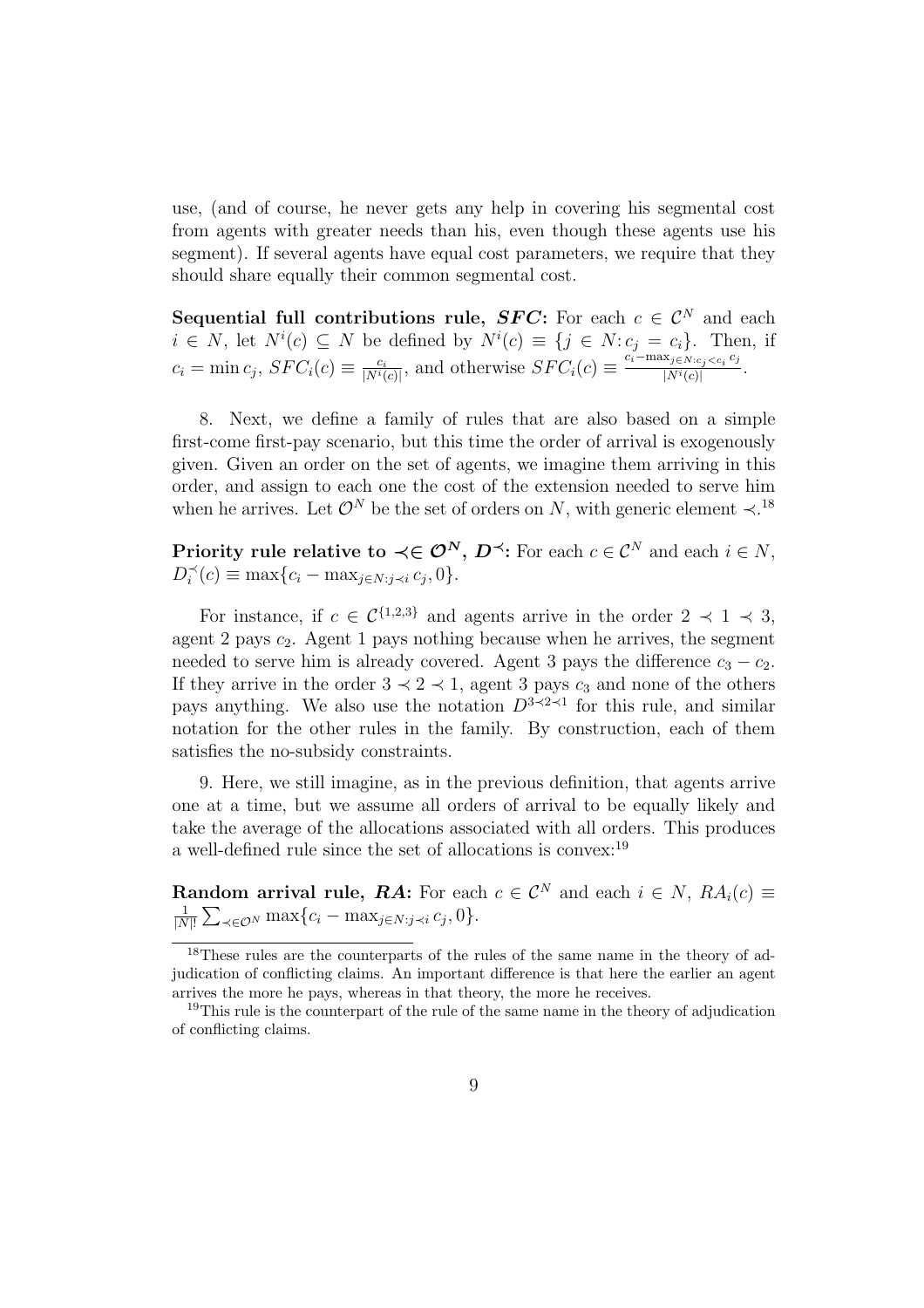This rule is an average of rules satisfying the no-subsidy constraints (the priority rules), and since the set of allocations satisfying these constraints is convex too, it also satisfies them. This property is also a consequence of the fact, established earlier, that the sequential equal contributions rule satisfies the constraints, and of the following equivalence (implicit in Littlechild and Owen, 1973):

Lemma 1 The random arrival rule coincides with the sequential equal contributions rule.

10. Our next rule is based on an idea that is familiar to social choice and game theory. When certain constraints have to be met in choosing a payoff vector, a natural objective is to keep as far as possible from violating them. An allocation that is equally far from violating all constraints usually does not exist, and a next best choice is an allocation that is at a greater distance in the lexicographic maximin order from violating the constraints than any other allocation. Given  $x \in X(c)$  and  $i \in N$ , we measure how close x is to violate the non-negativity and no-subsidy constraints. Let us call the  $i$ -th slack at x the difference  $c_i - \sum_{\{1,\ldots,i\}} x_j$ .<sup>20</sup>

Slack maximizer rule, SM: For each  $c \in \mathcal{C}^N$ , SM(c) is the allocation  $x \in NoSub(c)$  such that for each  $y \in NoSub(c)$ , the 2n-dimensional vector consisting of x itself and the slacks at x is greater in the lexicographic maximin order than the vector associated with  $y$  in a similar way.

An explicit recursive formula can be given for the rule. It is surprisingly similar to the one for the constrained equal contributions rule. There are two differences however. First, the denominator of each term is equal to the corresponding denominator of that earlier rule incremented by one. Second is the absence of a term associated with the last segment:

**Lemma 2** (Sönmez, 1994) Let  $c \in \mathcal{C}^N$ . The slack maximizer allocation x of  $c \in \mathcal{C}^N$  is given by the following formula:

 $20$ The term nucleolus is commonly used and the reason will be clear soon. At this point, we prefer not invoking concepts of game theory.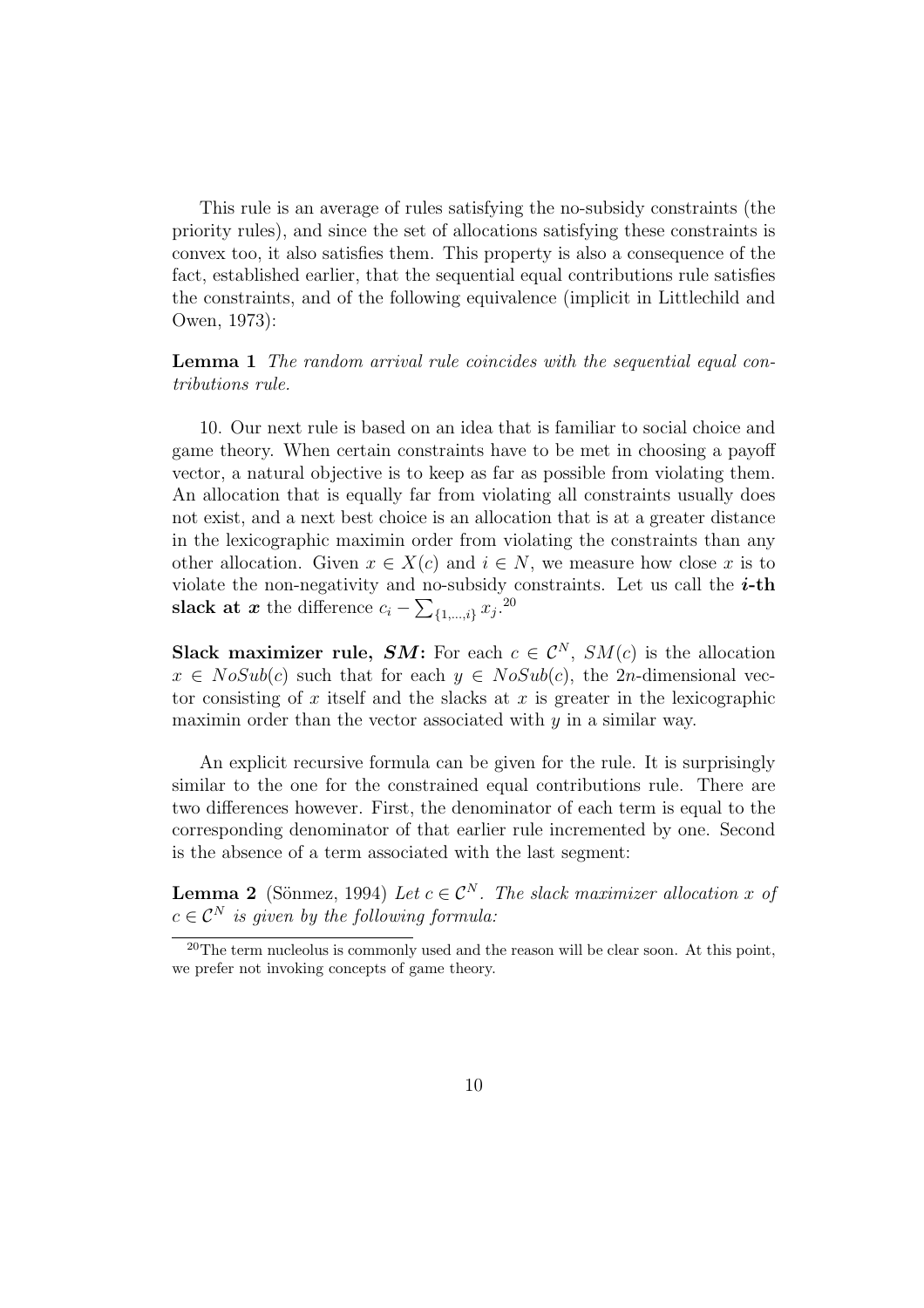$$
x_1 = \min\left\{\n\begin{array}{c}\n\frac{c_1}{2}, & \frac{c_2}{3}, & \frac{c_3}{4}, & \dots, & \frac{c_{n-1}}{n} \\
x_2 = \min\left\{\n\begin{array}{c}\n\frac{c_2 - x_1}{2}, & \frac{c_3 - x_1}{3}, & \dots, & \frac{c_{n-1} - x_1}{n - 1} \\
\frac{c_3 - x_1 - x_2}{2}, & \dots, & \frac{c_{n-1} - x_1 - x_2}{n - 2}\n\end{array}\n\right\} \\
\dots = \min\left\{\n\begin{array}{c}\n\frac{c_{n-1}}{2}, & \dots, & \frac{c_{n-1} - x_1 - x_2}{n - 2} \\
\dots & \frac{c_{n-1} - x_1 - x_2 - x_1}{2}\n\end{array}\n\right\} \\
x_{n-1} = \min\left\{\n\begin{array}{c}\n\frac{c_{n-1}}{2}, & \dots, & \frac{c_{n-1} - x_1 - x_2}{n - 2} \\
\vdots & \vdots, & \dots, & \frac{c_{n-1} - x_1 - x_1 - x_2}{n - 2}\n\end{array}\n\right\}
$$

Agent n pays what remains.

For the two-agent case, we obtain  $(\frac{c_1}{2}, c_2 - \frac{c_1}{2})$  $\frac{z_1}{2}$ , which is also what the sequential equal contributions and constrained equal benefits rules recommend. For the three- (or more-) agent case, this coincidence does not hold anymore. Let  $c \equiv (1, 2, 3) \in C^{\{1, 2, 3\}}$ . Then,  $CEB(c) = (0, 1, 2)$ , but if  $x \equiv SM(c)$ , then  $x_1 \equiv \min\{\frac{1}{2}$  $\frac{1}{2}, \frac{2}{3}$  $\frac{2}{3}$ } =  $\frac{1}{2}$  $\frac{1}{2}$ ,  $x_2 \equiv \min\left\{\frac{2-\frac{1}{2}}{2}\right\} = \frac{3}{4}$  $\frac{3}{4}$ , and  $x_3 \equiv 3 - (x_1 + x_2) = 1.75$ .

When agents are grouped into types having equal cost parameters, with<br>pairs the number of exacts of type is and  $M = \sum_{i=1}^{i} a_i$ , we see about the  $n_j$  being the number of agents of type j, and  $M_i \equiv \sum_{j=1}^i n_j$ , we obtain the following formula:

**Lemma 3** (Littlechild, 1974) The slack maximizer allocation x of  $c \in \mathcal{C}^N$  is given by the following recursive formula: $^{21}$ 

$$
x_i = \gamma_k, \quad i_{k-1} < i < i_k, \quad k = 1, \dots, k',
$$

where  $\gamma_k$  and  $i_k$  are defined by:

$$
\gamma_{k} = \min \left[ \min_{i_{k-1}+1,\dots,n-1} \{ \frac{c_i - c_{i_{k-1}} + \gamma_{k-1}}{M_i - M_{i_{k-1}} + 1} \}, \frac{c_n - c_{i_{k-1}} + \gamma_{k-1}}{M_n - M_{i_{k-1}}} \right];
$$

$$
\tilde{x}_i = \tilde{\gamma}_k, i_{k-1} < i \leq i_k, k = 1, \dots, k',
$$
\n
$$
\tilde{\gamma} = \min_{i_{k-1}+1, \dots, n} \left[ \frac{c_i - c_{i_{k-1}}}{M_i - M_{i_{k-1}}} \right]
$$

where  $i_k$  is defined as above.

<sup>21</sup>Littlechild also notes that as the number of agents of each type increases without bound, the term " $+1$ " in the denominator of the expression below becomes negligible. Moreover,  $\gamma_{k-1}/(M_i - M_{i_{k-1}})$  involves the multiplication of  $1/n_i$  and  $c_i$ . Hence, under the same assumption, this term can also be ignored. Thus, in this case, the following simpler approximate formula for the slack maximizer rule is available: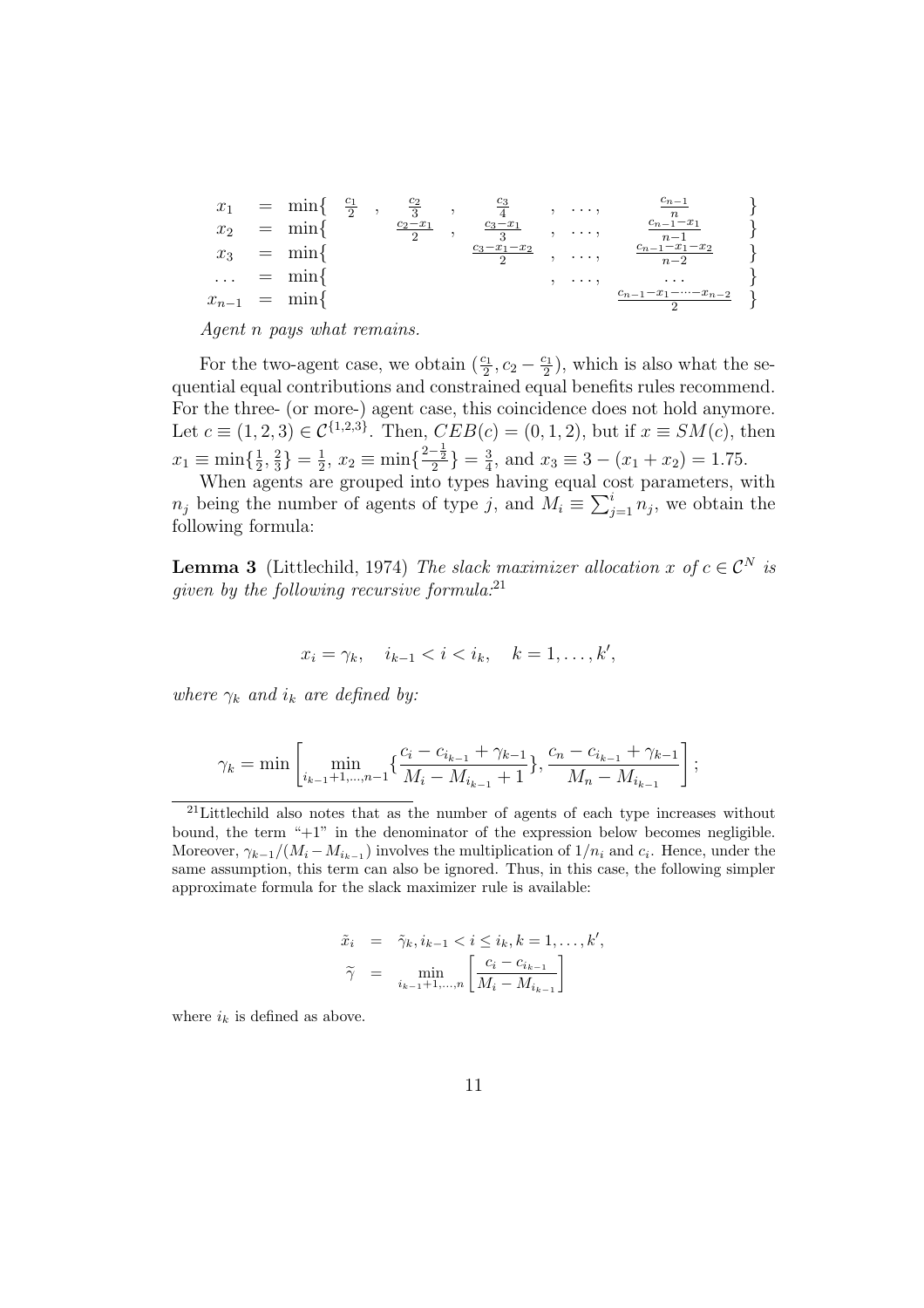and  $i_k$  is maximal among all indices solving the above minimization problem (that is, first  $g_0 = i_0 = c_0 = 0$ , proceed until  $k = 1, \dots, k'$ , and finally,  $i_{k'} = n$ ).

The similarity between the formulas for the constrained equal contributions rule and the slack maximizer rule suggests that they are members of a single and simple family. Such a family can indeed be defined (Gellekom and Potters, 1997): let  $\alpha \in [0,1]$  and set  $x_1 \equiv$  $\min\{\frac{c_1}{1}$  $\frac{c_1}{1+\alpha}, \frac{c_2}{2+\alpha}$  $\frac{c_2}{2+\alpha}, \ldots, \frac{c_{n-1}}{n-1+}$  $\frac{c_{n-1}}{n-1+\alpha}, \frac{c_n}{n}$  $\binom{n}{n}, x_2 \equiv \min\{\frac{c_2-x_1}{1+\alpha}\}$  $\frac{c_2-x_1}{1+\alpha}, \ldots, \frac{c_{n-1}-x_1}{n-2+\alpha}$  $\frac{c_{n-1}-x_1}{n-2+\alpha}, \frac{c_n-x_1}{n-1}$  $\frac{n-x_1}{n-1}\},\quad\ldots,$  $x_{n-1} \equiv \min \{ \frac{c_{n-1}-x_1-\cdots-x_{n-2}}{1+\alpha}$  $\frac{c_1-\cdots-c_{n-2}}{1+\alpha}, \frac{c_n-x_1-\cdots-x_{n-2}}{2}$  $\frac{m-x_{n-2}}{2}$ , and  $x_n \equiv c_n - x_1 - \cdots - x_{n-1}$ . (Note how the denominators have been modified as compared to the formulae for the constrained equal contributions and slack maximizer rules.)

11. Finally, we introduce a new family of rules. It is inspired by a concept that has been central for the adjudication of conflicting claims (Young, 1987). Let F be the family of continuous functions  $f: \mathbb{R}_+ \times [a, b] \to \mathbb{R}_+$ , where  $[a, b] \subseteq \overline{\mathbb{R}}$  (the extended real line), such that for each  $\overline{c} \in \mathbb{R}_+$ ,  $f(\overline{c}, \cdot)$  is nowhere decreasing,  $f(\bar{c}, a) = 0$  and  $f(\bar{c}, b) = \bar{c}$ .

Parametric rule associated with  $f \in \mathcal{F}$ ,  $S^f$ : Let  $c \in \mathcal{C}^N$ . Start by requiring the contribution of each  $i \in N$  to be equal to  $f(c_i, \lambda)$  until for some  $\lambda^1 \in [a, b]$ , there is  $k^1 \in N$  such that  $\sum_{1,...,k^1} f(c_i, \lambda^1) = c_{k^1}$ . (If there are several such  $k^1$ , select the largest.) Then, each  $i \in \{1, ..., k^1\}$  pays  $f(c_i, \lambda^1)$ . Continue by requiring the contribution of each  $i \in \{k^1 + 1, \ldots, n\}$ to be equal to  $f(c_i, \lambda)$  until for some  $\lambda^2 \in [a, b]$ , there is  $k^2 \in N$  such that  $c_{k}$  +  $\sum_{k=1}^{k} f(c_i, \lambda^2) = c_{k}$ . (If there are several such  $k^2$ , select the largest.) Then, each  $i \in \{k^1 + 1, \ldots, k^2\}$  pays  $f(c_i, \lambda^2)$ . Continue until the total collected is  $c_n$ .

The constrained equal contributions, constrained proportional, and constrained equal benefits rules are members of the family.

### 4 Game-theoretic approach to defining rules

A standard way of coming up with a recommendation for an allocation problem is to map it into a game; apply the tools of game theory to solve the game, thereby obtaining a payoff vector for the game; then, selecting the allocations whose image is this payoff vector.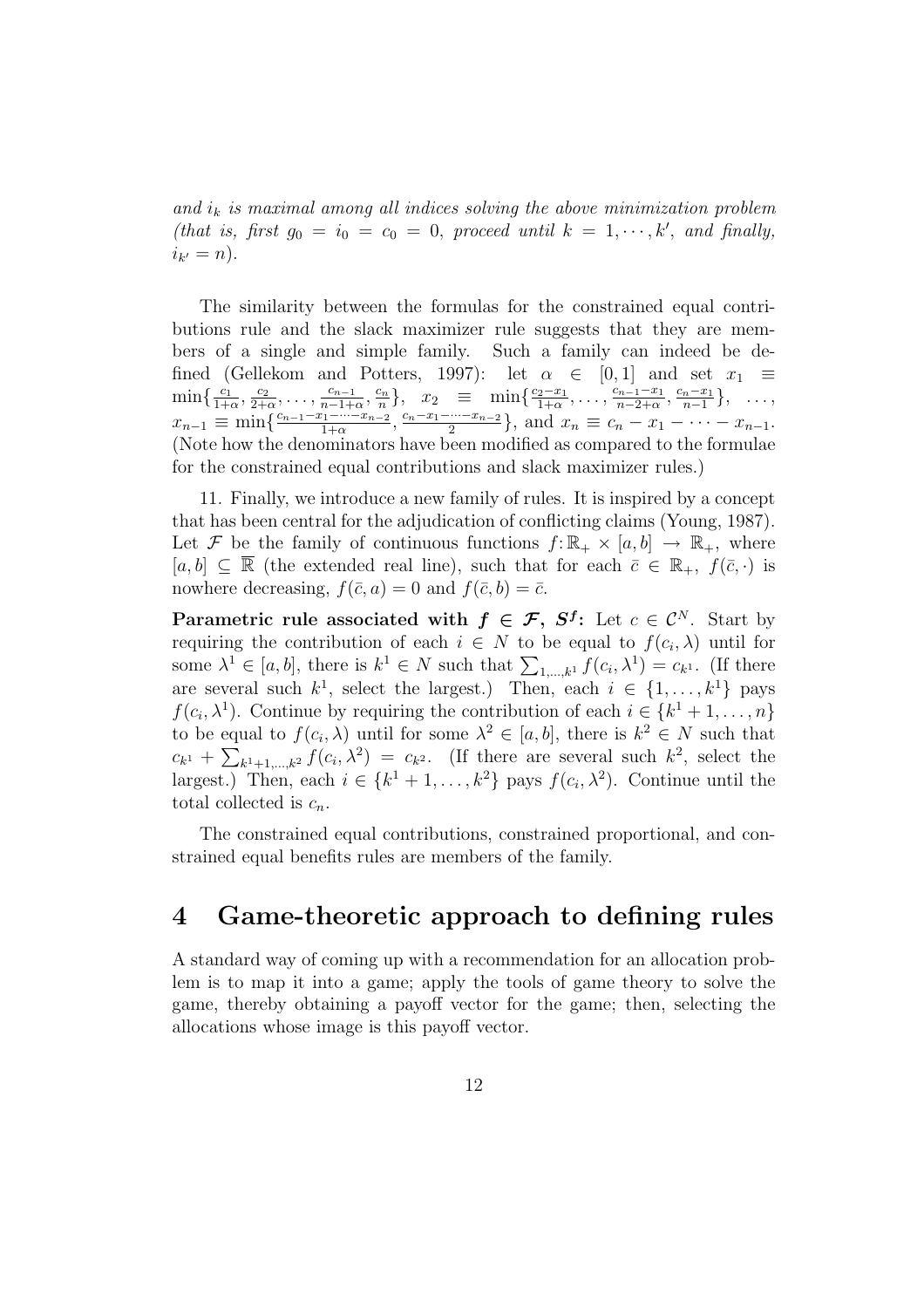Several classes of games have been considered in the literature and allocation problems can meaningfully be mapped into different kinds of games. We will consider two main classes, bargaining games and coalitional games with transferable utility.

#### 4.1 Bargaining games

Let  $N$  be a set of "players". A **bargaining game** (Nash, 1950) is a pair  $(B, d)$ , where B is a subset of  $\mathbb{R}^N$  and d is a point of B. The set B, the feasible set, is interpreted as the set of utility vectors available to the group N by unanimous agreement, and  $d$ , the **disagreement point**, is interpreted as the utility vector that the group obtains if its members fail to reach an agreement. The point chosen by a solution for a specific game is the solution **outcome** of the game. The set  $B$  is commonly assumed to be a convex and compact subset of  $\mathbb{R}^N$ , and to be such that there is  $x \in B$  with  $x > d$ . Let  $\mathcal{G}^N$  be a domain of bargaining games. A **bargaining solution on**  $\mathcal{G}^N$  is a function that associates with each game in  $\mathcal{G}^N$  a unique point in the feasible set of the game. $^{22}$ 

The following are central solutions in the theory of bargaining: The lexicographic egalitarian solution outcome of  $(B, d)$ ,  $E<sup>L</sup>(B, d)$ , is the payoff vector at which utility gains from  $d$  are maximized in a lexicographic way, starting with the smallest one.<sup>23</sup> Its Kalai-Smorodinsky solution outcome (Kalai and Smorodinsky, 1975),  $KS(B, d)$ , is the maximal payoff vector on the segment from the disagreement point to the "ideal point",  $a(B, d)$ , where for each  $i \in N$ ,  $a_i(B, d)$  is the maximal utility gain achievable by agent i among the feasible points dominating the disagreement point. The lexicographic Kalai-Smorodinsky solution outcome of  $(B, d)$  (Imai, 1983),  $KS^{L}(B, d)$ , is constructed so as to recover efficiency when this property would not be met otherwise (there is no feasible outcome that semistrictly dominates the chosen vector). It is obtained by first normalizing the problem so that its ideal point has equal coordinates, then applying the lexicographic egalitarian solution, and finally returning to the initial nonnormalized problem. The **extended equal loss solution** outcome of  $(B, d)$ 

 $22$ For an exposition of the theory of bargaining, see Thomson (1999).

<sup>&</sup>lt;sup>23</sup>Given  $x, y \in \mathbb{R}^{\ell}$ , x is greater than y in the lexicographic (maximin) order if, designating by  $\tilde{x}$  and  $\tilde{y}$  the vectors obtained from x and y by rewriting their coordinates in increasing order, we have either  $\tilde{x}_1 > \tilde{y}_1$  or  $[\tilde{x}_1 = \tilde{y}_1$  and  $\tilde{x}_2 > \tilde{y}_2]$ , or  $[\tilde{x}_1 = \tilde{y}_1, \tilde{x}_2 = \tilde{y}_2,$ and  $\tilde{x}_3 > \tilde{y}_3$ , and so on.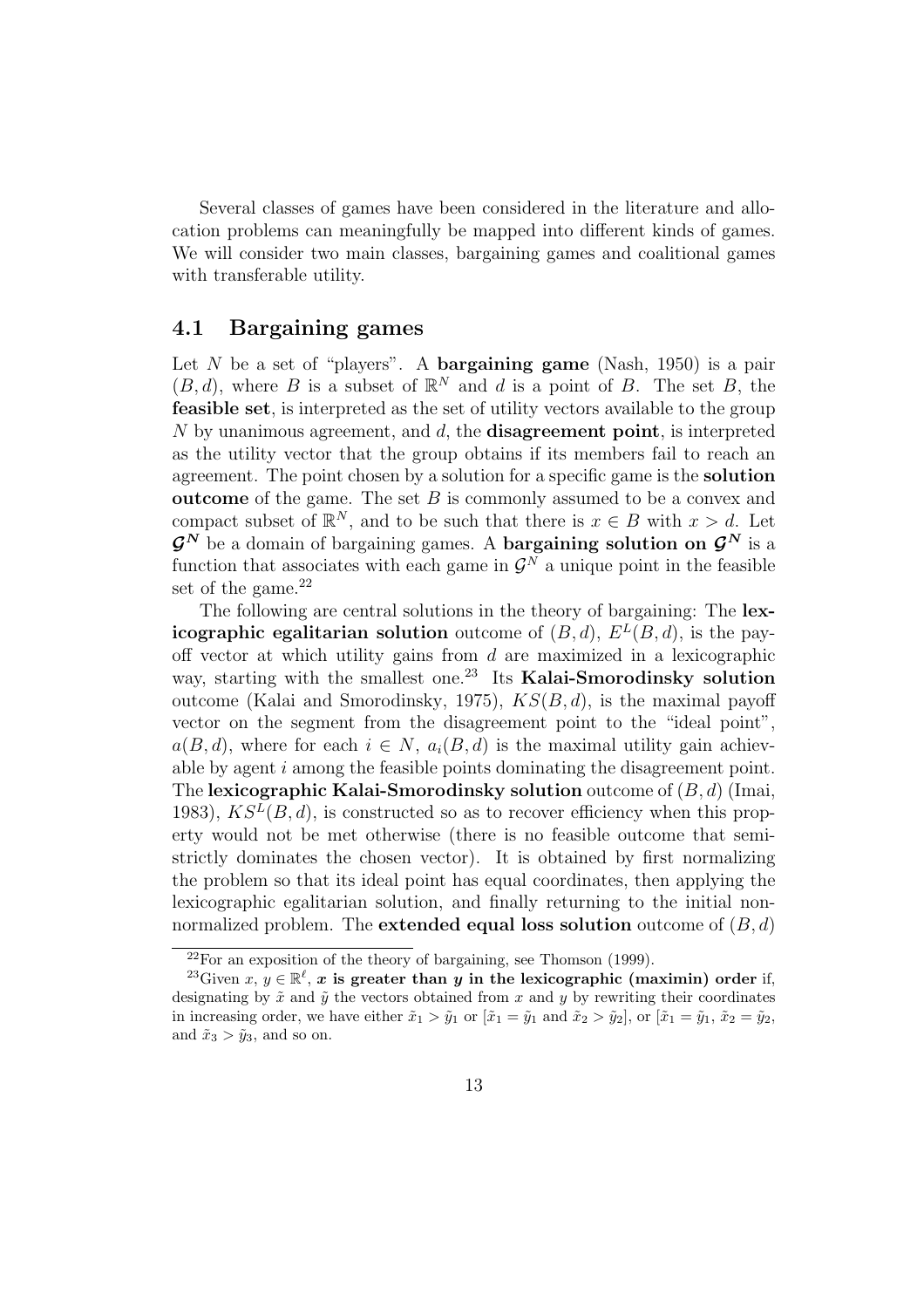(Bossert, 1993, in a contribution building on the equal loss solution of Chun, 1988),  $XEL(B, d)$ , is the maximal point at which the utility losses from the ideal point of all agents whose utility gains are positive are equal and the utilities of the others are equal to their disagreement utilities. Finally, the lexicographic dictatorial solution outcome of  $(B, d)$  associated with the order  $\prec$ ,  $Dic^{\prec}(B,d)$ , is the payoff vector at which the utility gain of the player who comes first in that order is maximal if this vector is unique. If not, among all such vectors, it is the vector at which the utility gain of the player who comes second is maximal if this vector is unique; and so on.

Given an airport problem  $c \in \mathcal{C}^N$ , its associated bargaining game is the game whose feasible set is  $B(c) \equiv \{y \in \mathbb{R}^N_+ : \text{ for some } x \in NoSub(c), y \leq 1\}$  $x$  and whose disagreement point is the origin. As the disagreement point is independent of c, we ignore it from the notation.<sup>24</sup> A rule matches a bargaining solution if for each problem, the allocation it recommends coincides with the payoff vector assigned by the solution to the bargaining game associated with the problem. Our first theorem describes a number of such correspondences.

Theorem 1 The following matches between rules and bargaining solutions exist:

(i) The constrained equal contributions rule and the lexicographic egalitarian solution.

(ii) The constrained equal benefits rule and the extended equal loss solution.

(iii) The constrained proportional rule and the lexicographic Kalai-Smorodinsky solution.

(iv) The priority rule associated with order  $\prec$  and the lexicographic dictatorial solution associated with order  $\prec$ .

#### 4.2 Coalitional games

We next turn to a class of games that is richer than the class of bargaining games in that what each group of agents—in this context, they are called coalitions—can achieve is specified. Let  $N$  be a (finite) set of "players". A (transferable utility) coalitional game is a list  $v \equiv (v(N'))_{N' \subseteq N} \in \mathbb{R}^{2^{|N|}-1}$ , where for each  $\emptyset \neq N' \subseteq N$ ,  $v(N')$  is the **worth of coalition N'**. This

 $^{24}$ Other choices of disagreement point are plausible.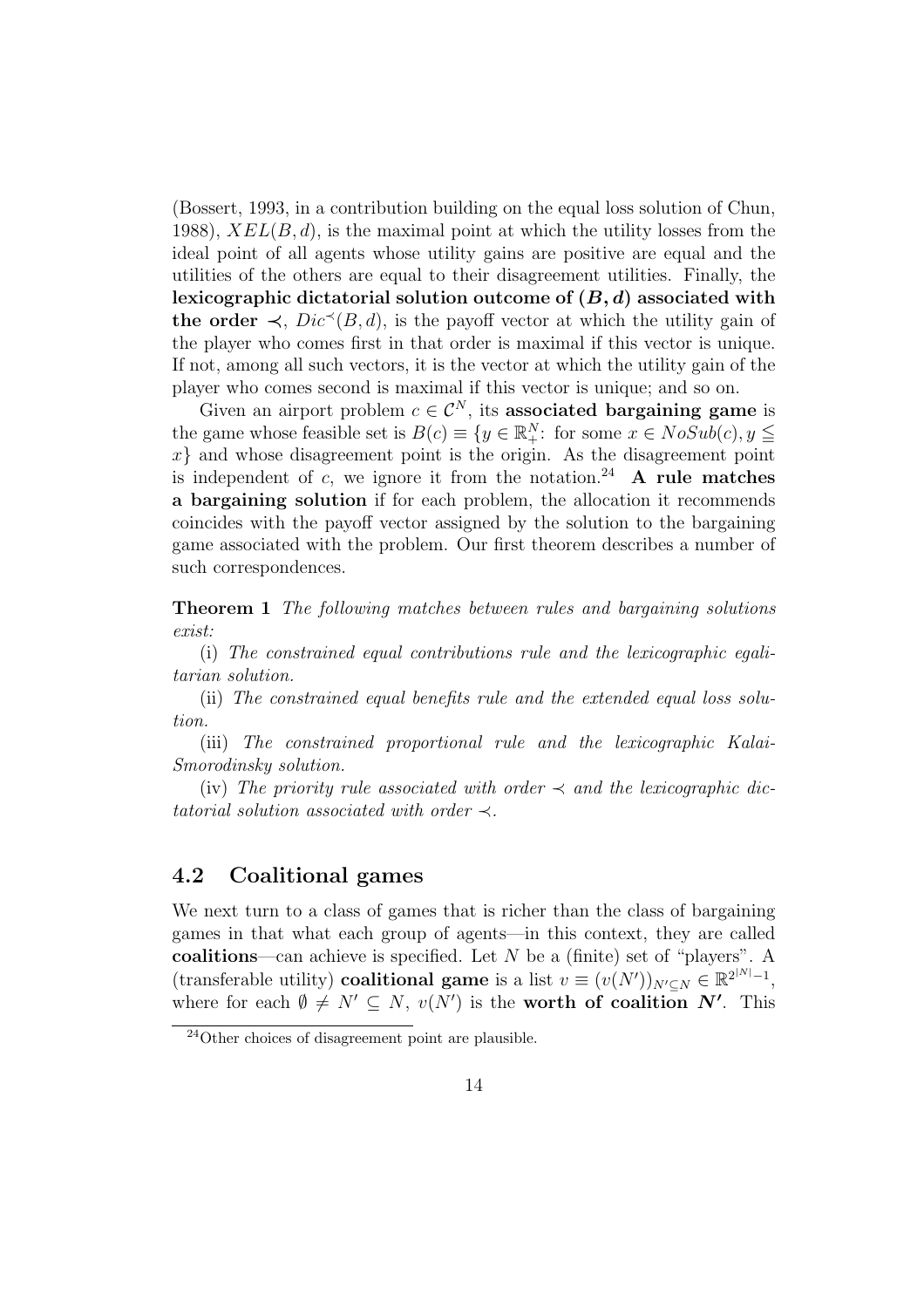number is interpreted as what  $N'$  can achieve on its own, although this is by no means the only possible interpretation. Let  $\mathcal{V}^N$  be a domain of coalitional games. A solution on  $\mathcal{V}^N$  is a correspondence that associates with each  $v \in \mathcal{V}^N$  a payoff vector in  $\mathbb{R}^N$  whose coordinates add up to  $v(N)$ . One of the most important solutions is the one that selects all the efficient payoff vectors such that no coalition can simultaneously provide a higher payoff to each of its members. Formally, the core of  $v \in \mathcal{V}^N$ ,  $C(v)$ , is the set of payoff vectors members. Formally, the core of  $v \in V^{\perp}$ ,  $C(v)$ , is the set of payon vectors  $x \in \mathbb{R}^N$  such that  $\sum x_i = v(N)$  and for each  $\emptyset \neq N' \subseteq N$ ,  $\sum_{N'} x_i \geq v(N')$ . The core is multi-valued but the next examples are single-valued. First, we imagine agents arriving one at a time and we calculate for each of them the contribution<sup>25</sup> he makes to the coalition of agents who arrived before him, that is, the difference between the worth of the coalition after he joins it and before he does so. We calculate the average of these contributions assuming that all orders of arrival are equally likely, thereby obtaining for each  $i \in N$ , the payoff  $\frac{1}{|N|!} \sum_{\prec \in \mathcal{O}^N} [v(\lbrace j \in N | j \prec i \rbrace \cup i) - v(\lbrace j \in N | j \prec i \rbrace)].$  Collecting terms, the following is an alternative and more familiar expression for the Shapley value payoff of player i in the game  $v \in \mathcal{V}^N$  (Shapley, 1953):

$$
Sh_i(v) \equiv \sum_{N' \subseteq N, i \in N'} \frac{(|N'| - 1)! (|N| - |N'|)!}{|N|!} [v(N') - v(N' \setminus \{i\})].
$$

The next solution is defined by a lexicographic operation analogous to the one underlying the lexicographic egalitarian solution of bargaining theory. Given  $N' \subset N$  and  $x \in \mathbb{R}^N$ , the difference  $v(N')$  – arg  $N'$  is the dissatisfaction of  $N'$  at  $x$ . This number indicates how well or how badly a given coalition is treated at  $x^{26}$  Now, the **nucleolus of**  $v \in \mathcal{V}^N$ ,  $Nu(v)$ (Schmeidler, 1969) is the set of payoff vectors  $x \in \mathbb{R}^N$  at which the vector of dissatisfactions  $(v(N') - \sum_{N'} x_i)_{N' \subseteq N}$  is minimized in the lexicographic order among all efficient payoff vectors, starting with the largest dissatisfaction. The nucleolus is *single-valued*.

For the **modified nucleolus** (Sudhölter, 1997), we perform a parallel exercise using the vector of differences of dissatisfactions between two arbitrary coalitions. The modified nucleolus is also single-valued.

<sup>25</sup>Note that here this term has a different meaning from the one we have given it up to this point, but which is intended should be clear from the context.

<sup>&</sup>lt;sup>26</sup>Note that a payoff vector belongs to the core if all of these differences are non-positive.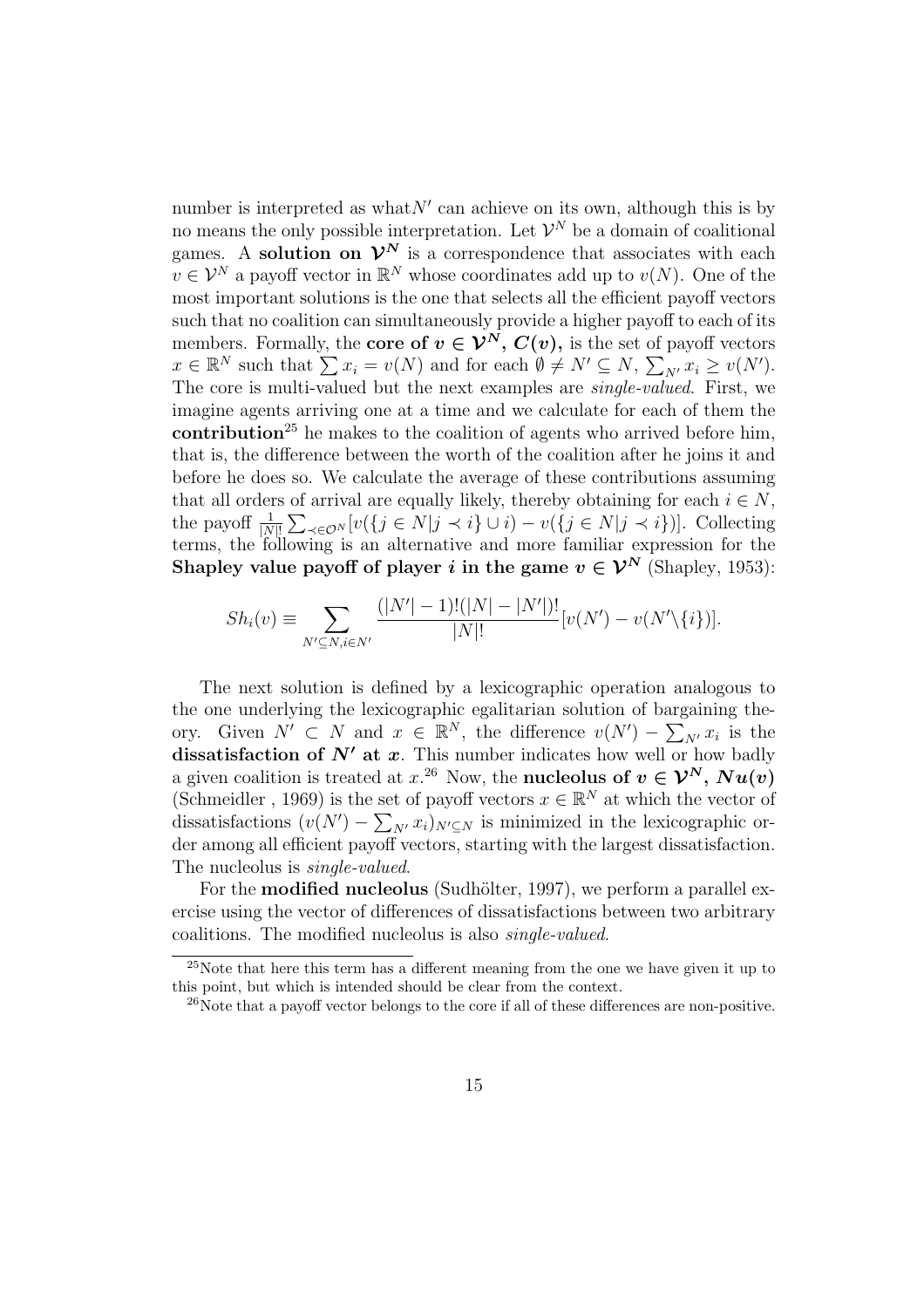Our next definition is based on the Lorenz order.<sup>27</sup> We state the special form it takes for an important class of games, namely games exhibiting strongly decreasing "returns to size": a game is concave if for each  $i \in N$  and each pair  $\{N', N''\} \subseteq N$  such that  $N'' \subset N'$  and  $i \notin N'$ ,  $v(N' \cup \{i\}) - v(N') \le v(N'' \cup \{i\}) - v(N'')$ . The **Dutta-Ray solution** outcome of a concave game  $v \in \mathcal{V}^N$ ,  $DR(v)$  (Dutta and Ray, 1989) is the payoff vector in the core of  $v$  that Lorenz-dominates every other core payoff vector.

Given an airport problem  $c \in \mathcal{C}^N$ , its associated coalitional game is the game  $v(c) \in \mathcal{V}^N$  defined by setting, for each  $\emptyset \neq N' \subseteq N$ ,  $v(c)(N') \equiv$  $\max_{N'} c_i$ . (Other proposals have been made. One is to set, for each  $N' \subset N$ ,  $v'(c)(N') \equiv -\max_{N'} c_i$ . Another is to set  $v''(c)(N') \equiv \sum_{N'} c_i - \max_{N'} c_i$ .

The no-blocking idea underlying the definition of the core remains meaningful but the inequalities have to be reversed. We still refer to the set of allocations satisfying them as the core. The core is non-empty and it can be easily described:

Lemma 4 Given any airport problem, the core of the coalitional game associated with it is its set of contribution vectors satisfying the no-subsidy constraints.

Clearly, if  $x \in X(c)$  satisfies the core constraints, it satisfies the nosubsidy constraints, which are a subset of them. Conversely, given  $N' \subset N$ , let  $\bar{N}'$  be the coalition consisting of all the agents in N whose cost parameter is at most max<sub>N'</sub>  $c_i$ . Then, since  $x \in X(c)$  implies  $x \geq 0$ , if  $\sum_{\bar{N}'} x_i \leq$ is at most max<sub>N'</sub>  $c_i$ . Then, since  $x \in X$  and  $\max_{N'} c_i$ , it follows that  $\sum_{N'} x_i \leq \max_{N'} c_i$ .

Our next observation is that the game  $v(c)$  is concave.

#### Lemma 5 Given any airport problem, the coalitional game associated with it is concave.

When a game is concave, its Shapley value payoff vector belongs to its core. In fact, the vertices of the core (the core is a polyhedron, being defined

<sup>&</sup>lt;sup>27</sup>Given  $x \in \mathbb{R}^N$ , we denote by  $\tilde{x}$  the vector obtained from x by rewriting its coordinates in increasing order. Given x and  $y \in \mathbb{R}^N$  with  $\sum x_i = \sum y_i$ , we say that x is greater than y in the Lorenz order if  $\tilde{x}_1 \geq \tilde{y}_1$  and  $\tilde{x}_1 + \tilde{x}_2 \geq \tilde{y}_1 + \tilde{y}_2$ , and  $\tilde{x}_1 + \tilde{x}_2 + \tilde{x}_3 \geq \tilde{y}_1 + \tilde{y}_2 + \tilde{y}_3$ , and so on, with at least one strict inequality.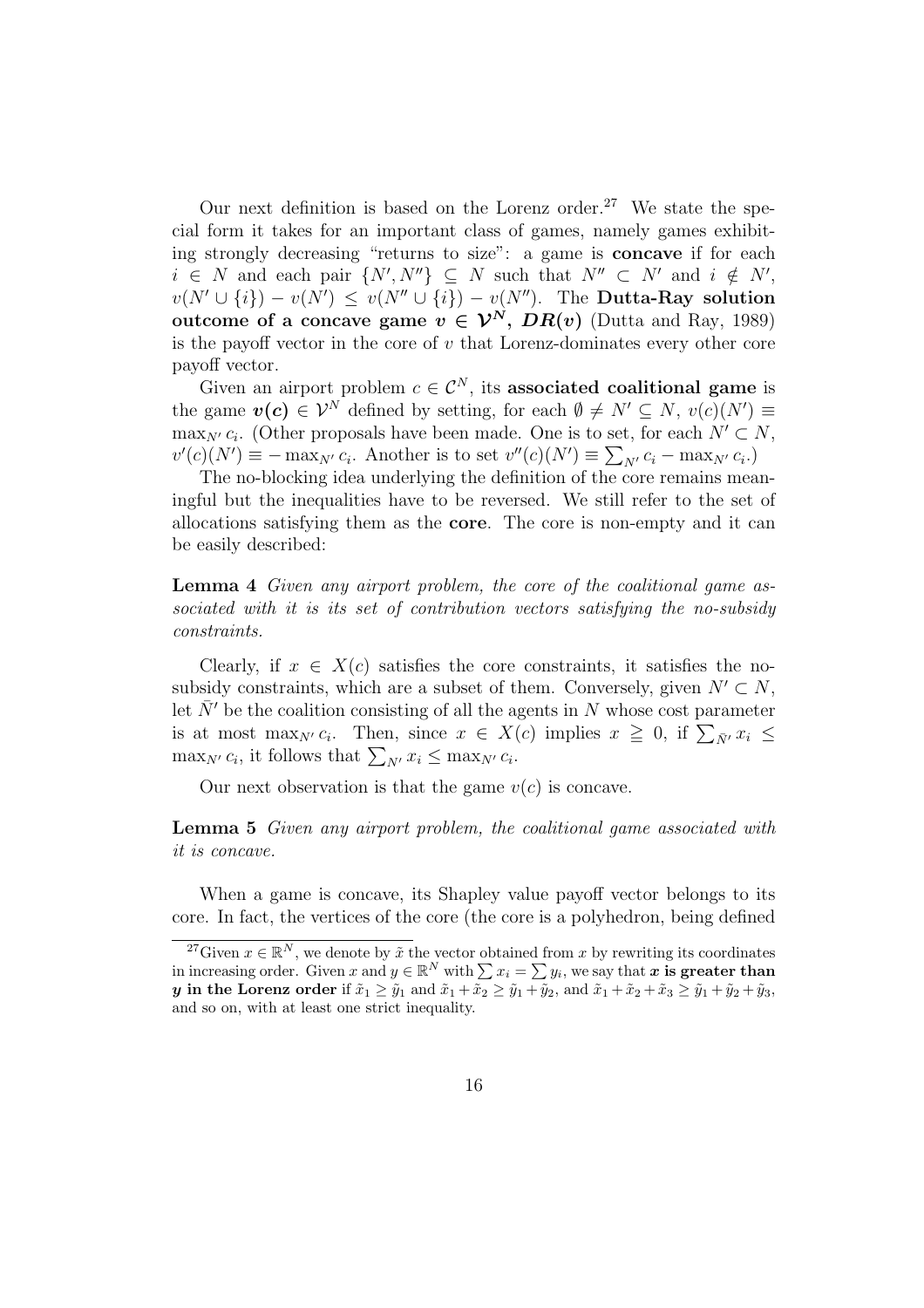by a system of inequalities), are the payoff vectors whose average defines the Shapley value payoff vector.<sup>28</sup>

A rule matches a solution to TU games if for each problem, the allocation it recommends coincides with the payoff vector assigned by the solution to the coalitional game associated with the problem.

Theorem 2 The following matches between rules and solutions to TU games exist:

(i) The sequential equal contributions rule (equivalently, according to Lemma 1, the random arrival rule) and the Shapley value.

- (ii) The constrained equal contributions rule and the Dutta-Ray solution.
- (iii) The constrained equal benefits rule and the modified nucleolus.
- (iv) The slack maximizer rule and the nucleolus.

Assertion (i) is due to Littlechild and Owen (1973), assertion (ii) to Aadland and Kolpin (1998), and assertion (iii) to Potters and Sudhölter (1999). Assertion (iv) is a direct consequence of the fact that for each  $x \in X(c)$  and each  $N' \subset N$ , the slack of N' at x is always at least as large as the slack of  $\{1, \ldots, \max_{N'} i\}$  at x (this is the smallest set of consecutive agents starting with agent 1 that contains  $N'$ , and therefore can be ignored in the maximization defining the nucleolus (recall that each  $x \in X(c)$  is non-negative). The nucleolus is in general difficult to calculate as it involves a sequence of nested maximizations. However, in the present context, it can be given an explicit recursive definition, as we have seen (appealing to (iv)). (If instead of the game  $v(c)$ , we consider the game  $v'(c)$  or the game  $v''(c)$ , then some of these matches are affected.)

## 5 Axiomatic approach

We now turn to axioms. We distinguish between fixed-population axioms and variable-population ones (for which we will need to generalize the model). For each axiom, Table 1 shows whether each of the rules introduced in Section 3 satisfies it or not. We also offer characterizations.

 $^{28}$ Also, its kernel and nucleolus coincide. See Shapley (1971).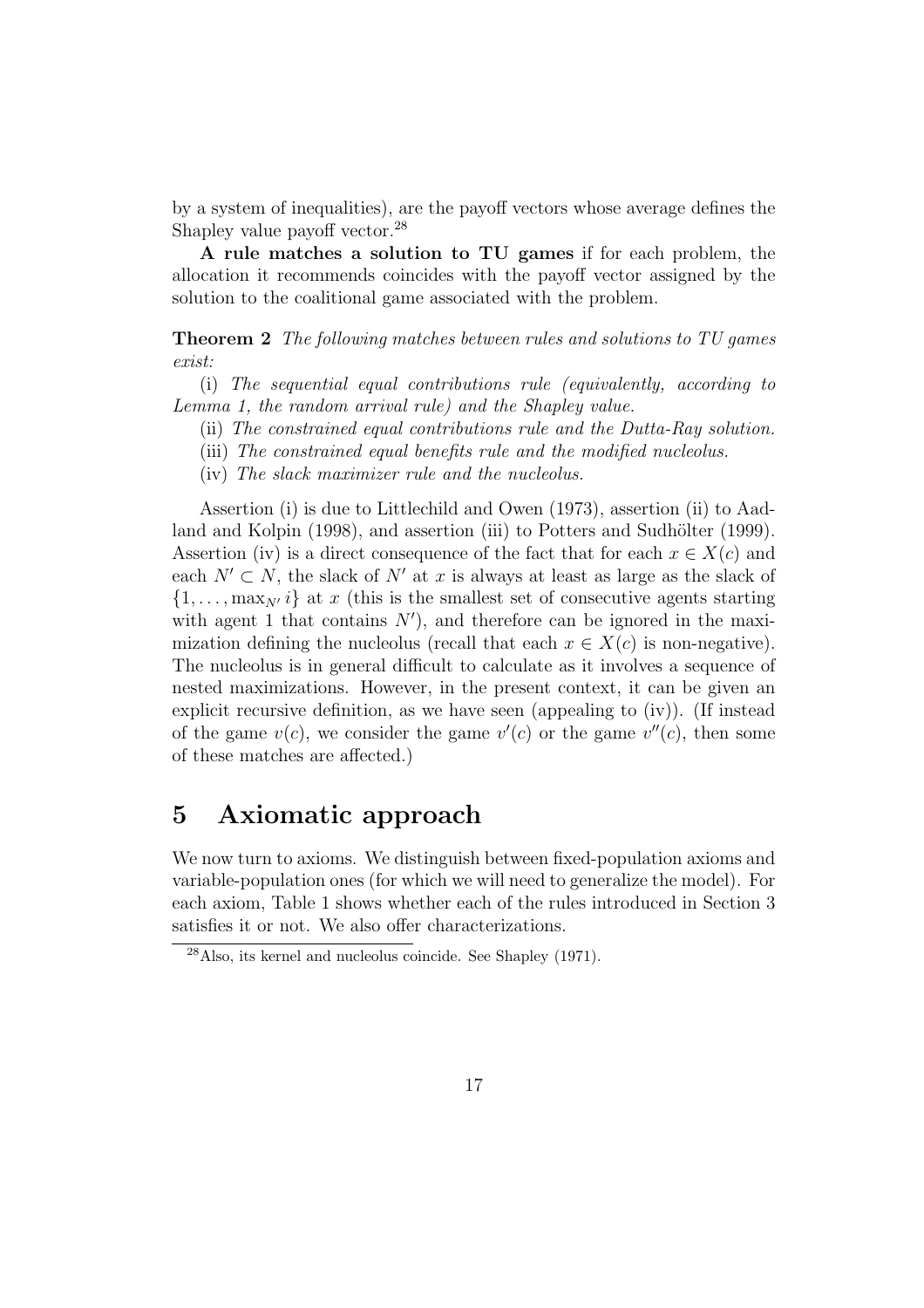#### 5.1 Fixed population

We have incorporated in the definition of a rule three requirements. Nonnegativity says that for each problem, the rule should only pick a nonnegative contribution vector; cost boundedness that this vector should be bounded above by the cost vector; **efficiency** that its coordinates should add up to the maximal cost. Here are the new properties:

• Agents with equal cost parameters should pay equal amounts:

Equal treatment of equals: For each  $c \in \mathcal{C}^N$  and each pair  $\{i, j\} \subseteq N$ , if  $c_i = c_j$ , then  $S_i(c) = S_j(c)$ .

A stronger requirement is that what agents pay should be independent of their names.

 $\bullet$  If agent *i*'s cost parameter is at least as large as agent *j*'s cost parameter, he should pay at least as much as agent j does.<sup>29</sup> For a parametric rule, it is satisfied if its schedules are ordered.

Order preservation for contributions: For each  $c \in \mathcal{C}^N$  and each pair  $\{i, j\} \subseteq N$ , if  $c_i \geq c_j$ , then  $S_i(c) \geq S_j(c)$ .

The next property is a counterpart for benefits of the previous one (Littlechild and Thompson,  $1977$ <sup>30</sup>.

Order preservation for benefits: For each  $c \in \mathcal{C}^N$  and each pair  $\{i, j\} \subset \mathcal{C}^N$ N, if  $c_i \geq c_j$ , then  $c_i - S_i(c) \geq c_j - S_j(c)$ .

Properties such as *equal treatment of equals* and the generalizations just stated are very natural in many applications, but not always. Indeed, there may be good reasons not described in the model justifying that agents with equal cost parameters not be treated equally. In the irrigation example, different ranchers may use the ditch to irrigate unequal land areas, or the crops they grow may differ in other respects (Aadland and Kolpin, 1998). In general, the profits agents derive from the project may differ. In such

<sup>29</sup>Some form of the property appears in many domains studied in economics and game theory. For claims problems, it is discussed by Aumann and Maschler (1985).

<sup>30</sup>This property appears in Aadland and Kolpin (1998) under the name of "semimarginalism".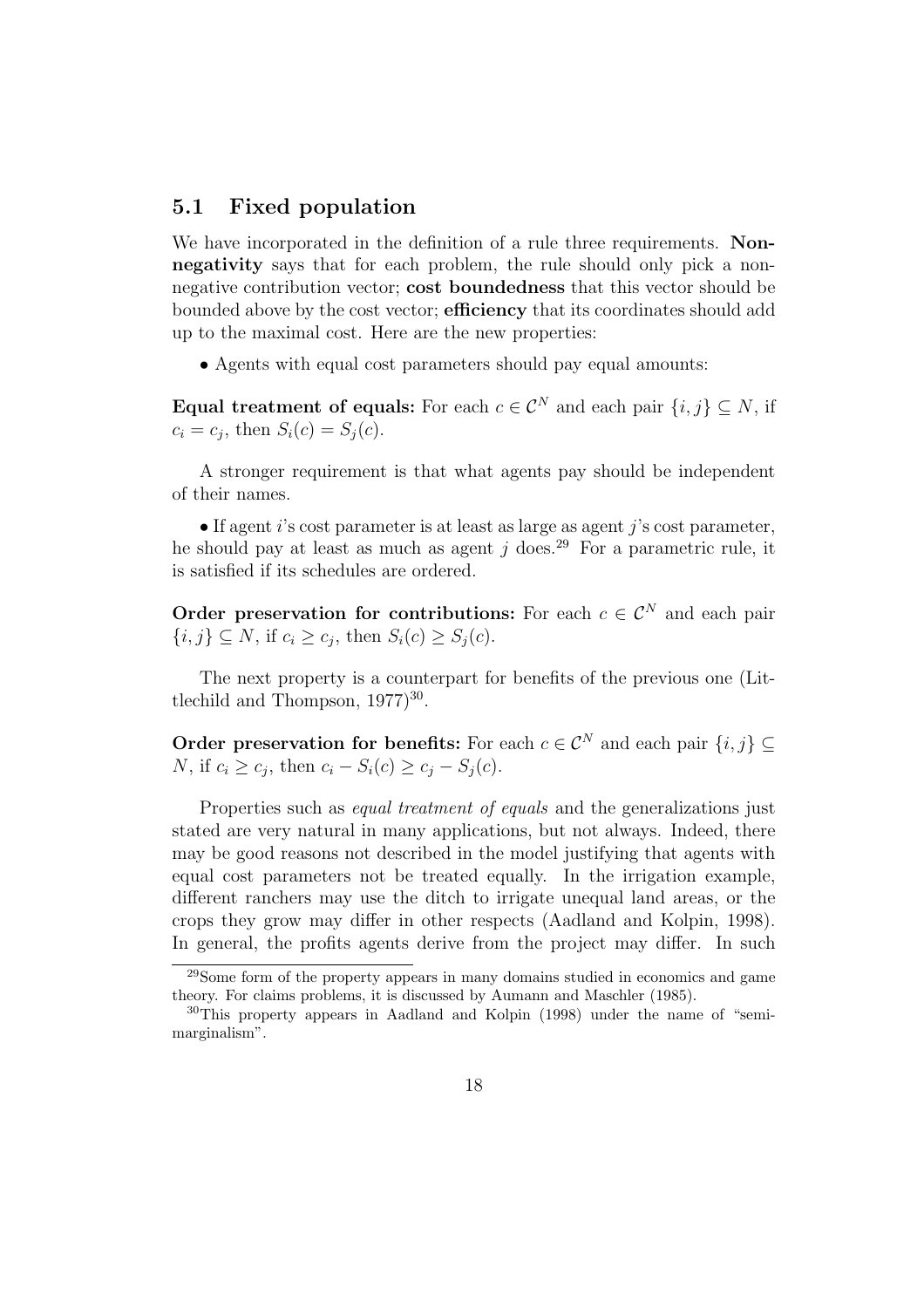circumstances, the question arises whether and how rules can be redefined so as to accommodate a perceived need to favor certain agents at the expense of others. One answer is to add to the model this extra information. Another is to specify a vector of weights indexed by agents reflecting the greater or lesser relative importance they should receive. If all weights are positive, it is easy to use them to extend the definitions of our basic rules. We consider this case first.

Let  $\Delta^N$  be the unit simplex in  $\mathbb{R}^N$ . For the **weighted sequential equal** contributions rule with weights  $w \in \text{int}\Delta^N$  (the notation "int" denotes the interior of a set), divide the cost of each segment among all agents who use it proportionally to their weights.

For the weighted constrained equal contributions rule with weights  $w \in \text{int}\Delta^N$ , set payments proportional to the weights and proceed in steps as before (this choice of weights affects the order in which the no-subsidy constraints are reached). For the weighted constrained proportional rule with weights  $w \in \text{int}\Delta^N$ , set payments proportional to the weights multiplied by the cost parameters, and here too, proceed in steps. A similar definition of the weighted constrained equal benefits rule with weights  $w \in \text{int}\Delta^N$  is possible, but in contrast to the case when all weights are equal, we now have to keep track of the no-subsidy constraints. To see this, let  $c \equiv (1, 2, 3) \in C^{\{1, 2, 3\}}$ . Also, let  $w \equiv (0.1, 0.1, 0.8)$ . Then, the equations  $\frac{c_1 - x_1}{1} = \frac{c_2 - x_2}{1} = \frac{c_3 - x_3}{8}$ b)  $\in$  C<sup>c</sup> (3). Also, let  $w = (.1, .1, .8)$ <br>  $\frac{-x_3}{3}$  and  $\sum x_i = 3$  give  $x = (\frac{7}{10}, \frac{17}{10}, \frac{3}{5})$  $\frac{3}{5}$ ), and since  $x_1 + x_2 > c_2 = 2$ , the no-subsidy constraint for the group  $\{1, 2\}$  is violated.

Let us now turn to the possibility that weights may have zero components. To see the difficulty zero weights cause, we return to the sequential equal contributions rule and note that the proposal described above cannot be used because some segments may not be covered. For instance, let  $N \equiv \{1, 2, 3, 4\}$ and  $w \equiv \left(\frac{1}{4}\right)$  $\frac{1}{4}$ ,  $\frac{3}{8}$  $\frac{3}{8}, \frac{3}{8}$  $\frac{3}{8}$ , 0). Let  $c \equiv (1, 2, 3, 4) \in C^{\{1, 2, 3, 4\}}$ . Then  $c_1$  is divided proportionally to the components of w among all four agents,  $c_2-c_1$  is divided among agents 2, 3, and 4 proportionally to the weights  $(\frac{3}{8}, \frac{3}{8})$  $(\frac{3}{8}, 0)$  (this means that agents 2 and 3 together pay the entire cost of the second segment), and  $c_3 - c_2$  is divided between agents 3 and 4 proportionally to the weights  $(\frac{3}{8}, 0)$ (this means that agent 3 pays the entire cost of the third segment). When we get to the last segmental cost  $c_4 - c_3$ , we are left with only one agent and his weight is zero. This difficulty can be remedied by introducing a second weight vector to be used on such occasions. This second vector can have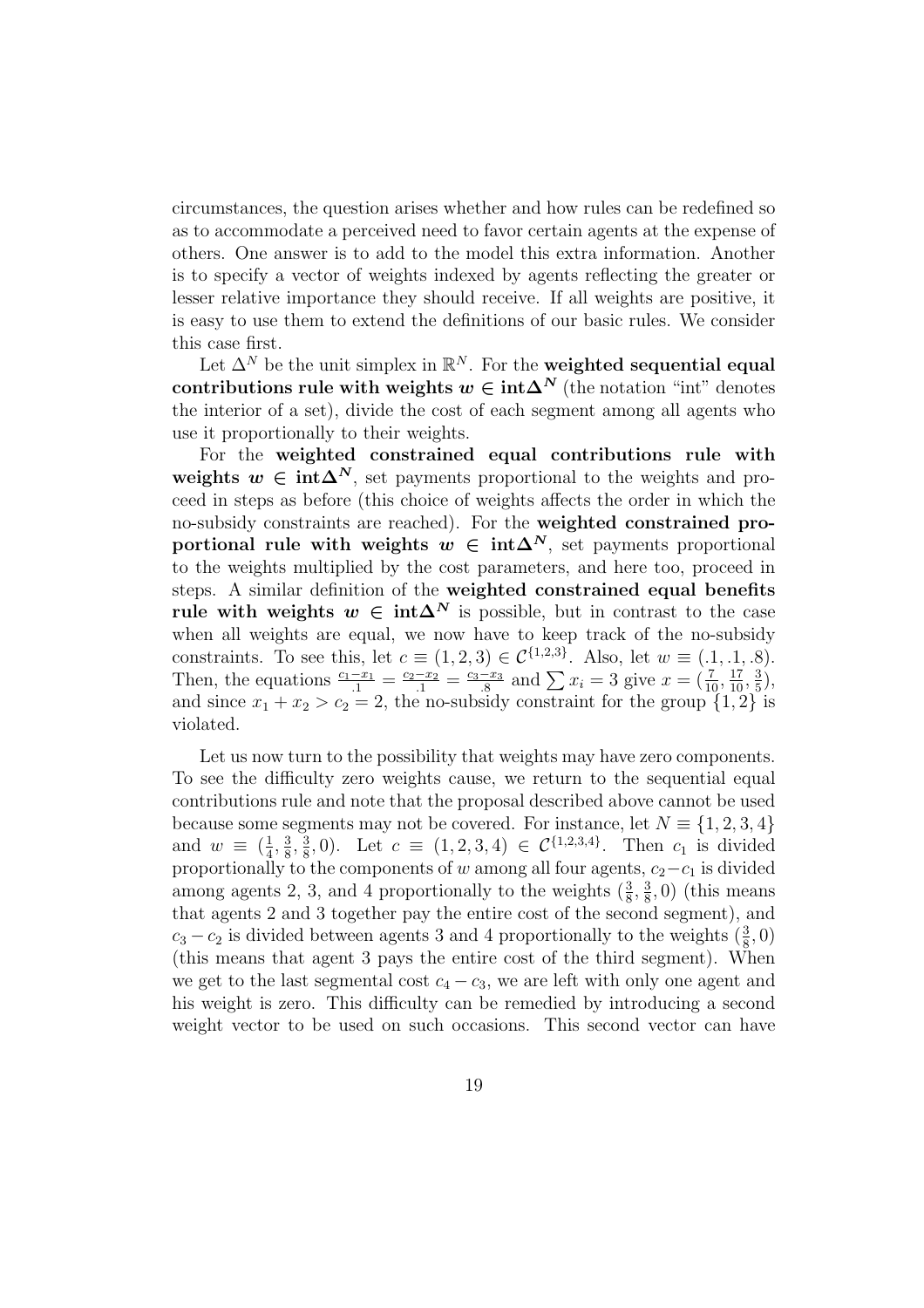zero components too, so we add a third weight vector and so on. Formally, a hierarchy of weights is an ordered list  $\{w^1, w^2, \ldots, w^L\} \in \Delta^N$ , for some positive integer L, such that for each  $\ell \in \{1, \ldots, L\}$ , and each  $i \in N$ , if  $w_i^{\ell}$ 0, then  $w_i^{\ell+1} = 0$ . To illustrate, let  $N \equiv \{1, 2, 3, 4, 5, 6\}, w^1 \equiv \left(\frac{1}{4}\right)$  $\frac{1}{4}$ ,  $\frac{3}{8}$  $\frac{3}{8}, \frac{3}{8}$  $\frac{3}{8}$ , 0, 0, 0), and  $w^2 \equiv (0, 0, 0, \frac{1}{3})$  $\frac{1}{3}, \frac{1}{3}$  $\frac{1}{3}, \frac{1}{3}$  $\frac{1}{3}$ ). Let  $c \in \mathcal{C}^N$  be such that  $c_1 \leq \cdots \leq c_6$ . Then,  $c_1$  is divided among the first three agents proportionally to their components of  $w^1$ ,  $c_2 - c_1$  is divided between agents 2 and 3 proportionally to their components of  $w^1$ , and  $c_3 - c_2$  is entirely covered by agent 3. Then, we switch to the second weight vector. The fourth segmental cost,  $c_4 - c_3$  is divided among agents 4, 5, and 6 proportionally to their components of  $w^2$ ,  $c_5 - c_4$  is divided between agents 5 and 6 proportionally to their components of  $w^2$ , and  $c_6 - c_5$ is covered entirely by agent 6. If c is such that  $c_5 < c_1 < c_2 < c_3 < c_6 < c_4$ , say,  $c_5$  is divided among agents 1, 2, and 3, according to their components of  $w<sup>1</sup>$  (they are the only agents using this segment who have positive weights in  $w<sup>1</sup>$ ), and so is  $c_1-c_5$ ;  $c_2-c_1$  is divided between agents 2 and 3 proportionally to their components of  $w^1$  (they are the only agents using this segment who have positive weights in  $w^1$ );  $c_3 - c_2$  is paid entirely by agent 3 (he is the only agent using this segment who has a positive weight in  $w<sup>1</sup>$ ). The penultimate segmental cost  $c_6 - c_3$  is divided between agents 4 and 6 proportionally to their weights in  $w^2$ ; the last segmental cost  $c_4 - c_6$  is covered entirely by agent 4, as he is only one left.<sup>31</sup>

Any such rule can alternatively be described in terms of an ordered partition of the set of agents, and a list of positive weights, one for each agent. For each problem, we handle each segment in turn by choosing the contributions of the members of the first component of the induced partition who use it proportionally to their weights. If there is no one in the first component of the induced partition, we divide the cost of the segment among the members of the second component of the induced partition who use it proportionally to their weights, and so on.

We now turn to relational requirements on rules.

• If the cost vector is multiplied by a positive scalar, so should the chosen allocation:<sup>32</sup>

**Homogeneity:** For each  $c \in \mathcal{C}^N$  and each  $\alpha \in \mathbb{R}_{++}$ ,  $S(\alpha c) = \alpha S(c)$ .

<sup>&</sup>lt;sup>31</sup>Note that we switch to the second weight vector when we reach a segment that is used by agents who are all assigned zero weights by the first weight vector.

 $32$ This is the first part of the property Potters and Sudhölter (1999) call "covariance".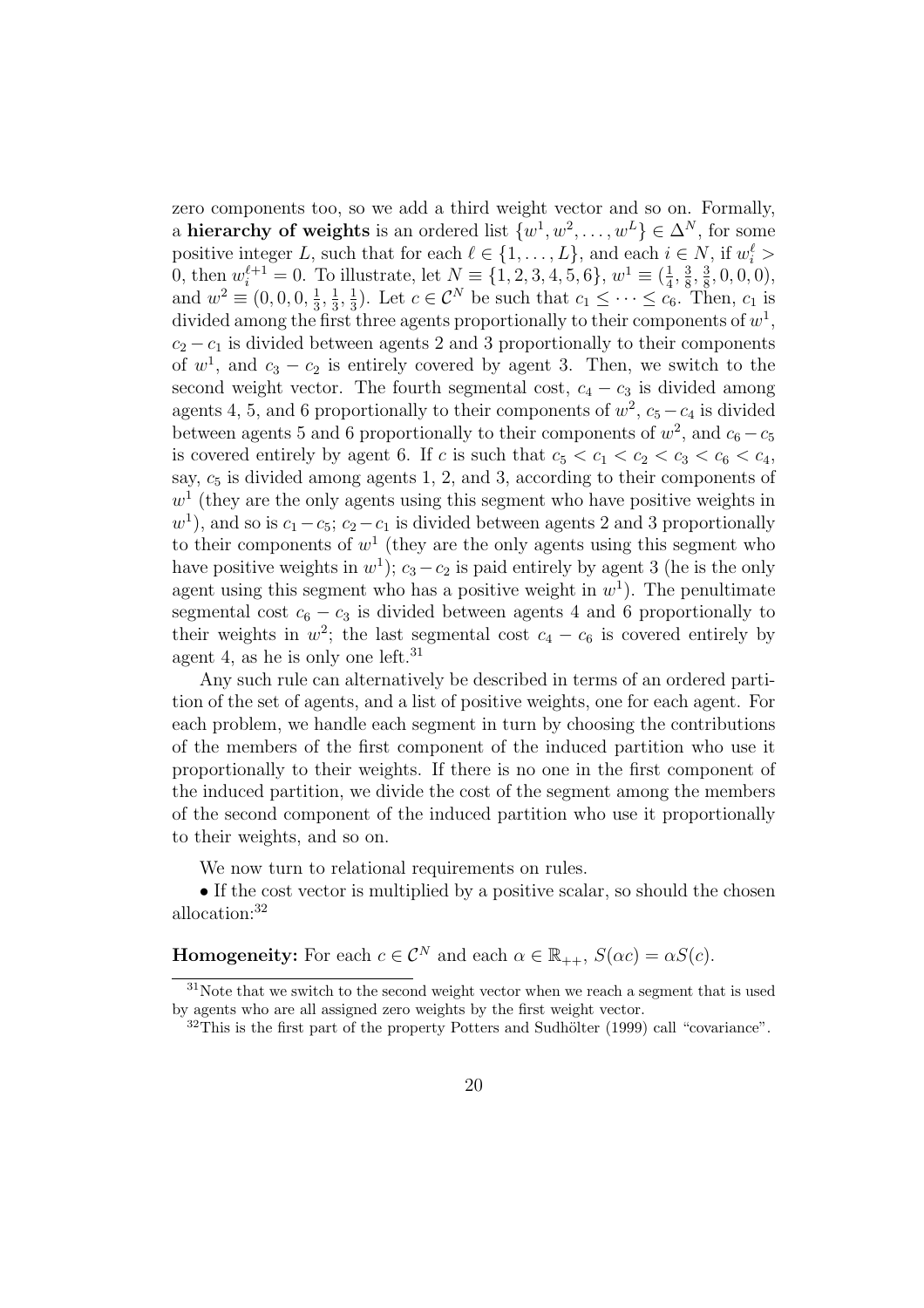• The chosen allocation should vary continuously with the data of the problem.

**Continuity:** For each sequence  $\{c^{\nu}\}\$  of elements of  $C^N$  and each  $c \in C^N$ , if  $c^{\nu} \to c$ , then  $S(c^{\nu}) \to S(c)$ .

• Next is an independence property: what an agent pays should not depend on the costs of the segments he does not use.

**Independence of at-least-as-large costs:** For each pair  $\{c, c'\}$  of elements of  $\mathcal{C}^N$  and each  $i \in N$ , if (i)  $c'_i = c_i$ , (ii) for each  $j \in N \setminus \{i\}$  such that  $c_j < c_i$ , we have  $c_j' = c_j$  and (iii) for each  $j \in N \setminus \{i\}$  such that  $c_j \geq c_i$ , we have  $c'_j \geq c_j$ , then  $S_i(c') = S_i(c)$ .

The sequential full contributions rule fails this condition but it satisfies the slightly weaker version of the property obtained by only allowing those cost parameters that were initially greater than agent i's cost parameter to vary, provided they remain greater than agent i's cost parameter (a property that could be called "independence of greater costs").

We are now ready to present our first characterization:<sup>33</sup>

Theorem 3 (Moulin and Shenker, 1992) The sequential equal contributions rule is the only rule satisfying equal treatment of equals and independence of at-least-as-large costs.

• Next is a limited version of the above independence property: if the cost parameter of the last agent increases (or if the cost parameter of any one of the agents whose parameter is the largest increases, if there are several of them), the contributions of the other agents should not be affected and his contribution should increase by an equal amount: $34$ 

Last-agent cost additivity: For each pair  $\{c, c'\}$  of elements of  $\mathcal{C}^N$ , each  $\gamma \in \mathbb{R}_+$ , and each  $i \in N$  with  $c_i = \max_N c_j$ , if (i)  $c'_{N\setminus\{i\}} = c_{N\setminus\{i\}}$  and (ii)  $c_i' = c_i + \gamma$ , then  $S_{N\setminus\{i\}}(c') = S_{N\setminus\{i\}}(c)$  and  $S_i(c') = S_i(c) + \gamma$ .

 $33$ Efficiency does not appear in any of our characterizations as it is incorporated in the definition of a rule. Remark  $5.6$  of Potters and Sudhölter (1999) essentially amounts to Theorem 3. They impose an axiom of monotonicity, which implies our independence axiom, and only exploit its independence content.

 $34$ This is the second part of a property Potters and Sudhölter (1999) call "covariance".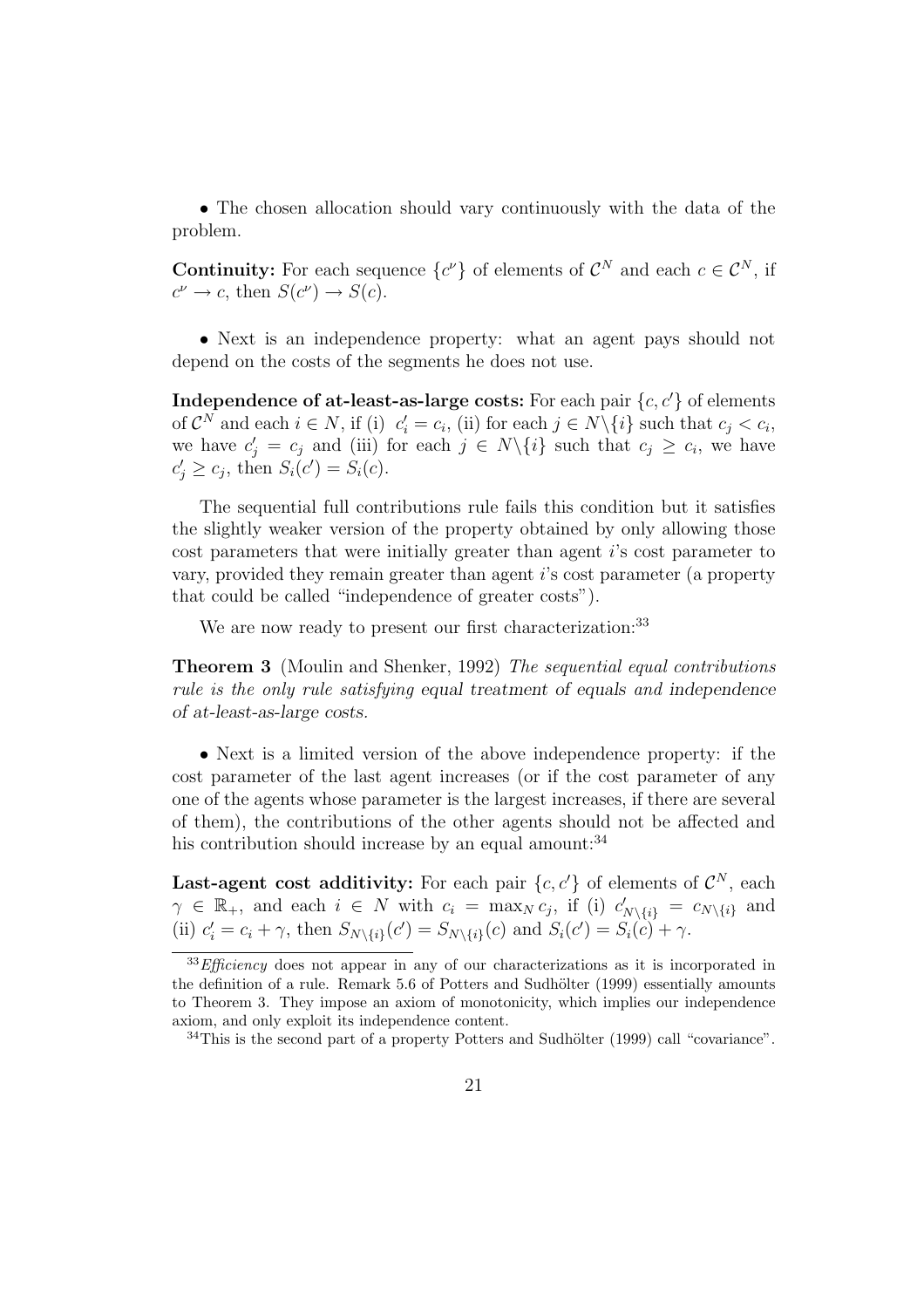The sequential full contributions rule violates this property but only when there are several agents whose cost parameters are the largest.

A weaker property says that, under the same hypotheses, the payment required of the last agent should increase by an amount equal to the increase in his cost parameter, nothing being said about the payments required of the others. Let us refer to it as weak last-agent cost additivity.

• Here is our last property in the series: If two problems for which agents are ordered in the same way are added—of course in the sum problem, their order remains the same—the allocation chosen for the sum problem should be the sum of the allocations chosen for each of them. This second vector may be interpreted as representing cost overruns. Or the cost of each segment may consist of several parts, land, material, maintenance, and the order restriction appearing in the hypotheses means that these component costs are all ordered in the same way, as is the case in many applications. In the case of airports, we may think of two facilities being built at the same time, and all airplanes will use both.

**Conditional cost additivity:** For each pair  $\{c, c'\}$  of elements of  $\mathcal{C}^N$  for which agents are ordered in the same way,  $S(c + c') = S(c) + S(c')$ .

This property implies *last-agent cost additivity*, since the problems c and  $c'$ considered there is obtained from the problem c by adding the trivial problem  $(0, \ldots, 0, \gamma)$ , for which, by definition of a rule, we have to select the allocation  $(0,\ldots,0,\gamma).$ 

Our next main result is another characterization of the sequential equal contributions rule:

Theorem 4 (Dubey, 1982) The sequential equal contributions rule is the only rule satisfying equal treatment of equals and conditional cost additivity.

An "unconditional" additivity requirement would not make sense, since the amount to be collected is not an additive function of the problem. Indeed, let  $c \equiv (1,2) \in \mathcal{C}^{\{1,2\}}$  and  $c' \equiv (2,1) \in \mathcal{C}^{\{1,2\}}$ . Then, if  $x \equiv S(c)$ , we have  $\tilde{E}$ Let  $c = (1, 2) \in C^{(3)}$  and  $c = (2, 1) \in C^{(3)}$ . Then, if  $x \equiv S(c)$ , we have  $\sum S_i(c') = 2$ . Note that  $S_i(c) = 2$ . Similarly, if  $x = S(c)$ , we have  $\sum S_i(c) = 2$ . Note<br>  $(S_i(c) + S_i(c')) = 4$ . However,  $c + c' = (3, 3)$ . Thus,  $\sum S_i(c + c') = 3$ .

• Our next requirements are monotonicity requirements. First, if the ith cost parameter increases, agent i should pay at least as much as he did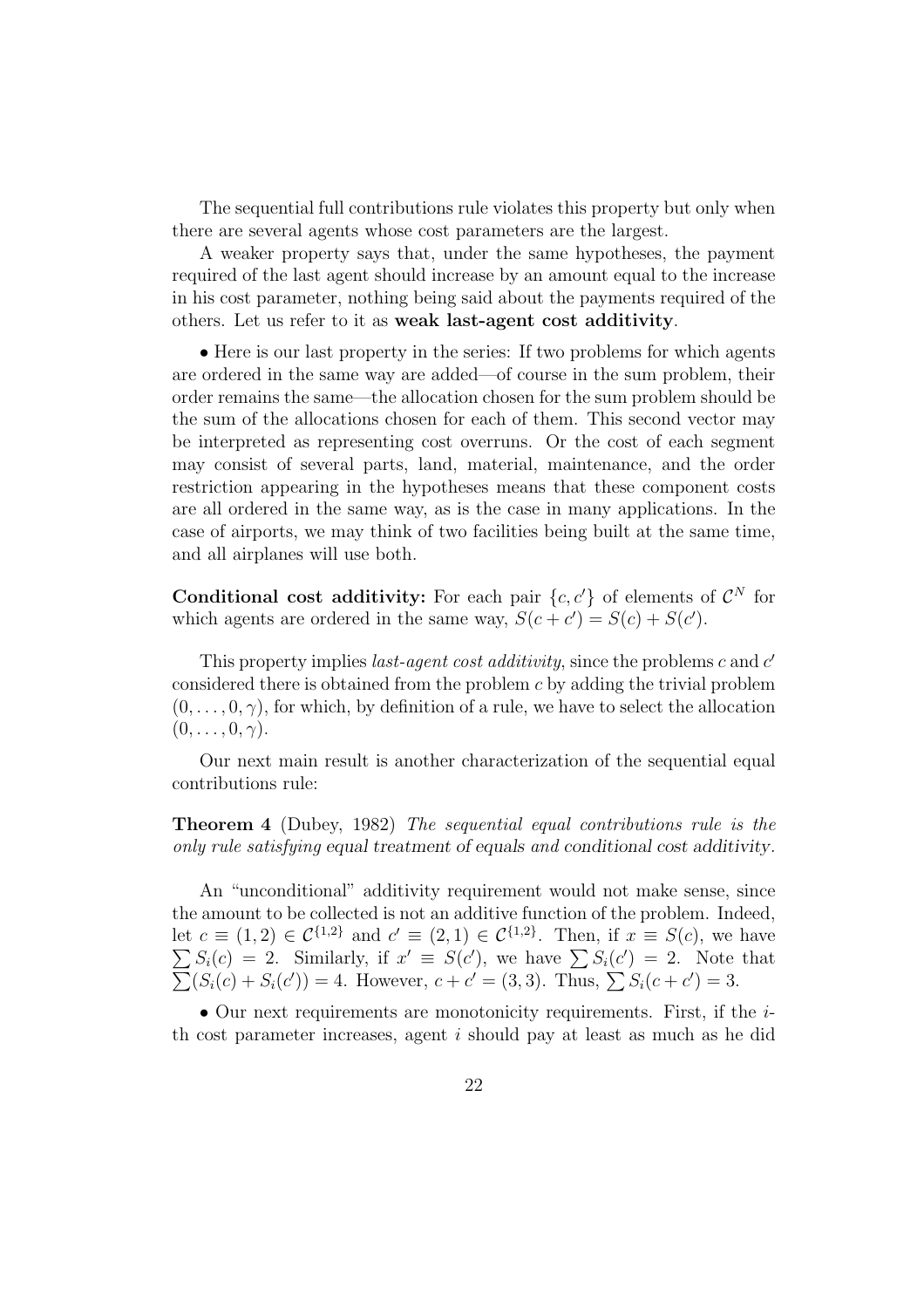initially. For the application to the airport problem, this increase may be due to the *i*-th airline switching to larger planes.<sup>35</sup>

Individual cost monotonicity: For each pair  $\{c, c'\}$  of elements of  $\mathcal{C}^N$  and each  $i \in N$ , if  $c'_i \ge c_i$  and for each  $j \in N \setminus \{i\}$ ,  $c'_j = c_j$ , then  $S_i(c') \ge S_i(c)$ .

• Recalling the public good character of the facility, note that if agent  $i$  is not the last agent, any increase in his contribution is beneficial to the other agents as a group. Let us require that if an agent's cost parameter increases, each of the others should pay at most as much as what he did initially.

**Others-oriented cost monotonicity:** Under the hypotheses of *individual* cost monotonicity, for each  $j \in N \setminus \{i\}$ ,  $c'_j = c_j$ , then  $S_i(c') \geq S_i(c)$ .

• Suppose the cost vector changes and consider some agent i. In the irrigation application, where  $c_i-c_{i-1}$  is interpreted as the cost of maintaining the section of the ditch passing through rancher i's property, an increase in this cost will bring about an equal increase in the cost parameter of each rancher who comes after him. Then, one could ask that he and each of these ranchers should pay at least as much as they did initially.

**Downstream cost monotonicity:** For each pair  $\{c, c'\}$  of elements of  $\mathcal{C}^N$ , and each  $i \in N$ , if (i) for each  $j \in N$  such that  $c_j < c_i$ ,  $c'_j = c_j$  and (ii) for each  $j \in N$  such that  $c_j \geq c_i$ ,  $c'_j - c_j = c'_i - c_i \geq 0$ , then for each  $j \in N$  such that  $c_j \geq c_i$ ,  $S_j(c') \geq S_j(c)$ .

• Under the same hypotheses, we require that each agent who comes before him should pay the same amount as he did initially.

Marginalism: Under the hypotheses of downstream cost monotonicity, for each  $j \in N$  such that  $c_j \leq c_i$ ,  $S_j(c') = S_j(c)$ .

• If the cost vector changes in such a way that each segmental cost ends up at least as large as it was initially, each agent should pay at least as much as he did initially.<sup>36</sup> Such an increase in cost can be thought of as coming from the addition of another problem for which agents are ordered in the same way. Thus, the requirement can also be written in the following way:

 $35$ This property is called "monotonicity in costs" by Potters and Sudhölter (1999).

<sup>36</sup>This property appears in Aadland and Kolpin (1998) under the name of "cost monotonicity".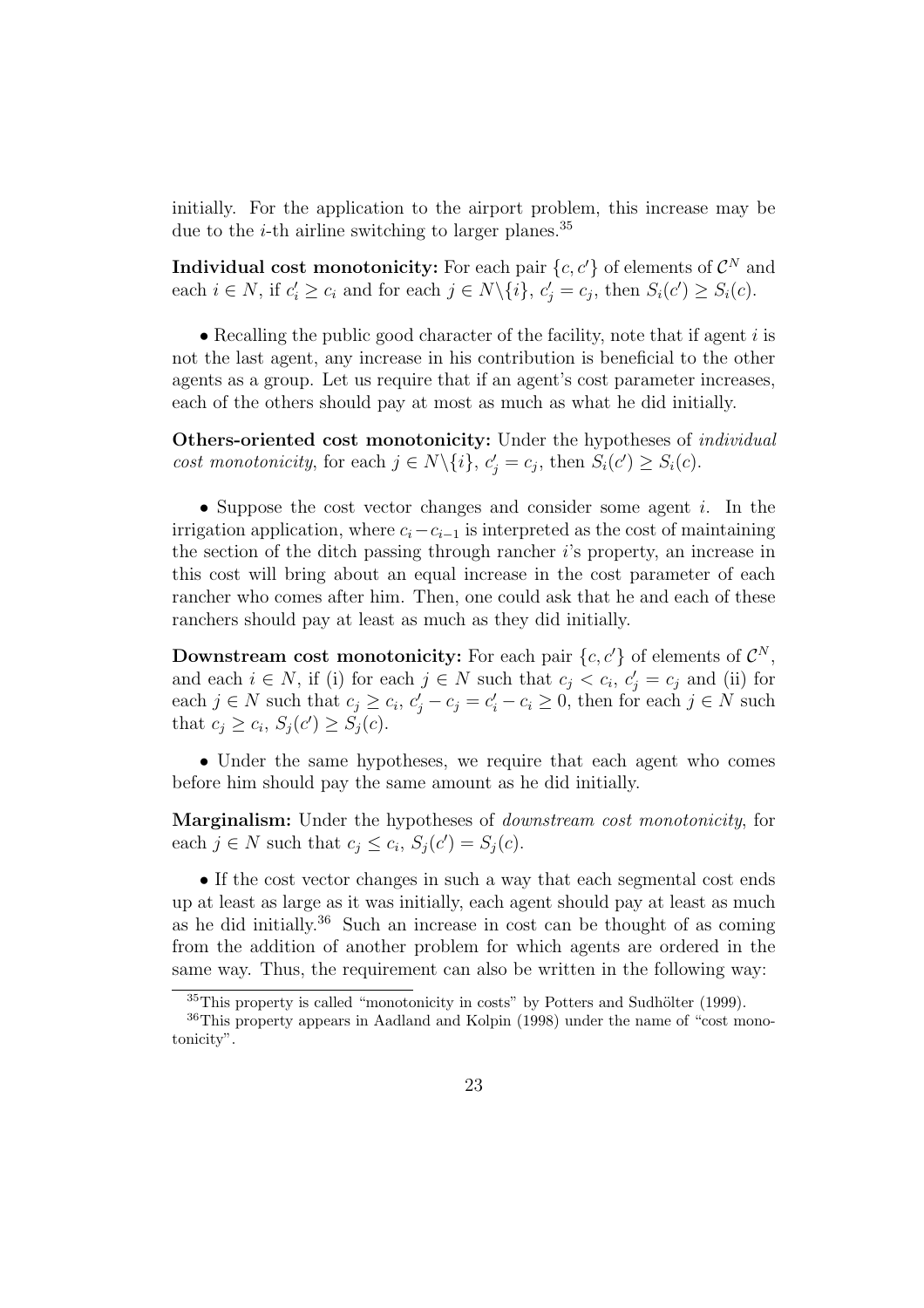Weak cost monotonicity: For each pair  $\{c, c'\}$  of elements of  $\mathcal{C}^N$  such that  $c' = c + c''$  for some  $c'' \in \mathcal{C}^N$ ,  $S(c') \geq S(c)$ .

The next result focuses on the difference between the largest and smallest contributions required of the agents.<sup>37</sup>

Theorem 5 (Combining Definition 3.2 and Theorem 3.1 of Aadland and Kolpin, 1998) Among all selections from the no-subsidy correspondence satisfying order preservation for contributions and weak cost monotonicity, the constrained equal contributions rule is the only rule achieving the smallest difference between largest and smallest contributions for each problem.

The strong solidarity requirement that if all cost parameters increase, each agent should pay at least as much as he did initially is incompatible with the no-subsidy constraints and *equal treatment of equals*. Indeed, let  $c \in \mathcal{C}^N$  and  $x \equiv S(c)$ . Let  $c' \in \mathcal{C}^N$  be such that for each  $i \in N$ ,  $c'_i = \max c_j$ , and  $x' \equiv S(c')$ . Since the amount to be collected remains the same, the monotonicity requirement implies  $x' = x$ . By equal treatment of equals, all components of  $x'$  are equal. Thus, the same statement holds for  $x$ . However, the agent with the smallest cost parameter in  $c$  may be required to pay more than his cost parameter then.

• Still under the assumption that all cost parameters change in such a way that each segmental cost ends up at least as large as it was initially, the next property places an upper bound on increases in contributions: for each agent, the sum of the increases in the contributions required of him and of all agents who precede him should be no greater than the increase in his cost parameter:<sup>38</sup>

**Incremental no subsidy:** For each pair  $\{c, c'\}$  of elements of  $\mathcal{C}^N$  such that  $c' = c + c''$  for some  $c'' \in \mathbb{R}^N_+$ , and for each  $i \in N$ ,  $\sum_{j \in N:c_j \leq c_i} (S_j(c') - S_j(c)) \leq$  $c_i' - c_i$ .

Theorem 6 (Theorem 3.4 of Aadland and Kolpin, 1998) The sequential equal contributions rule is the only rule satisfying order preservation for contributions, weak cost monotonicity, and incremental no-subsidy.<sup>39</sup>

<sup>&</sup>lt;sup>37</sup>Theorem 5 bears some similarity to characterizations of the uniform rule offered by Schummer and Thomson (1997).

<sup>38</sup>This property is introduced by Aadland and Kolpin (1998).

 $39$ Aadland and Kolpin (1998) also impose *order preservation for benefits*, as in their formulation, this axiom is not implied by the others.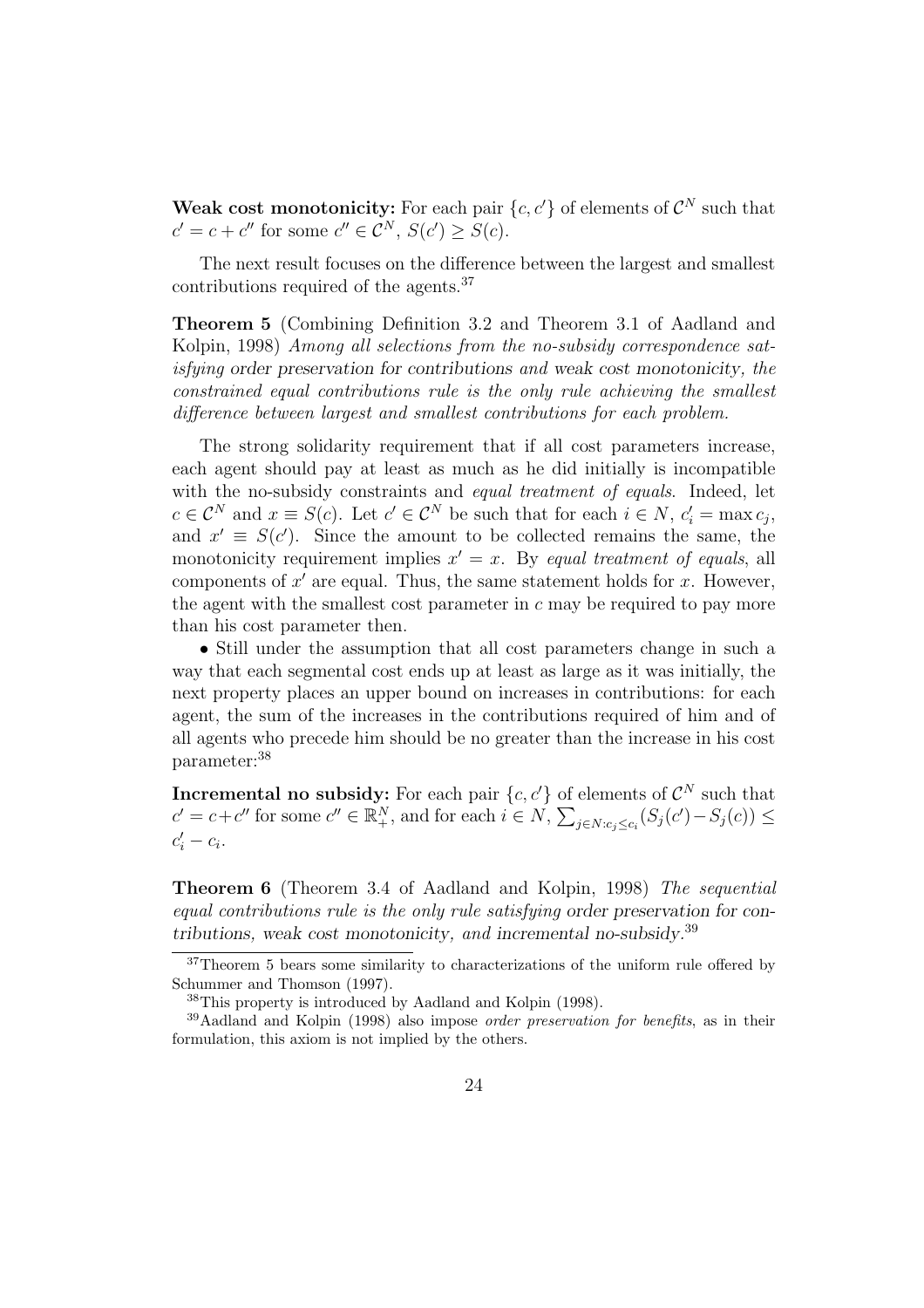Next, we examine another way of assessing how evenly the total cost is collected from agents with different cost parameters. We focus on the smallest contribution required from anyone, and then on the largest contribution.<sup>40</sup> It is intuitive from their definitions that the constrained equal contributions and sequential equal contributions rules favor agents at opposite ends of the cost distribution. This intuition is confirmed by the following theorems:

**Theorem 7** (Theorem 3.3 of Aadland and Kolpin, 1998) Among all selections from the no-subsidy correspondence satisfying order preservation for contributions and weak cost monotonicity, the constrained equal contributions rule is the only rule minimizing the largest contribution for each problem.

Theorem 8 (Theorems 3.5 and 3.6 of Aadland and Kolpin, 1998)

(a) Among all rules satisfying order preservation for contributions, weak cost monotonicity, and incremental no-subsidy, the sequential equal contributions rule is the only rule minimizing the largest contribution for each problem.

(b) Among all rules satisfying order preservation for contributions, order preservation for benefits, and weak cost monotonicity, the sequential equal contributions rule is the only rule maximizing the largest contribution for each problem.

#### 5.2 Variable population

In this section, we allow the population of agents to vary and we formulate axioms designed to ensure the good behavior of rules in such circumstances. For this purpose, we need to generalize the model. We imagine that there is an infinite set of "potential" agents, indexed by the natural numbers N. In each given problem, however, only a finite number of them are present. Let  $\mathcal N$  be the class of finite subsets of N. An airport problem is defined by first specifying the population of agents involved, some  $N \in \mathcal{N}$ , then a cost vector  $c \in \mathbb{R}^N_+$ . We still denote by  $\mathcal{C}^N$  the class of problems with agent set N. A **rule** is a function defined over  $\bigcup_{N \in \mathcal{N}} \mathcal{C}^N$ , which associates with each  $N \in \mathcal{N}$ and each  $c \in \mathcal{C}^N$  a cost allocation for c. We denote the restriction of a rule S to the subdomain of problems with agent set  $N \in \mathcal{N}$  by  $S_{|\mathcal{C}^N}$ .

<sup>40</sup>Aadland and Kolpin (1998) refer to this criterion as Rawlsian.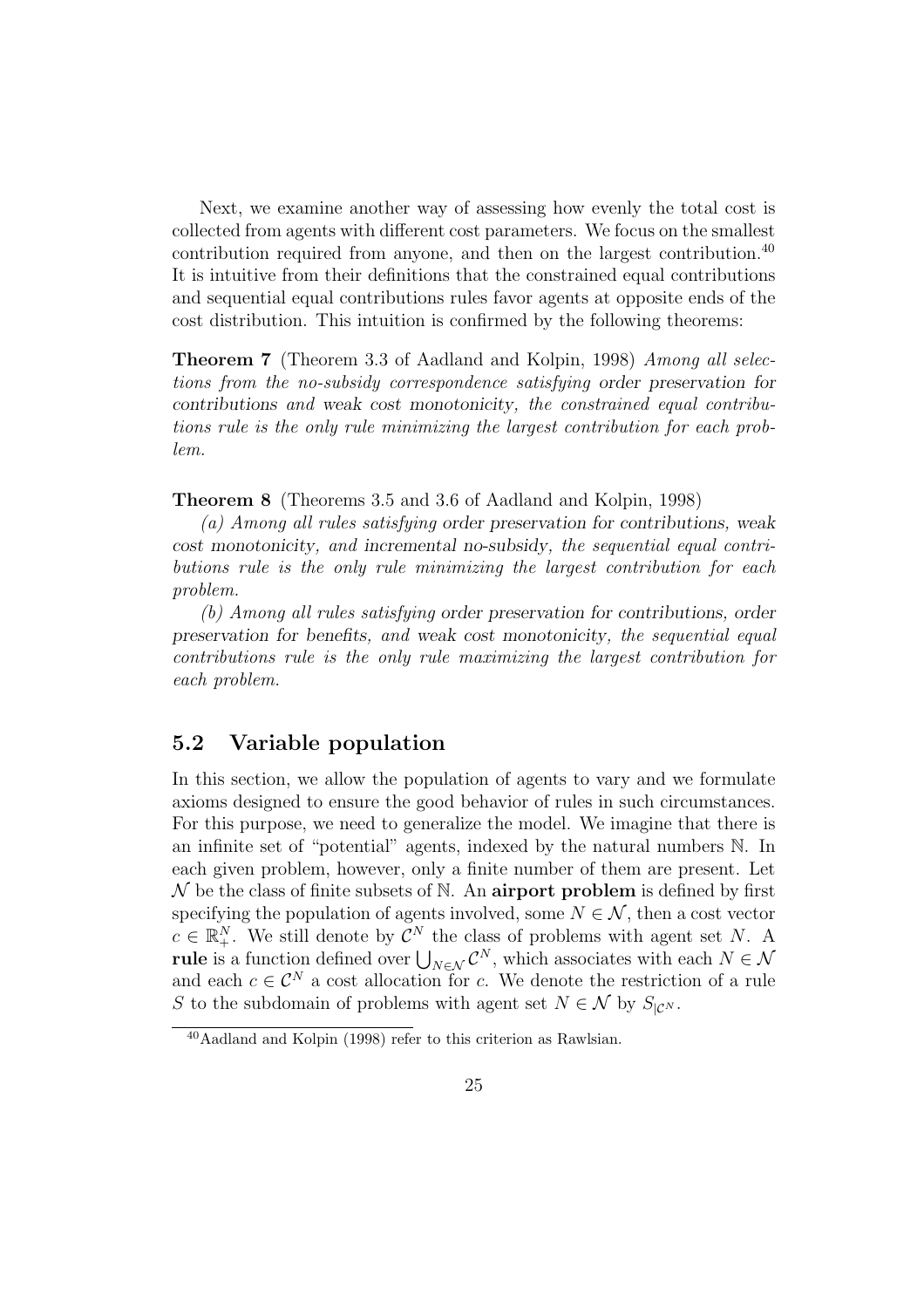• We will discuss two main ideas in the context of a variable population, a monotonicity idea and an invariance idea. The first one is the expression of the general objective of solidarity that has already provided the motivation for strong cost monotonicity, but this time it is applied to changes in population. Solidarity says that when a change occurs, whether it is socially desirable or not, if no one in particular bears any responsibility for it, the welfares of all agents who are present before and after the change should be affected in the same direction. In the present context, the arrival of a new agent whose cost parameter is no greater than the cost parameter of any agent already present can only be beneficial to them: one more potential contributor to a project whose cost has not changed is good news. If the new agent's cost parameter is greater than the initial greatest cost parameter, the amount to be collected increases, and solidarity implies that each agent initially present should pay at least as much as he did initially, or that each should pay at most as much as he did initially. However, in the presence of the no-subsidy constraints, which imply that the agents initially present should bear none of the additional cost that is incurred for the new agent to be served, it makes sense to require, once again, that each of these agents should pay at most as much as he did initially. $^{41}$ 

**Population monotonicity:** For each  $N \in \mathcal{N}$ , each  $c \in \mathcal{C}^N$ , and each  $N' \subset \mathcal{C}^N$ N, we have  $S_{N'}(c) \leq S(c_{N'})$ .

It follows directly from their definitions that most of the rules of Section 3 are population monotonic. The slack maximizer rule is one of them but this conclusion cannot be obtained by exploiting the known properties of the nucleolus as a solution to TU games. Indeed, this solution is not population monotonic, even on the domain of concave games (Sönmez, 1994). Nevertheless, the domain of airport problems is a subdomain of the domain of concave games, and on it, this property holds (Sönmez, 1994).

For the priority rules, we cannot check the property unless they are properly redefined to accommodate variations in populations. What is needed here is an order for each finite set of agents. It is of course natural that these orders be related. Preferential treatment of an agent over some other agent in some group should carry over to any group to which they both belong. The most practical way to achieve this is to specify a "reference" order on the

<sup>41</sup>The property first appears, in the context of bargaining, in Thomson (1983a,b). For a survey of the literature devoted to its study, see Thomson (1995).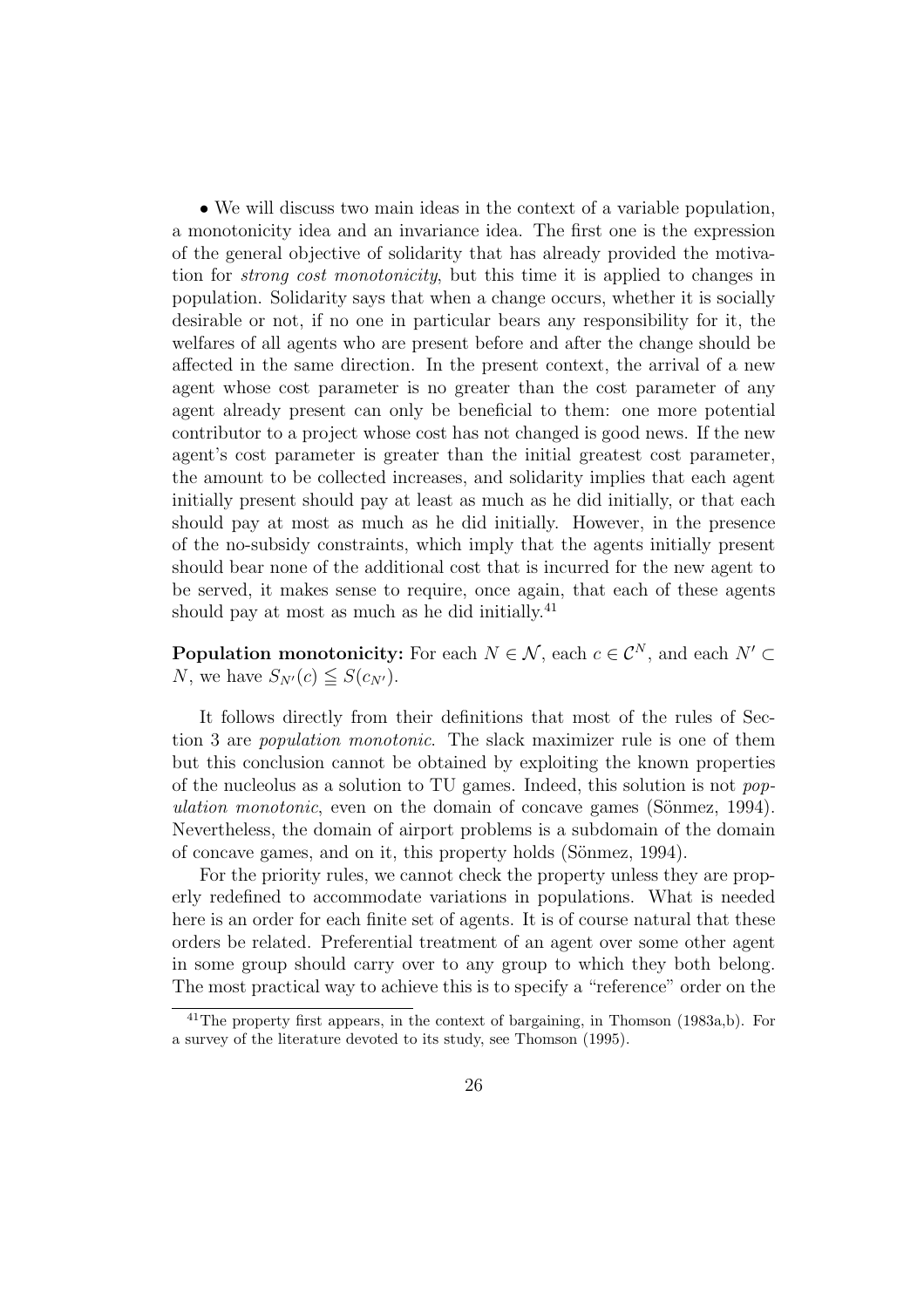set of potential agents; then, for each problem, to work with the order that the reference order induces on the set of agents who are actually present. If this property is imposed, then population monotonicity does hold.

• Next, we turn to our invariance property. It says that the recommendation made for any problem should always be in agreement with the recommendation made for any problem obtained by imagining some agents leaving with their payoffs, and "reassessing the situation" from the viewpoint of the remaining agents.<sup>42</sup> By this phrase, we mean defining a new problem involving the remaining agents, and whose cost vector is recalculated so as to take into consideration the fact that some payments have already been made. In contrast to other models of fair allocation, for which a unique definition usually stands out as most natural, there are several ways of defining this reduced problem. Informally, this is because what has to be divided is not a homogeneous whole (such as a social endowment), but it is composed of segments used differently by different agents. When an agent leaves, instead of thinking of his contribution as being an abstract part of the total cost, it is appealing instead to impute it to these various segments. But how should these imputations be defined? We propose several answers. In each of them, the imputation is to the segments the agent uses, which seems very natural. For the first proposal, we only consider the departure of the agent with the lowest cost parameter, so there is nothing else to specify.

For each  $N \in \mathcal{N}$ , each  $c \in \mathcal{C}^N$ , and each  $i \in N$  with  $c_i = \min c_j$ , let  $x \equiv$  $S(c)$  and  $r_{N\setminus\{i\}}^x(c)$  be the problem with agent set  $N\setminus\{i\}$  defined by setting, for each  $j \in N \setminus \{i\}$ , agent j's cost parameter equal to  $\max\{c_j - x_i, 0\}$ , which is equal to  $c_j - x_i$  since by definition of a rule,  $x_i \le c_i$ . Thus,  $r_{N\setminus\{i\}}^x(c) \in \mathcal{C}^{N'}$ .

First-agent consistency: For each  $N \in \mathcal{N}$ , each  $c \in \mathcal{C}^N$ , and each  $i \in N$ with  $c_i = \min c_j$ , if  $x \equiv S(c)$ , then  $x_{N\setminus\{i\}} = S(r_{N\setminus\{i\}}^x(c))$ .

First-agent consistency seems to be a very weak requirement, perhaps too weak to be of much interest. However, if a rule satisfies first-agent consistency, then by repeated application of the property, we find that the allocation the rule chooses for any problem is invariant under the departure of an arbitrary group of consecutive agents that includes the first agent. Recall that one of the applications of the model is when the cost parameters correspond to different temporal needs that agents have for a service.

 $42$ The idea has been the object of a large number of studies, reviewed in Thomson (2005).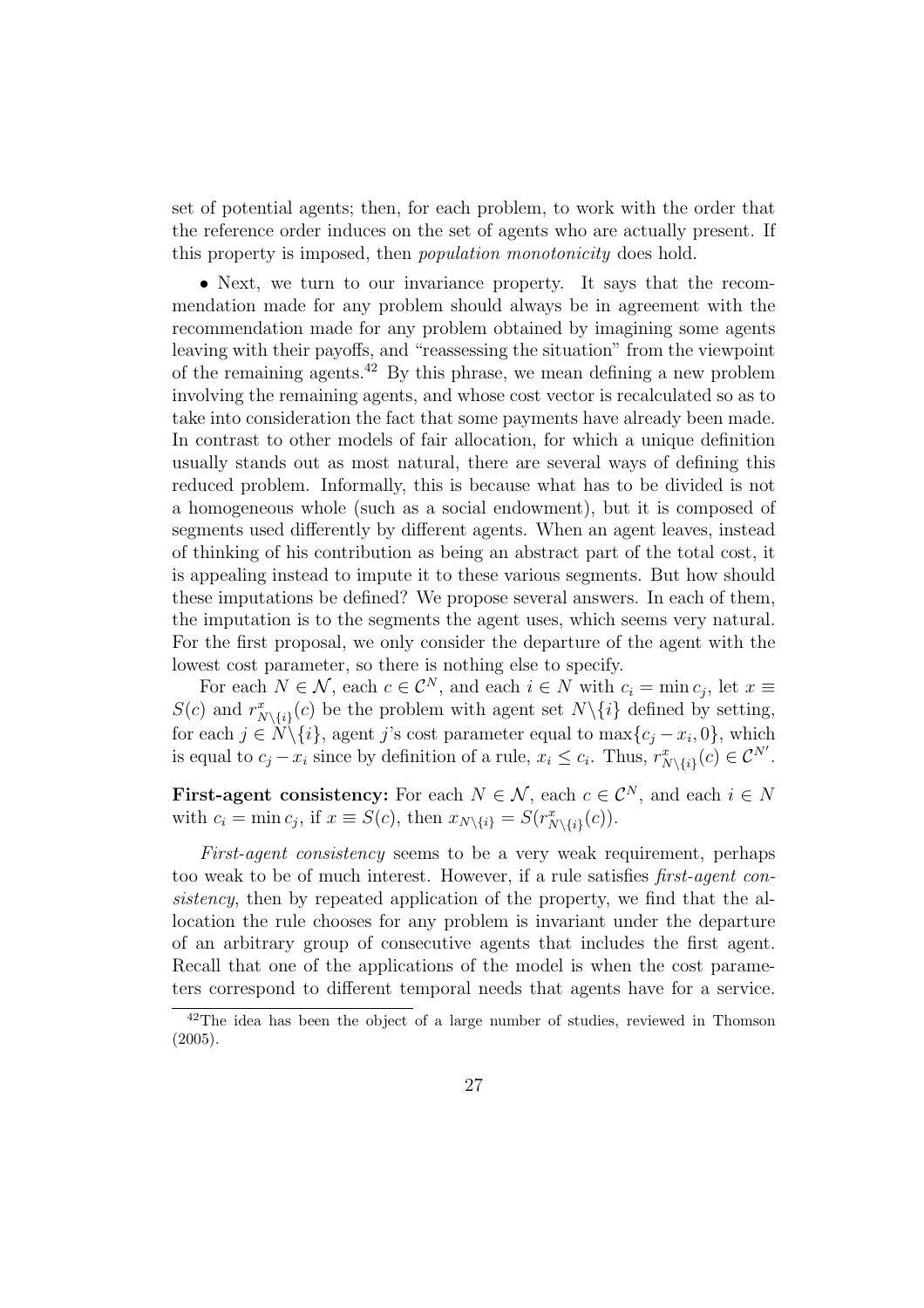In a temporal model, the departure of agents has a particularly appealing interpretation. It means that the agents who are done first leave first.<sup>43,44</sup>

• Next, we consider the departure of an arbitrary agent. First, we think of his contribution as being intended to help cover the part of the project that he (and his successor(s) if any) use but his predecessors do not; unless of course his contribution is larger than that segmental cost, in which case, part of his contribution (the difference between these two numbers) would have to be thought of as intended to help cover the part of the project that he, (his successor(s) if any), and his immediate predecessor use; unless his contribution is larger than these two preceding segmental costs, in which case part of his contribution (the difference between his contribution and the sum of the two preceding segmental costs) would have to be thought of as intended to help cover the part of the project that he, (his successor(s) if any), and his two immediate predecessors use; and so on. In defining the reduced problem, this amounts to decreasing the cost parameters of all agents coming after him by his contribution, and to possibly decrease in succession the cost parameters of the agents coming just before him, starting with the closest ones. Given  $N \in \mathcal{N}$ , and  $c \in \mathcal{C}^N$ , let  $x \equiv S(c)$ . Let  $i \in N$ . The downstream-subtraction reduced problem of c with respect to  $N' \equiv N \setminus \{i\}$  and x,  $d_{N'}^x(c)$ , is the problem with agent set N' and cost vector  $c' \in \mathbb{R}_+^{N'}$  defined by

- 1. For each  $j \in N'$  such that  $c_j < c_i$ ,  $c'_j \equiv \min\{c_j, c_i x_i\}$ ,
- 2. For each  $j \in N'$  such that  $c_j \geq c_i$   $c'_j \equiv c_j x_i$ .

The requirement is that in the reduced problem, each agent should pay what he was initially asked to pay:  $45$ 

Downstream-subtraction consistency: For each  $N \in \mathcal{N}$ , each  $c \in \mathcal{C}^N$ , and each  $N' \subset N$ , if  $x \equiv S(c)$ , then  $x_{N'} = S(d_{N'}^x(c))$ .

 $43$ The natural form taken by *consistency* in this context is discussed by Thomson (1992).  $44$ All three properties are proposed by Potters and Sudhölter (1999).

<sup>45</sup>The amount to be collected is the largest cost parameter, so one should pay special attention to the last agent leaving. By the no-subsidy constraints, the last agent pays at least the last segmental cost, so if he is the one to leave, the sum of the payments required of the remaining agents is equal to the new largest cost parameter. Thus, there is no restriction as to who can leave, by contrast to the next definition.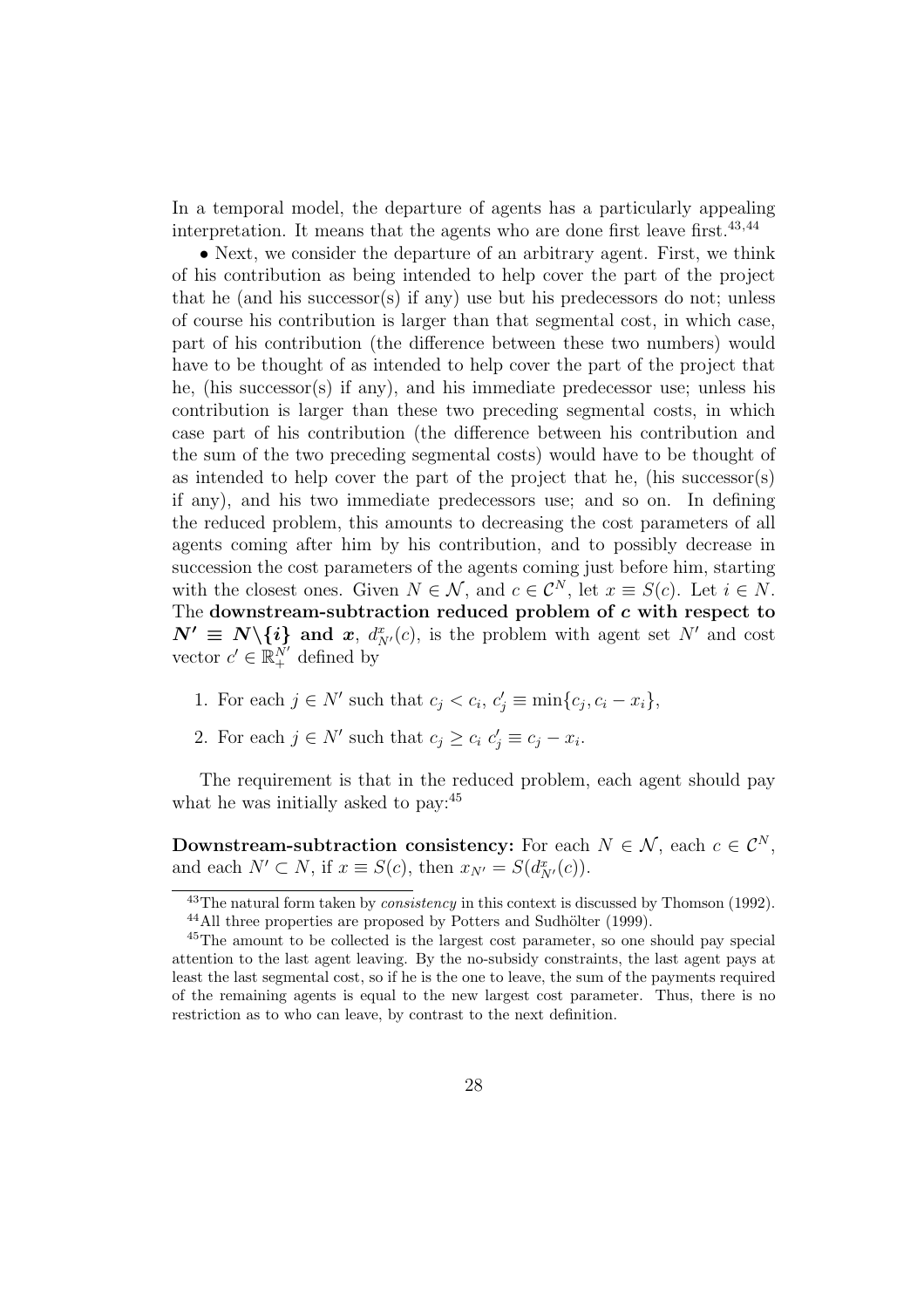For our second definition of *consistency*, we take the opposite viewpoint, and impute an agent's contribution to the initial segments. Then, each agent benefits from it. However, we do not consider the possibility that the agent who leaves is the one whose cost parameter is the largest (unless he is not the only one with the largest cost parameter), as this parameter determines the cost that has to be covered, and the new cost to be covered would have no reason to be related to the sum of the contributions required of the remaining agents. Let  $i \in N \setminus \{n\}$ . The uniform-subtraction reduced problem of c with respect to  $N' \equiv N \setminus \{i\}$  and x,  $ur^x_{N'}(c)$ , is the problem with agent set N' and cost vector  $c' \in \mathbb{R}^N_+$  defined by

- 1. For each  $j \in N'$  such that  $c_j < c_i$ ,  $c'_j \equiv \max\{c_j x_i, 0\}$ ,
- 2. For each  $j \in N'$  such that  $c_j \geq c_i, c'_j \equiv c_j x_i$ .

Here too, the requirement is that in the reduced problem (which is indeed well-defined), each agent should pay what he was initially asked to pay.

Uniform-subtraction consistency: For each  $N \in \mathcal{N}$ , each  $c \in \mathcal{C}^N$ , and each  $i \in N$ , if agent i is not the unique agent such that max  $c_j = c_i$ , if  $x \equiv S(c)$ , then  $x_{N\setminus\{i\}} = S(ur_{N'}^{x}(c))$ .

Our next two results are characterizations of two of our central rules. Remarkably, they differ mainly in which version of *consistency* is imposed:<sup>46</sup>

**Theorem 9** (Potters and Sudhölter, 1999) The constrained equal benefits rule is the only rule satisfying equal treatment of equals, homogeneity, lastagent cost additivity, and uniform-subtraction consistency.

Theorem 10 (Potters and Sudhölter, 1999) The slack maximizer rule is the only rule satisfying equal treatment of equals, homogeneity, last-agent cost additivity, and downstream-subtraction consistency.

The proofs of these characterizations exploit correspondences between airport problems and solutions to TU games but a version of Theorem 10 is available that is based on axioms that almost entirely focus on the last

 $^{46}$ Potters and Sudhölter impose "covariance", the conjunction of *homogeneity* and *last*agent cost additivity, but the former property is redundant.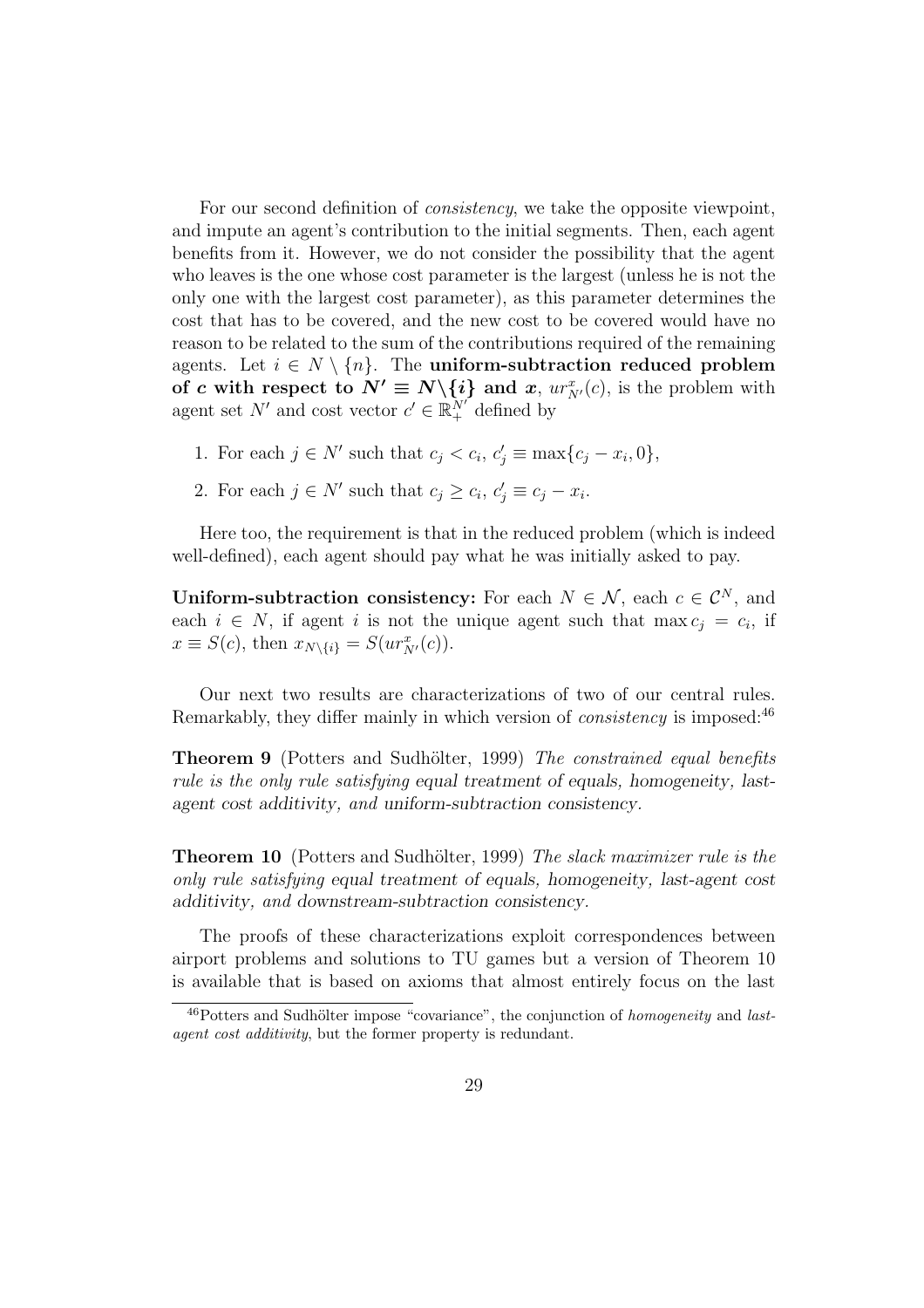agent and whose proof involves no concept or technique of the theory of TU games. Recall that weak last-agent cost additivity is obtained from lastagent cost additivity by dropping from the conclusion the requirement that the contributions made by the agents whose cost parameters remain the same should not change. Now, call last-agent consistency the requirement obtained from downstream-substraction consistency by applying it only to the departure of the last agent.<sup>47</sup>

Theorem 11 (Yeh, 2003) The slack maximizer rule is the only rule satisfying equal treatment of equals, weak last-agent cost additivity, and last-agent consistency.

The final result involve one additional property, which is the weakening of independence of at least-as-large costs obtained by applying it only to the first agent.

Theorem 12 (Chun, Kayı, and Yeh, 2006) (a) The sequential equal contributions rule is the only rule satisfying equal treatment of equals, first-agent independence of at least-as-large costs, and first-agent consistency.

(b) It is the only rule satisfying the identical-cost lower bound, othersoriented cost monotonicity, and first-agent consistency.

• Based on notions of consistency for coalitional games, Albizuri and Zarzuelo (2006) propose two alternative definitions of a reduced problem, and state characterizations of the sequential equal contributions and slack maximizer rules. The requirements on a rule are simply coincidence with the two-agent version of these rules (recall that they agree in that case) and either form of consistency.

• Another way of applying the idea of consistency involves generalizing the class of problems under investigation. This generalization is an adaptation to the present model of an idea developed in the context of the classical model of exchange when agents have individual endowments. An airport problem with transfer is a pair  $(c, E) \in \mathbb{R}_+^N \times \mathbb{R}$  such that  $E \le \max c_i$ , interpreted as follows: as before, N is the set of agents, and for each  $i \in N$ ,  $c_i$  is the cost of the facility needed to satisfy agent i. In addition,  $E$  is a (positive or negative) transfer from an outside source to the group intended to help

<sup>47</sup>We drop the reference to "downstream-subtraction" since no agent is downstream of the last agent.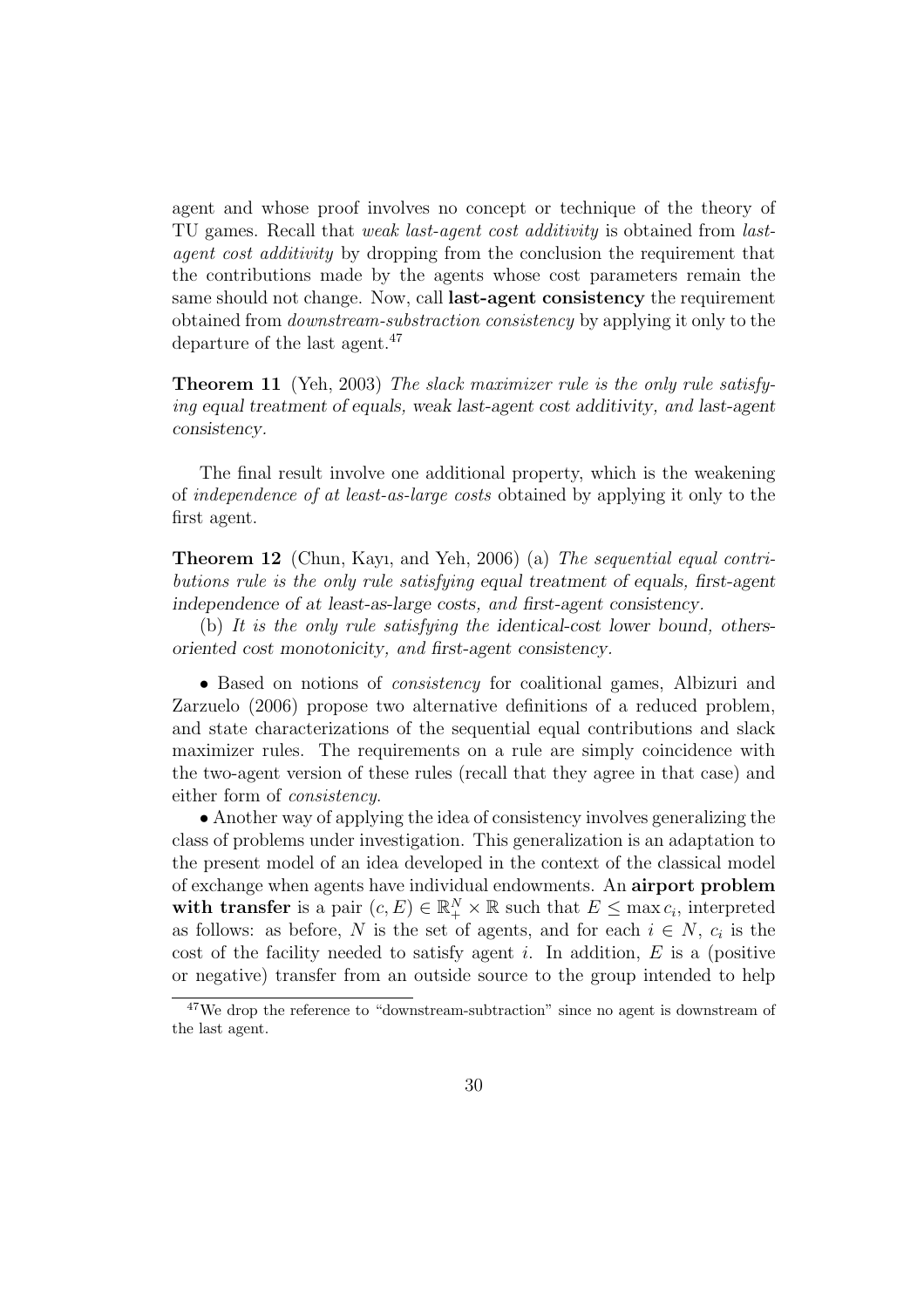them cover the cost of the project they choose if positive, and interpreted as a tax if negative. Let  $\mathcal{T}^N$  be the domain of all such problems.<sup>48</sup> An allocation for  $(c, E) \in \mathcal{T}^N$  is a vector  $x \in \mathbb{R}^N$  such that  $0 \leq x \leq c$  and  $x_i + E = \max c_i$ .

When some agents leave with their payoffs, *consistency* now takes a very simple form. In defining the reduced problem, the contribution made by each agent who leaves is simply subtracted from the transfer parameter. Let  $\tilde{r}_{N'}^x(c, E) \equiv (c_{N'}, E - \sum_{N \setminus N'} x_i)$  be our notion of a reduced problem.

Consistency for airport problems with transfers: For each  $N \in \mathcal{N}$ , each  $(c, E) \in \mathcal{T}^N$ , and each  $N' \subset N$ , if  $x \equiv S(c, E)$ , then  $x_{N'} = S(\tilde{r}_{N'}^x(c, E))$ .

We see several natural ways of redefining the rules introduced in Section 3 depending upon whether one thinks of the transfer as intended for the entire set of agents, or for any group of agents, or whether it is intended to be distributed equally among all agents (subject to no agent's subsidy exceeding his cost parameter), or by means of some other formula (an alternative that comes to mind is proportional division to the individual costs). Suppose that the first approach is adopted. Then, consider the sequential equal contributions rule. For each order in which agents may arrive, the contribution required of each agent when he arrives is set equal to what it was according to the original definition if the agent is not the last one; otherwise it is equal to the total cost minus the sum of the contributions already made by all other agents and the transfer. If the second approach is adopted, the transfer term is subtracted whether or not the agent is the last one to arrive. For the constrained equal benefits rule, two parallel choices are available depending upon how the no-subsidy constraints are revised.

To each choice of a revision of the no-subsidy constraints comes a natural formulation of the reduction operation. For the first choice, we only change the worth of the grand coalition in the reduced problem (subtracting from the cost that has to be covered by a coalition the contributions made by the agents who leave). For the second one, we perform the subtraction for all coalitions.

<sup>&</sup>lt;sup>48</sup>This concept is the counterpart for airport problems of the concept of a generalized economy (Thomson, 1992). A model of cost allocation in which a production function is explicitly specified includes this model as a special case, by allowing the production function not to take the value 0 at 0 (Kolpin, 1998).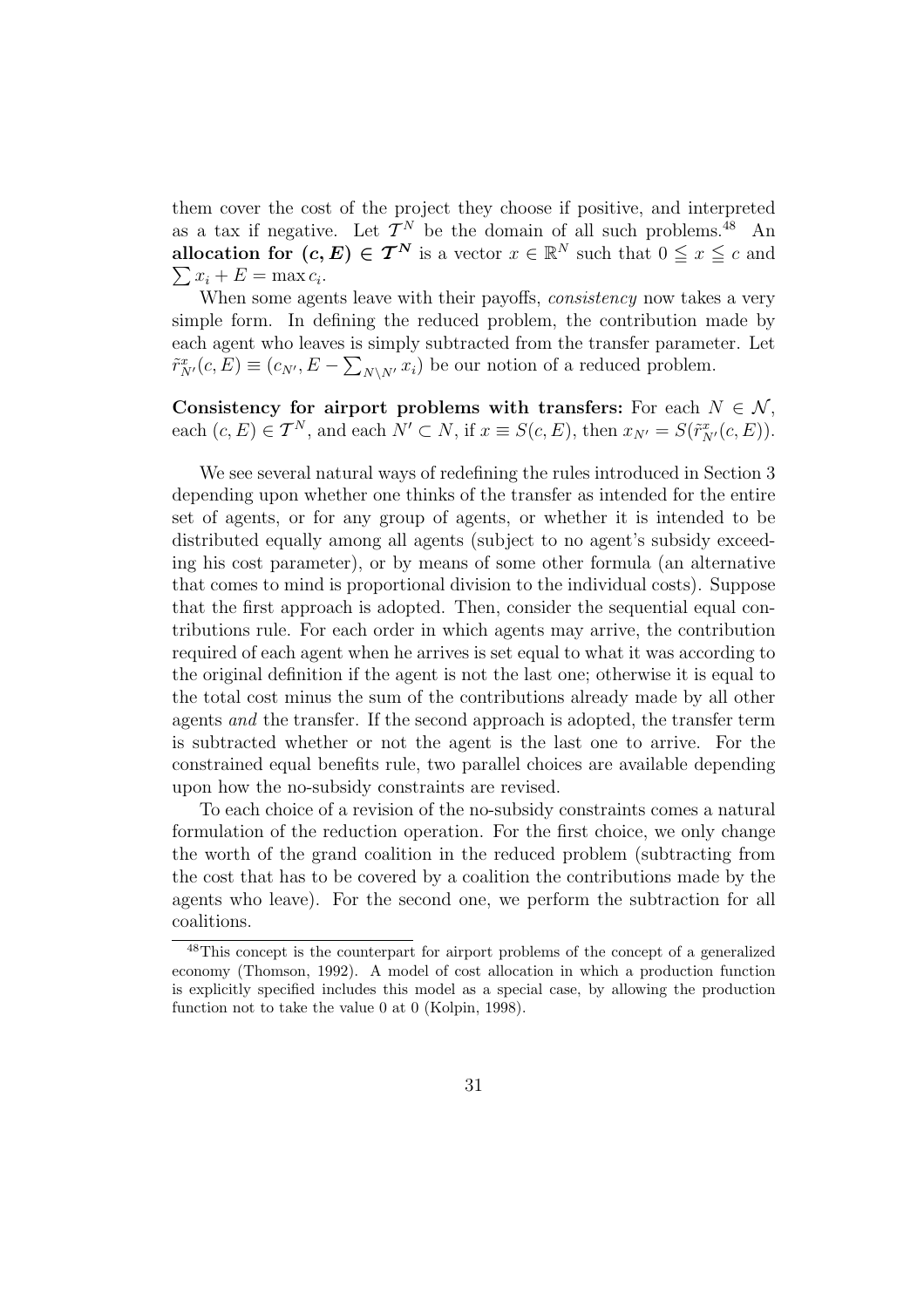### 6 Cost allocation on trees.

In this section we generalize the model to trees. Think of a road network linking all agents to a central place where they get supplies. Then, instead of being linear, the network whose cost has to be shared has a "tree structure". A tree is a graph that is connected and has no cycle. There is also a distinguished node called the root of the tree, the other extremal notes being called leaves. Nodes are labelled by agents in the set  $N$ . The root is given a separate label. The cost of the direct path from a node to the root is the cost of serving the agent at the node. If an agent is on the path from some other agent to the root, its cost parameter is at most as large as the cost parameter of that second agent. A pair  $(T, c)$  as just described is a **tree problem**. The notion of a **segment** is as before. The cost of a tree T, denoted  $c(T)$ , is the sum of the costs of the segments of which it is composed. A **subtree** of a tree T is a subset of T that is also a tree. A **rooted subtree** of T is a subtree of T that includes the root. The cost of servicing a group of agents is the cost of the smallest rooted subtree that contains all the agents in the group, namely the costs of the segments of which this subtree consists. An allocation for **a tree problem**  $(T, c)$  is a vector  $x \in \mathbb{R}^N$  whose coordinates, indexed by **a** tree problem  $(T, c)$  is a vector  $x \in \mathbb{R}$ <br>agents, satisfy  $0 \le x \le c$  and  $\sum_N x_i = c(T)$ .

Gellekom and Potters (1997) and Koster, Molina, Sprumont, and Tijs (2001) consider such a formulation and calculate for it the counterparts of the sequential equal contributions and constrained equal benefits rules. The logic is transparent once the counterparts of the no-subsidy constraints themselves are defined. An allocation satisfies the **no-subsidy constraints** for  $(T, c) \in$  $\mathcal{T}^N$  if no group of agents pays in total more than what is required to satisfy its needs. We consider in turn each of the rules defined for airport problems and discuss how to generalize its definition to trees.

• Sequential equal contributions rule (Koster *et al.*, 2001). We still divide equally the cost of each segment among all the agents who use it. The contribution required of each agent is the sum of these partial payments. The priority rules and the random arrival rule are defined as for airport problems. The sequential equal contributions rule is still an average of the priority rules and it still coincides with the random arrival rule.

• Constrained equal contributions rule (Koster *et al.*, 2001). For each rooted subtree, calculate the per capita cost of the subtree. Find the largest rooted subtree with minimal per capita cost. Remove it and assign to each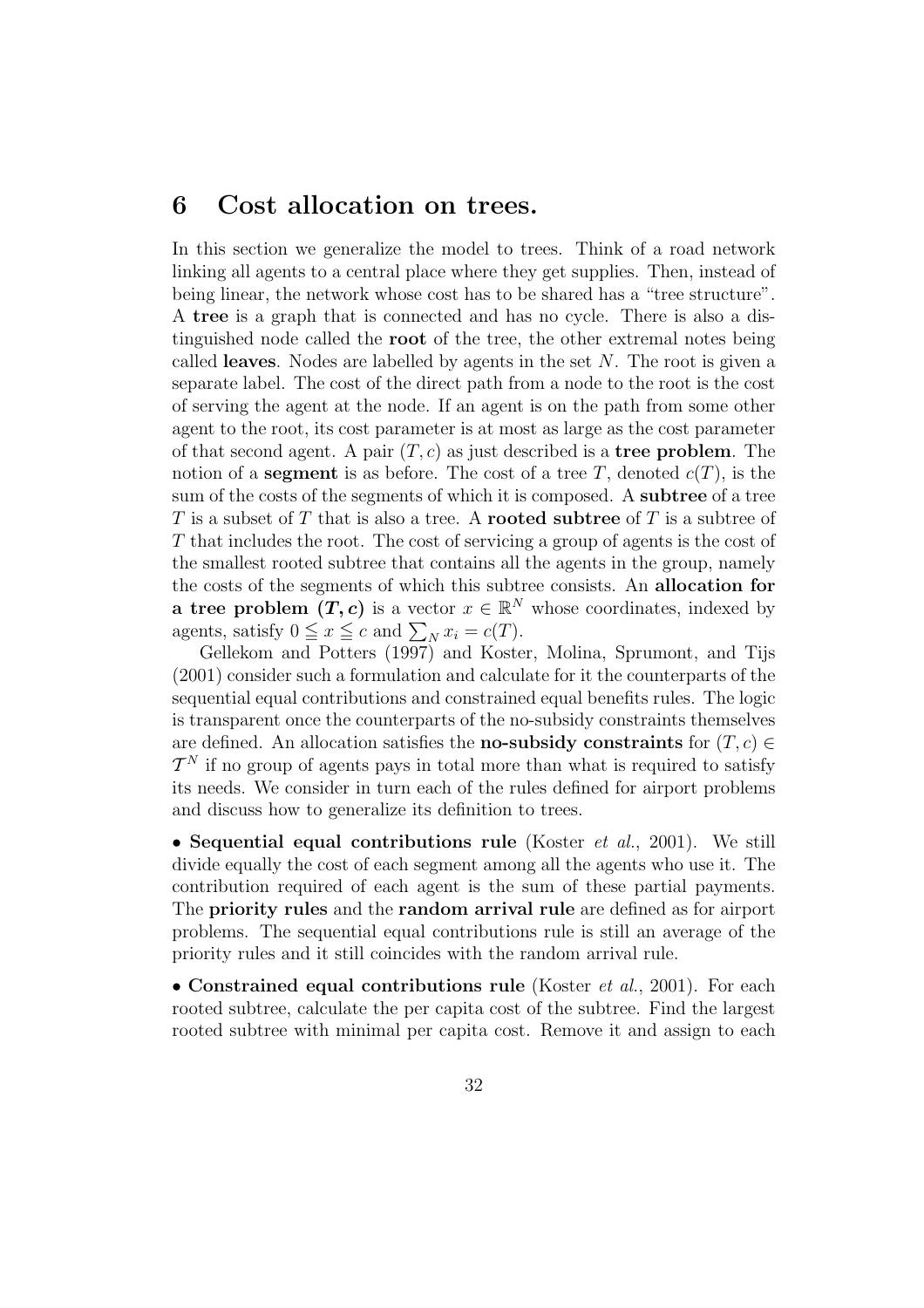agent in the subtree this per capita cost. What remains of the original tree is a union of disjoint subtrees. The root of each of them is a leaf of the subtree that has been removed. Also, the per capita cost of any rooted subtree of the second stage is greater than the minimal per capita cost identified in the first stage. (If a second-stage rooted subtree had a lower per capita cost, by concatenating it to the rooted path from which it emerges, we would obtain a rooted subtree of the original tree whose per capita cost is smaller than the per capita cost of the first stage, which therefore would not be the smallest). Repeat the operation for each of these subtrees.

Koster *et al* (2001) also define extensions of the **sequential equal con**tributions and constrained equal contributions rules designed to accommodate asymmetric treatments of agents, by introducing weights. They show that as the weights vary, the set of allocations that result is equal to the core. The characterizations of these rules presented above extend.

• Constrained proportional rule. For each rooted subtree, the process is similar to the definition of the previous rule except that at each stage, we calculate the proportional contributions for the subtree. That is, if there is one branch that splits up into two and the three costs are 5, 7, and 10, the proportions required of individual costs to cover the three subtrees are  $\frac{5}{5}$ ,  $\frac{5}{5+7}$ 5, and  $\frac{5}{5+7}$ 7. The smallest of these numbers is the second one.

• Constrained equal benefits rule. Let  $\lambda \in \mathbb{R}_+$  be such that  $\sum \max\{c_i - \lambda\}$  $\lambda, 0$ } = c(T). For each  $i \in N$ , let  $x \equiv \max\{c_i - \lambda, 0\}$ . The no-subsidy constraints are met at  $x$ . This can be shown by induction on the number of branches of the tree.

Van Gellekom and Potters (1997) introduce axioms pertaining to possible changes in the structure of the tree, such as deleting links between nodes whose cost is zero, or deleting agents. They also study *consistency* issues and base on these various axioms a characterization of a one-parameter family of rules. This family, previously discussed in the context of linear facilities, connects the constrained equal contributions and slack maximizer rules (see the paragraph following the introduction of this rule).

## 7 Empirical studies

Situations close to the ideal theoretical model studied in the foregoing pages exist in the real world and it is useful to understand the sort of arrange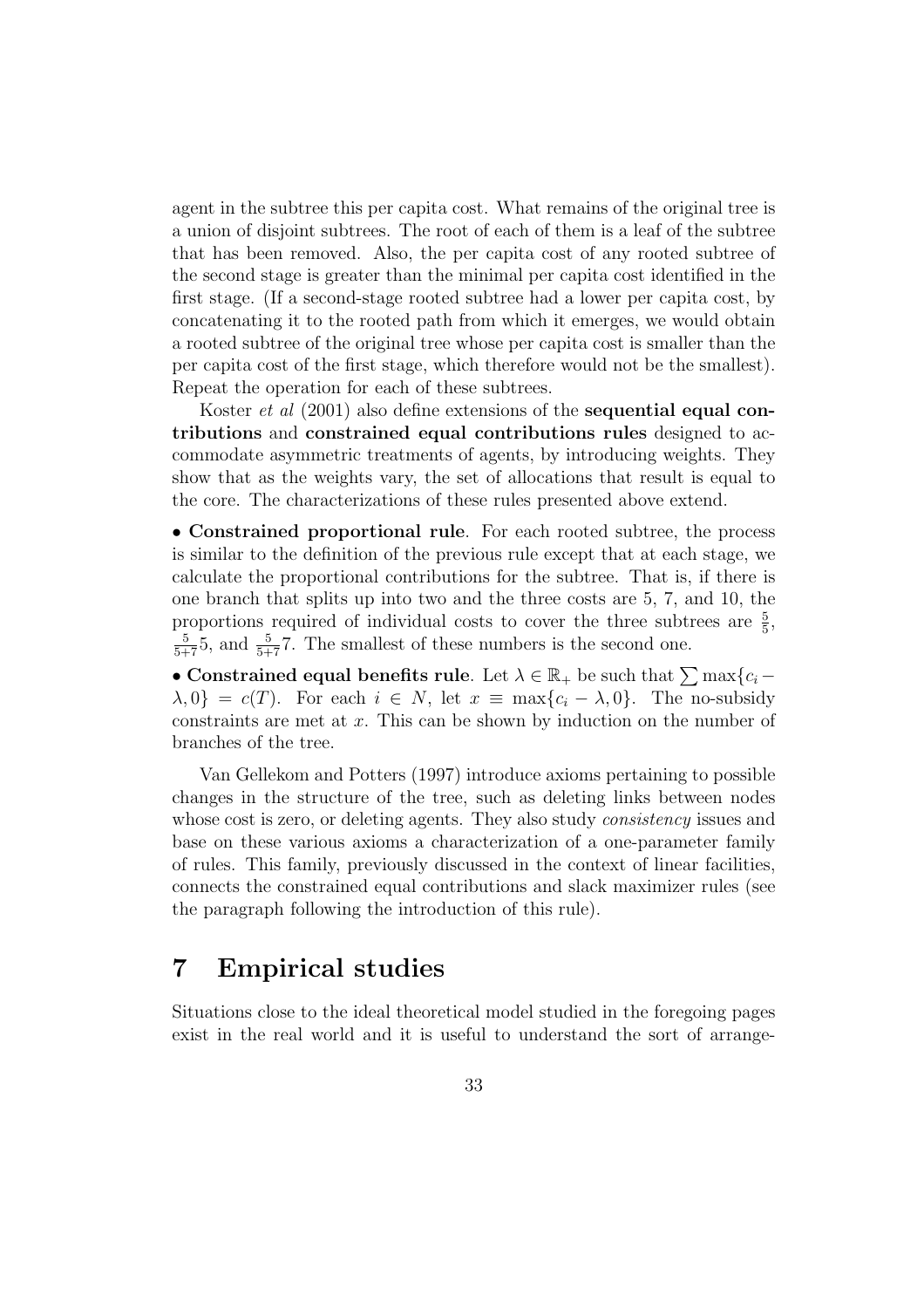ments that people have made to deal with them. An interesting example is irrigation. Aadland and Kolpin (2004) survey ranchers distributed along a large number of irrigation ditches in Montana, in an attempt to determine whether environmental factors help anticipate the rules they use. They argue that a central property that distinguishes between rules is whether what a given agent pays is affected by the cost parameters of downstream agents, and identify criteria that can be used to predict which of these rules will tend to prevail.

## 8 Extensions of the model

We conclude this survey by indicating a number of directions for future research. Some have been the object of some initial work but in most cases, many interesting questions remain. They concern extending the rules defined for the basic model, reformulating the axioms for these extensions, introducing new axioms that reflect additional considerations emerging from the generalization, and understanding their implications.

1. Several airports. Suppose that several airports have to be built, each airline possibly using several of them. When defining additivity we have essentially enlarged the problem in this way, but an assumption there was that all agents use all facilities. A more general formulation would allow each agent to use only some of the facilities. Dubey (1982) considers such an extension of the model and characterizes the sequential equal contributions rule along the line of Shapley's (1953) original characterization of the Shapley value. This result constitutes a slight generalization of Theorem 4.

2. Accommodating profits. In addition to the cost parameters, we may also have information about the profit that each agent derives from the facility. How should this information be taken into account? This extension of the model is proposed by Littlechild and Owen (1976) and further studied by Brânzei, Iñarra, Tijs, and Zarzuelo (2006) (for a discussion of the relation, see Arin, 2004). They develop an algorithm to calculate the nucleolus of the associated game.

3. Accommodating unions. Another way to enrich the model is to imagine that planes belong to airlines, and to look for a division of the cost between airlines first, then planes. This approach is taken by Vásquez-Brage, van den Nouweland, and García-Jurado (1997). They show that if the value for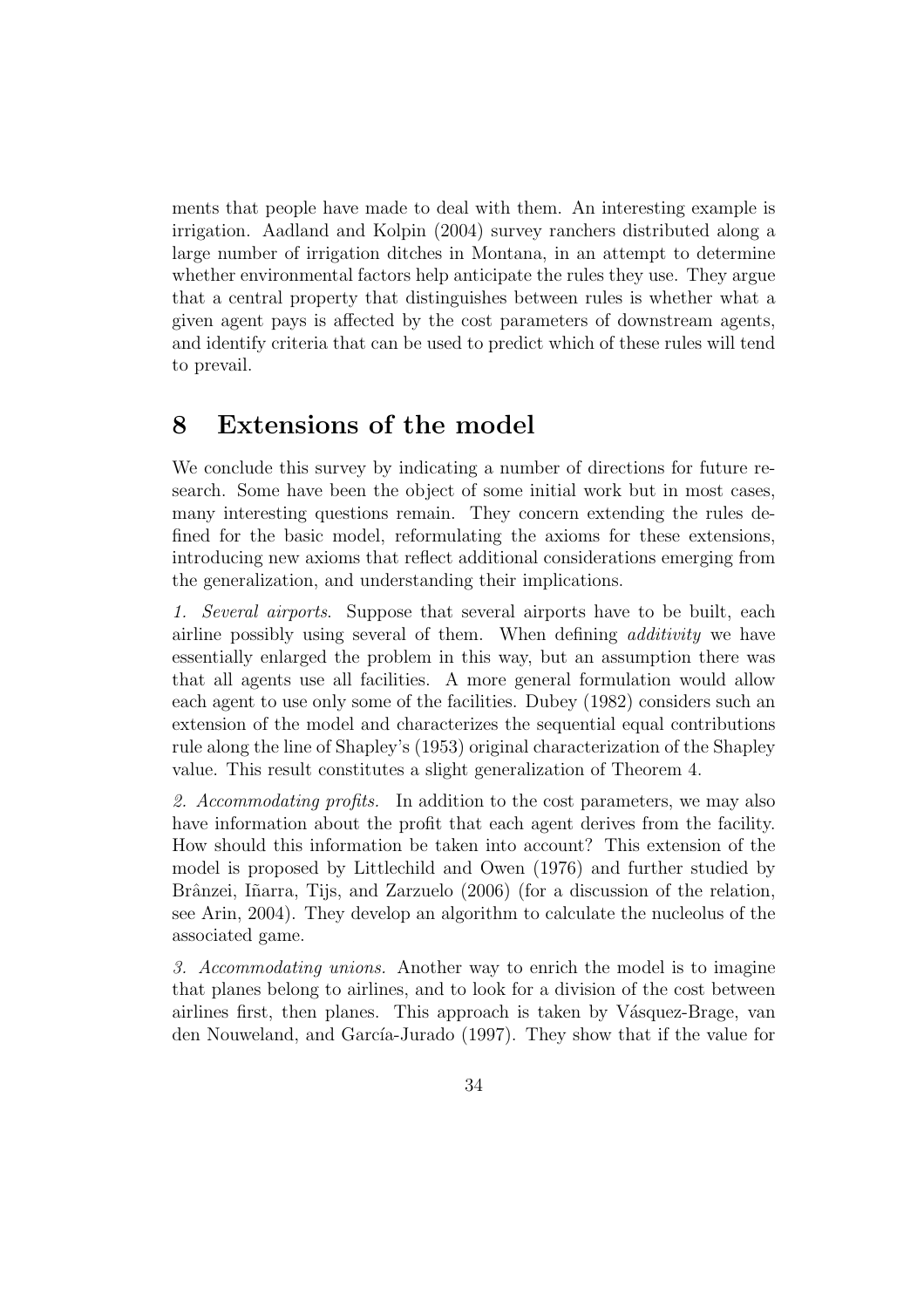coalitional games defined for games with "coalition structures" defined by Owen (1977) is used to allocate cost, then airlines gain by merging. They also provide a characterization of the Owen value for the model they formulate.

4. Accommodating transfers from outside sources. This concept was already discussed in Section 5.2 in connection with consistency, but additional properties with respect to change in this parameter can also be formulated, such as monotonicity with respect to this transfer, or composition properties (for instance, invariance with respect to whether the transfer is made in one or several installments).

5. Accommodating crowding effects. Suppose that the cost of each segment depends on the number of agents who use it. For each  $n \in \mathbb{N}$ , we specify a function giving the cost of a runway of length  $\ell$  when n agents use it. This cost may also be written as a function of the numbers of planes of each type using it, as opposed to their sum. How should such external effects be taken into account?

6. Accommodating incentives. The length of the service demanded by an agent depends on how much he will be charged. So the choice of which rule to use has an impact on the cost parameters defining the problem to be solved. A recent strategic analysis of the problem is due to Arin, Iñarra, and Luquin (2006).

7. Accommodating general networks. Instead of assuming that the facility whose cost has to be covered is a line or a tree, a realistic and more general case is when it is a general graph, and the formal model includes cost information on the link between any two agents. Although efficiency dictates that the links that are used to connect all agents to the source will have a tree structure, the possibility now exists of assessing agents as a function of the costs of links that are not used, and relational axioms can be formulated involving all links. The literature on the subject is too extensive to be described here. Recent contributions are by Dutta and Kar (2004) and Bergantiños and Vidal-Puga (2004).

8. Min problems. Consider a group of agents (municipalities) considering building a facility that they will jointly use. For each agent, there is a cost of building it. Efficiency dictates that the facility be built where it is the cheapest. Now, the problem is to divide the minimal coordinate of the cost vector. The class of games is defined in Thomson (2006).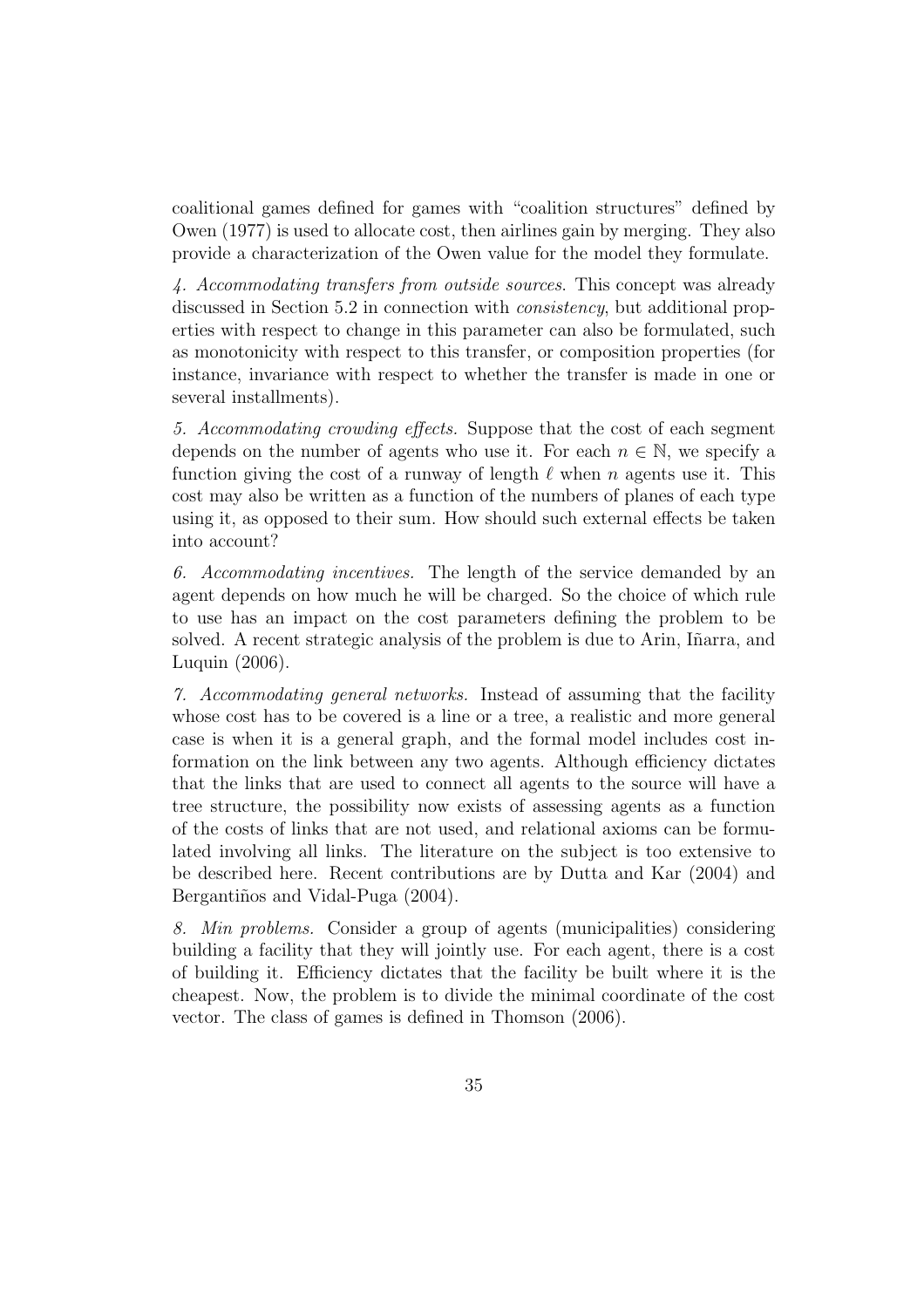9. Sequential rules. Let us generalize the concept of a rule, as a mapping that specifies, for each agent, an itemized list of contributions, one for each of the segment he uses. His total contribution is the sum of these numbers. The sequential equal contributions rule is defined in this way, but the general concept seem to be worth studying. The concept is proposed by Thomson (2006).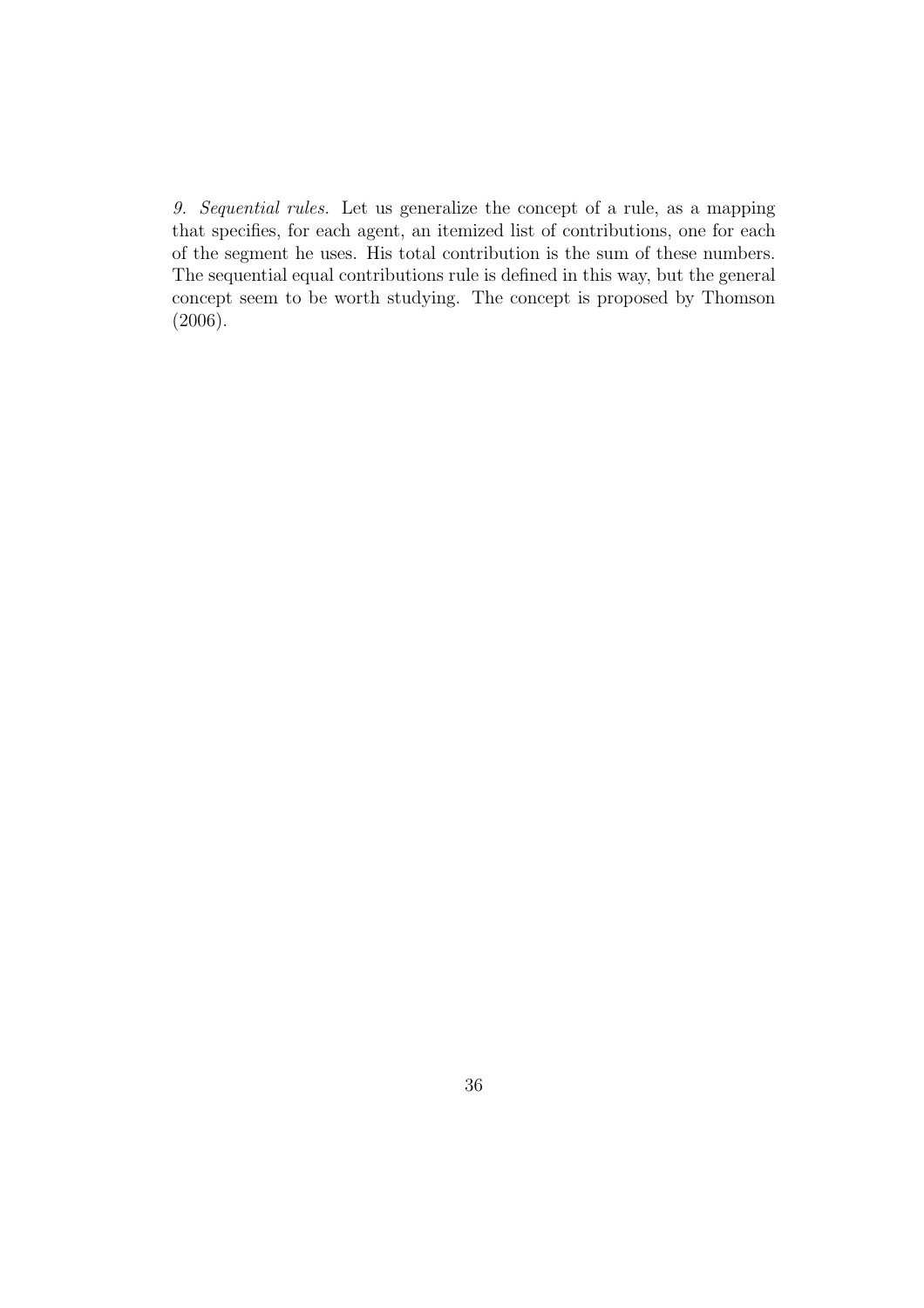| Prop $\lvert$ rules              | Seq                      | Seq                                                    | Constr                   | Constr                   | Constr                   | Slack       | Priority                 |
|----------------------------------|--------------------------|--------------------------------------------------------|--------------------------|--------------------------|--------------------------|-------------|--------------------------|
|                                  | eq cont                  | full cont                                              | eq cont                  | eq benef                 | prop                     | max'zer     | rule                     |
|                                  | $\overline{SEC}$         | $\overline{SFC}$                                       | $\overline{CEC}$         | CEB                      | $\overline{CP}$          | ${\cal SM}$ | $\overline{D^{\prec}}$   |
| Cost boundedness                 | $+$                      | $+$                                                    | $+$                      | $+$                      | $+$                      | $+$         | $+$                      |
| $No-subsidy$                     | $+$                      | $^{+}$                                                 | $\ddag$                  | $+$                      | $+$                      | $+$         | $+$                      |
| Id-cost lower bound              | $\ddag$                  |                                                        | $\ddot{}$                |                          |                          |             |                          |
| Equal treat equal                | 3, 4<br>$^{+}$           | $\overline{+}$                                         | $+$                      | $+\ 9$                   | $+$                      | $+10, 11$   | $\overline{\phantom{0}}$ |
| Order pres for contrib           | 6<br>$+$                 | $\overline{\phantom{0}}$                               | $\ddot{}$                | $+$                      | $+$                      | $+$         | $\qquad \qquad -$        |
| Order pres for benefits          | $+6$                     | $+$                                                    | $\ddot{}$                | $+$                      | $+$                      | $+$         |                          |
| $\label{lem:deq} Homogeneity$    | $+$                      | $\ddot{}$                                              | $+$                      | $+\ 9$                   | $+$                      | $+10$       | $+$                      |
| Continuity                       | $+$                      | (t)                                                    | $+$                      | $^{+}$                   |                          | $^{+}$      | $\overline{+}$           |
| Ind of at-least-as-large costs   | $+3$                     | (t)                                                    | $\overline{\phantom{0}}$ |                          |                          |             | $^{+}$                   |
| Last-agent cost add              | $+$                      | $\left( \mathrm{t}\right)$                             |                          | $+9$                     | $\overline{\phantom{0}}$ | $+10$       | $\ddot{}$                |
| Weak last-agent cost add         | $+$                      | (t)<br>$\overline{\phantom{0}}$                        |                          | $+$                      |                          | $+\ 11$     | $^{+}$                   |
| Cond cost additivity             | $+4$                     | (t)<br>$\overline{\phantom{0}}$                        |                          |                          |                          |             | $\overline{+}$           |
| $\overline{Individual} cost$ mon | $+$                      | (t)<br>$\overline{\phantom{0}}$                        | $\ddag$                  | $+$                      | $+$                      | $+$         | $+$                      |
| Others-oriented cost mon         | $+$                      | $\left( \mathrm{t}\right)$<br>$\overline{\phantom{0}}$ | $^{+}$                   | $+$                      | $^{+}$                   |             | $+$                      |
| Downstream cost mon              | $^{+}$                   | $+$                                                    | $\ddot{}$                | $+$                      | $+$                      | $+$         | $+$                      |
| Weak cost mon                    | $+6$                     | $\ddot{}$                                              | $\ddot{}$                | $\overline{\phantom{0}}$ |                          | $\ddot{}$   | $^{+}$                   |
| Incremental no-subsidy           | $+6$                     | (t)                                                    | $+$                      | $^{+}$                   |                          | $+$         | $^{+}$                   |
| Population mon                   | $+$                      | $+$                                                    | $\ddot{}$                | $+$                      | $+$                      | $+$         | $+$                      |
| First-agent cons                 | $+$                      | $\overline{+}$                                         | $+$                      | $+$                      |                          | $+$         | $+$                      |
| Uniform sub-cons                 | $\overline{\phantom{0}}$ |                                                        | $\overline{\phantom{0}}$ | $+9$                     |                          |             |                          |
| Downstream-sub cons              | $\qquad \qquad -$        | $\overline{+}$                                         | $\ddag$                  | $\qquad \qquad -$        |                          | $+10$       | $^{+}$                   |
| Last-agent cons                  | $\overline{\phantom{0}}$ | $+$                                                    | $\ddot{}$                | $\qquad \qquad$          |                          | $+11$       | $+$                      |
| Barg game version                |                          |                                                        | Lexi<br>$\boldsymbol{E}$ | XEL                      | KS<br>Lexi               |             | $\overline{D^{\prec}}$   |
| TU game version                  | Shapley                  |                                                        | $Dutta-Ray$              | Nuc<br>Mod               |                          | Nucleolus   | $\overline{Dic}$         |

Table 1: Showing which properties the main rules satisfy. A "+" in a cell means that the property in the row is satisfied by the rule indexing the colum. A "−" means the opposite. The numbers refer to characterizations. The number 3, for instance, appearing in the first column marks the axioms appearing in Theorem 3, a characterization of the sequential equal contributions rule. The notation t next to  $a - sign$  in the column for the sequential full contributions rule indicates that the property is only violated when there are ties between cost parameters.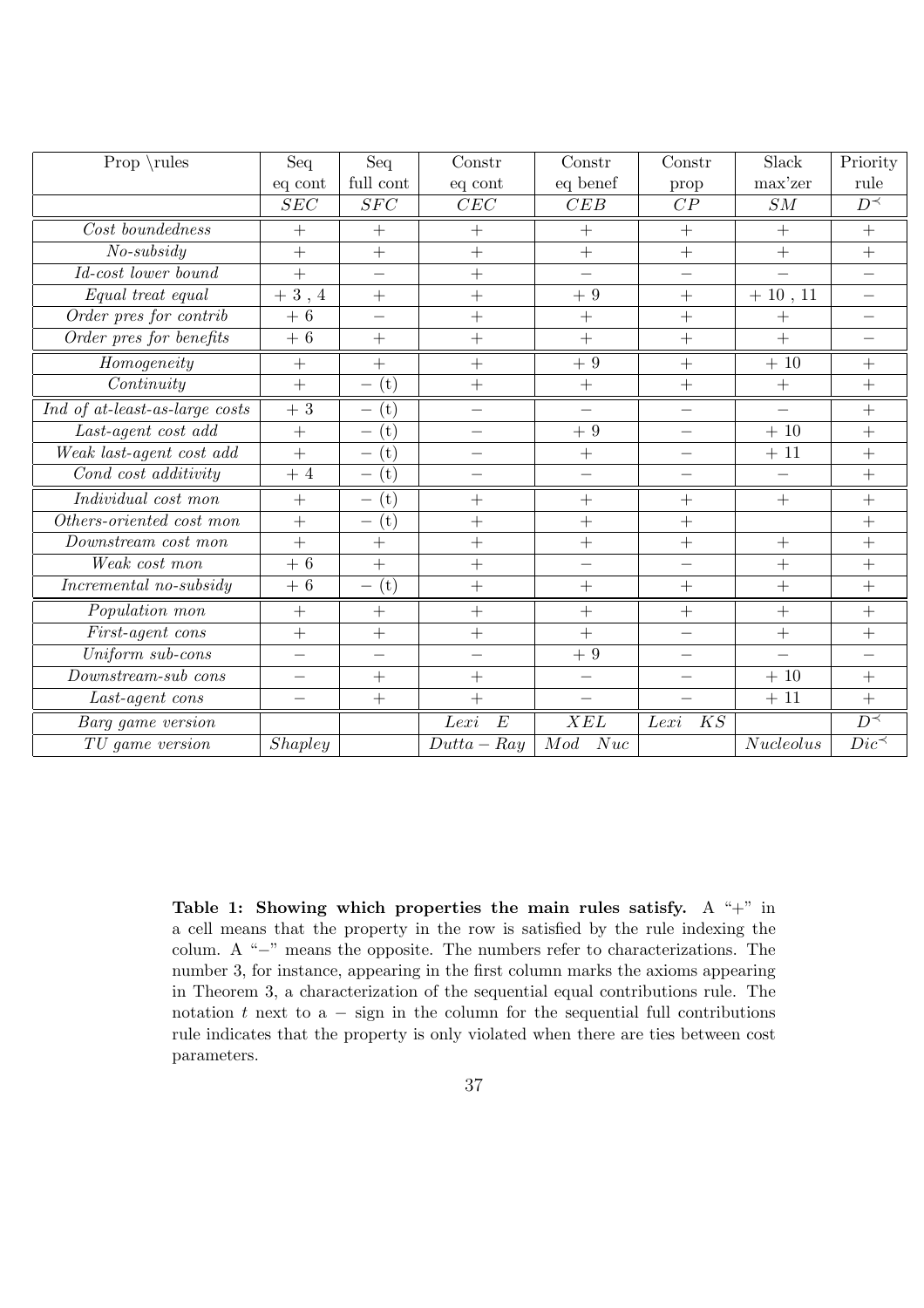## References

- Aadland, D. and V. Kolpin, "Shared irrigation costs: an empirical and axiomatic analysis", Mathematical Social Sciences, 35 (1998) 203–218.
- and ——, "Environment determinants of cost sharing—An application to irrigation", Journal of Economic Behavior and Organization, 53 (2004), 495-511.
- Albizuri, M. J. and J. M Zarzuelo, "Strategic bargaining and consistency in cost sharing problems of excludable public goods", mimeo, 2006.
- Arin, J., "A further note on the nucleolus of the 'Airport game'", mimeo, 2004.
- Arin, J., E. Iñarra, and P. Luquin, "A noncooperative view on two consistent airport cost sharing rules", mimeo, 2006.
- Aumann, R. and M. Maschler, "Game theoretic analysis of a bankruptcy problem from the Talmud", Journal of Economic Theory, 36 (1985), 195-213.
- Baker and Associates, "Runway cost impact studies", Report presented to the Association of Local Transport Airlines, Jackson, Miss, 1965.
- Bergantiños, G. and J. Vidal-Puga, "A fair rule in cost spanning tree problems", mimeo, 2004.
- Bossert, W., "An alternative solution to bargaining problems with claims", Mathematical Social Sciences 25 (1993), 205-220.
- Brânzei, R., E. Iñarra, S. Tijs, and J.M. Zarzuelo, "A simple algorithm for the nucleolus of airport profit games", International Journal of Game Theory 34 (2006), 259-272.
- Chun, Y., "The equal-loss principle for bargaining problems", Economics Letters 26 (1988), 103-106.
- Chun, Y., C. Kayı, and C.-H. Yeh, "Consistency and the sequential equal contributions rule for irrigation problems", mimeo, 2006.
- Dubey, P., "The Shapley value as aircraft landing fees-revisited", Management Science, 28 (1982), 869-874.
- Dutta, B. and A. Kar, "Cost monotonicity, consistency, and minimum cost spanning tree games", Games and Economic Behavior, 48 (2004), 223- 248.
- Dutta, B. and D. Ray, "A concept of egalitarianism under participation constraints". Econometrica, 57 (1989), 615–635.
- van Gellekom, A. and J. Potters, "Consistent solution rules for standard tree enterprises", mimeo, 1997.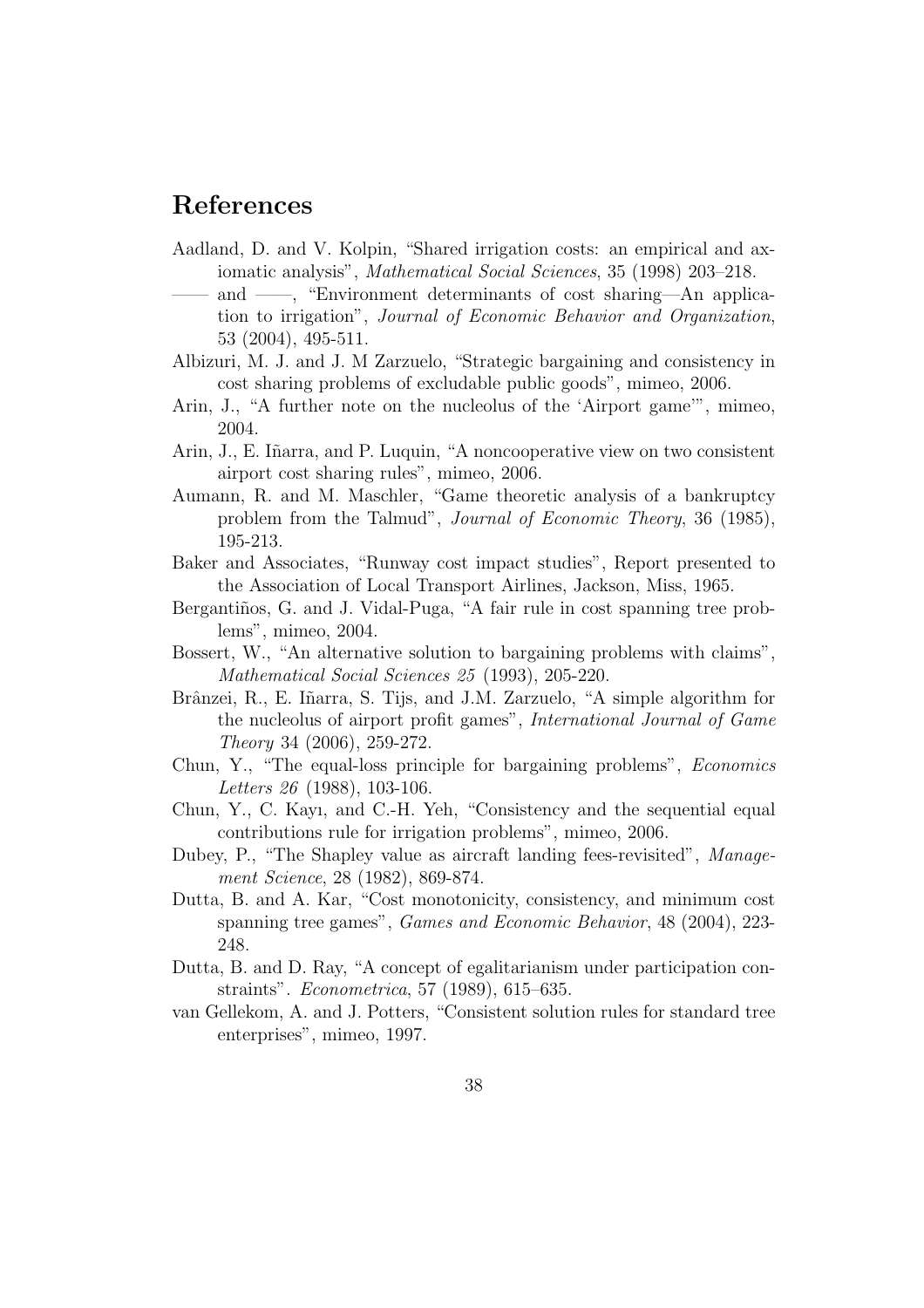- Imai, H., "Individual monotonicity and lexicographic maxmin solution", Econometrica 51 (1983), 389-401, erratum in Econometrica 51, 1603.
- Kalai, E. and M. Smorodinsky, "Other solutions to Nash's bargaining problem", Econometrica 43 (1975), 513-518.
- Kolpin, V., "Equitable nonlinear price regulation: an alternative approach to serial cost sharing", Games and Economic Behavior 22 (1998), 61-83.
- Koster, M., E. Molina, Y. Sprumont, and S. Tijs, "Sharing the cost of a network: core and core allocations", International Journal of Game Theory 30 (2001), 567-599.
- Littlechild, S. C. "A simple expression for the nucleolus in a special case", International Journal of Game Theory, 3 (1974), 21–29.
- Littlechild, S.C. and G. Owen, "A simple expression for the Shapley value in a special case", Management Science, 3 (1973), 370–372.
- and  $\frac{m}{n}$ , "A further note on the nucleolus of the "airport game", International Journal of Game Theory, 5 (1976), 91–95.
- Littlechild, S.C. and G.F. Thompson, "Aircraft landing fees: a game theory approach", Bell Journal of Economics, 8 (1977), 186–204.
- Meertens, M.A. and J.A.M. Potters, "The nucleolus of trees with revenues: monotonicity properties and a characterization", University of Nijmegen, mimeo, 2004.
- Moulin, H., and S. Shenker, "Serial cost sharing", *Econometrica*, 60 (1992), 1009-1037.
- Nash, J. F., "The bargaining problem", Econometrica 28 (1950), 155-162.
- O'Neill, B., "A problem of rights arbitration from the Talmud", Mathematical Social Sciences, 2 (1982), 345–371.
- Owen, G., "Values of games with a priori unions", in Mathematical Economics and Game Theory (R. Henn and R. Moeschlin, eds), Springer-Verlag, Berlin, 1977, 76-88.
- Potters, J. A. M. and P. Sudhölter, "Airport problems and consistent solution rules", Mathematical Social Sciences, 38 (1999), 83–102.
- Schmeidler, D. "The nucleolus of a characteristic function games", SIAM Journal on Applied Mathematics, 17 (1969), 1163–1170.
- Schummer, J. and W. Thomson, "Two derivations of the uniform rule and an application to bankruptcy", Economics Letters, 55 (1997), 145–168.
- Shapley, L. S. "A value for n-person games", in H. Kuhn and A. W. Tucker (eds.), Contributions to the Theory of Games, vol. 2, (1953), 307–317.
- -, "Cores of convex games", *International Journal of Game Theory*, 1 (1971), 11–26.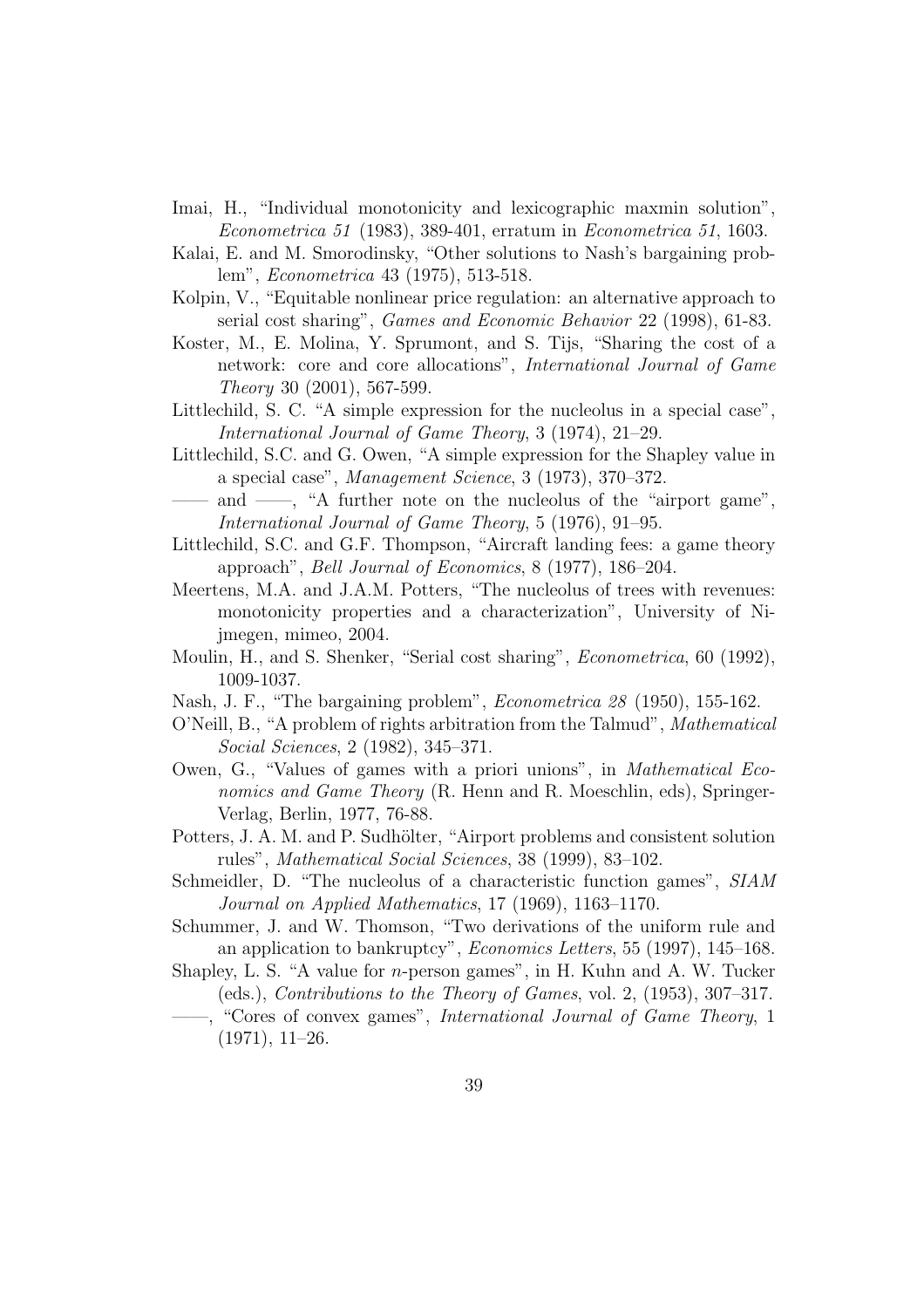- Sönmez, T., "Population-monotonicity of the nucleolus on a class of public good problems", University of Rochester mimeo, forthcoming in Mathematical Social Sciences, 1994.
- Sudhölter, P., "The modified nucleolus: properties and axiomatizations", International Journal of Game Theory, 26 (1997), 147–182.
- Thomson, W., "The fair division of a fixed supply among a growing population", Mathematics of Operation Research, 8 (1983a), 319–326.
- ——, "Problems of fair division and the egalitarian principle," Journal of Economic Theory, 31 (1983b), 211-226.
- ——, "Consistency in exchange economies", University of Rochester mimeo, 1992.
- ——, "Population-monotonic allocation rules", Chapter 4 in Social Choice, Welfare, and Ethics (W. Barnett, H. Moulin, M. Salles and N. Schofield, eds) Cambridge University Press, 1995, 79-124.
- $-$ , Bargaining Theory: the Axiomatic Approach, book manuscript, 1999.
- ——, "Axiomatic and game-theoretic analyses of bankruptcy and taxation problems: a survey", Mathematical Social Sciences, 45 (2003), 249-297.
- ——, "Consistent allocation rules", University of Rochester mimeo, 2005.
- ——, "Min problems and sequential rules for airport problems", mimeo, 2006.
- Vásquez-Brage, M., A. van den Nouweland, and I. García-Jurado, "Owen's coalitional value and aircraft landing fees", Mathematical Social Sciences, 34 (1997), 273-286.
- Yeh, C.-H., "Efficiency, consistency, and cost additivity for a class of cost allocation problems", Academia Sinica, 2003.
- Young, P., "On dividing an amount according to individual claims or liabilities", Mathematics of Operations Research, 12 (1987), 398-414.
- ——, Cost Allocation: Methods, Principles, Applications, Amsterdam, New York, Oxford, North-Holland, 1985.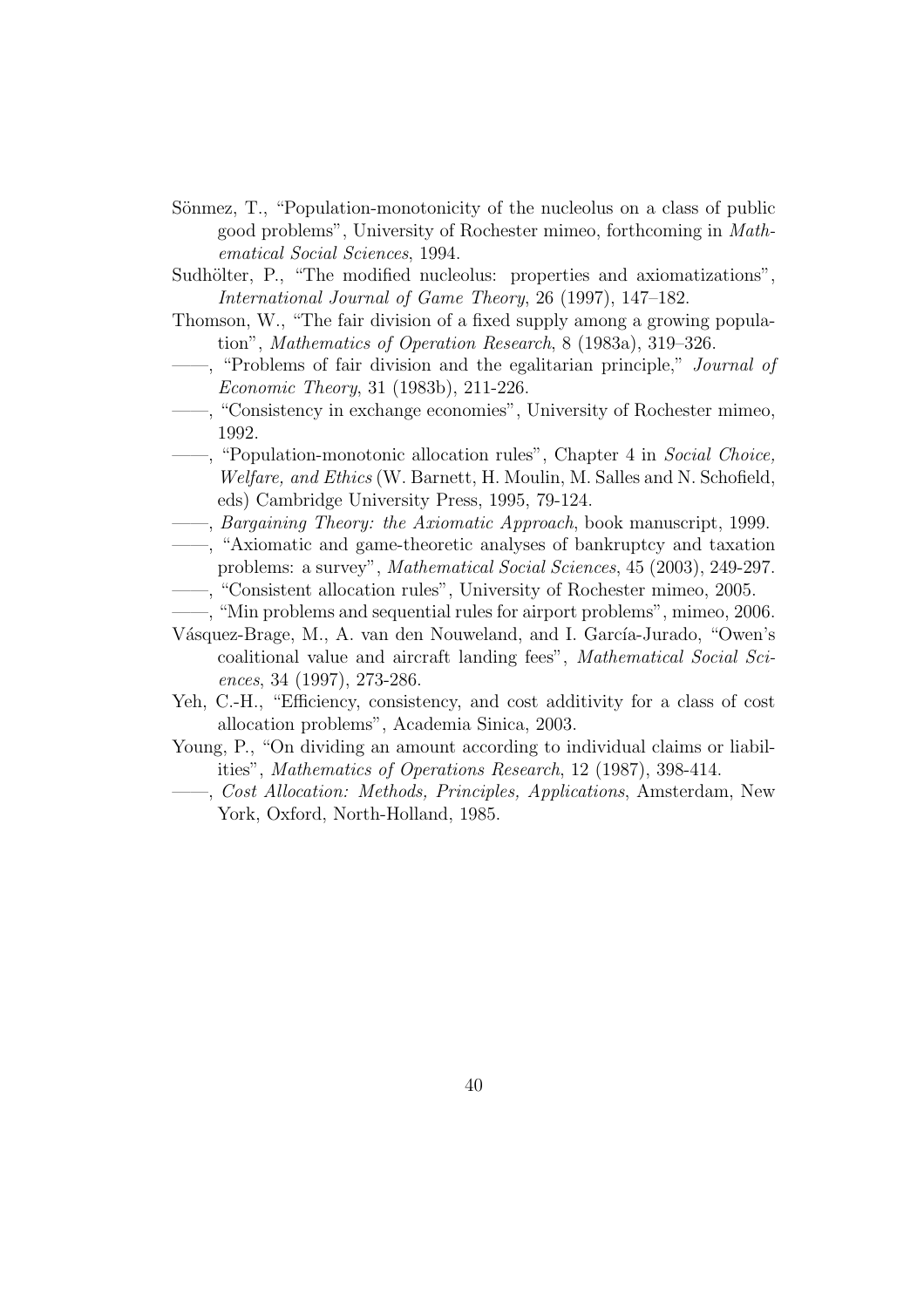## Index

Aadland, 7–9, 21, 22, 28, 29, 39 Albizuri, 35 Arin, 39, 40 Aumann, 22 Baker, 7 Bergantiños, 40 Bossert, 17 Brânzei, 39 Chun, 5, 17, 35 coalitional game, 18 conditional cost additivity, 26 consistency for problems with transfer, 36 constrained equal benefits rule, 10 characterized, 34 for trees, 38 matches the extended equal loss solution, 18 matches the modified nucleolus, 21 constrained equal contributions rule, 8 characterized, 28, 29 for trees, 38 matches the Dutta-Ray solution, 21 matches the lexicographic egalitarian solution, 18 constrained proportional rule matches the lexicographic Kalai-Smorodinsky solution, 18 constrained proportional rule, 10 for trees, 38 continuity, 24 core, 18 cost monotonicity, 27

downstream cost monotonicity, 27 downstream-subtraction consistency, 33 Dubey, 26, 39 Dutta, 20, 40 Dutta-Ray solution, 20, 21 equal treatment of equals, 22 extended equal loss solution, 18 García-Jurado, 39 Gellekom, 15, 37, 38 homogeneity, 24 Iñarra, 40 Iñarra, 39 Imai, 16 incremental no-subsidy, 29 independence of at-least-as-large costs, 25 Kalai, 16 Kalai-Smorodinsky solution, 16, 18 Kar, 40 Kayı, 5, 35 Kolpin, 7–9, 21, 22, 28, 29, 39 Koster, 37, 38 last-agent cost additivity, 26 lexicographic dictatorial solution, 18 lexicographic egalitarian solution, 18 lexicographic Kalai-Smorodinsky solution, 16 Littlechild, 2, 7, 13, 14, 21, 22, 39 Lorenz order, 19 Luquin, 40 marginalism, 28